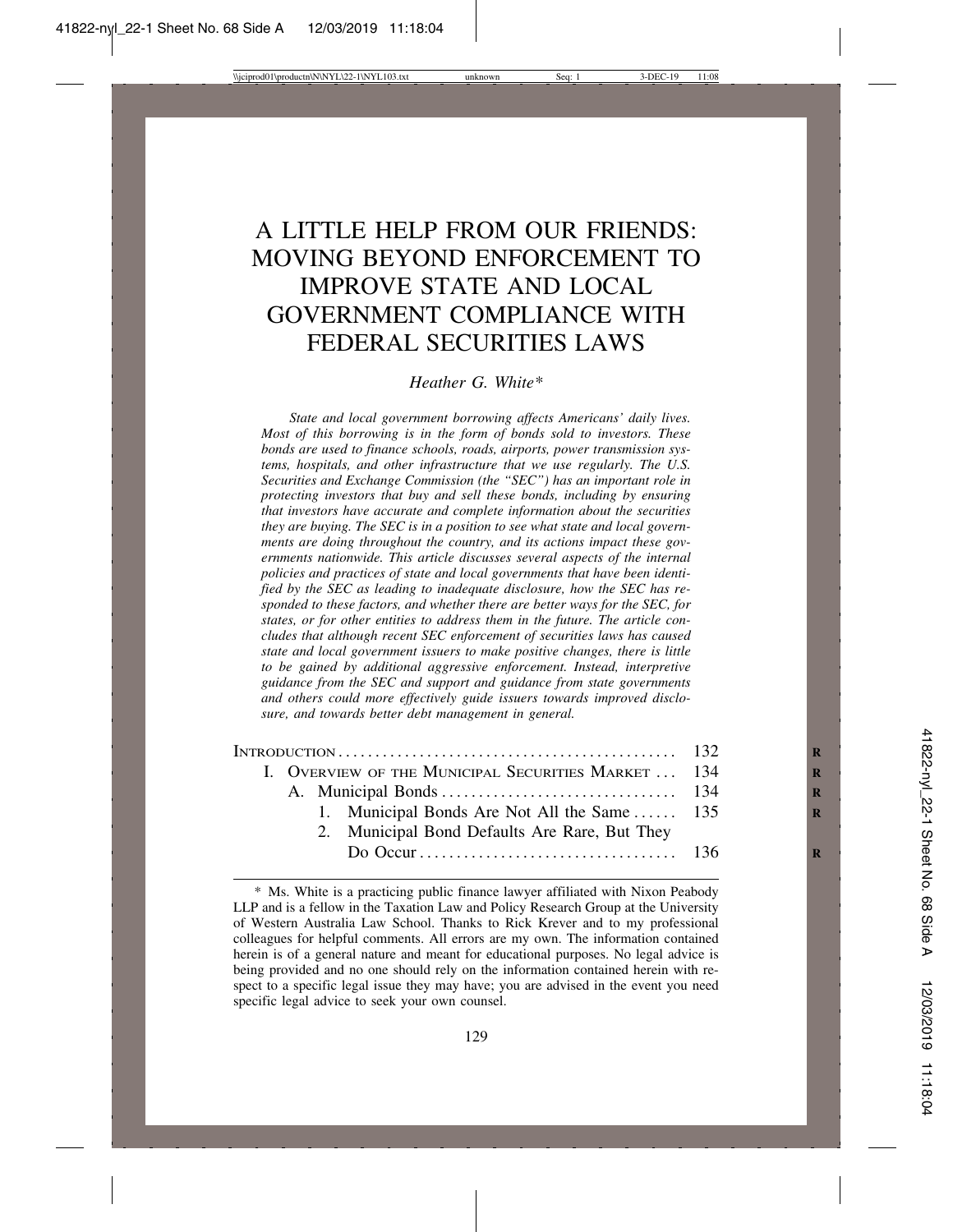|      |                                                | Federal and State Tax Exemption<br>3.                     | 137 |  |  |  |  |
|------|------------------------------------------------|-----------------------------------------------------------|-----|--|--|--|--|
|      |                                                | 4.<br>State Regulation                                    | 138 |  |  |  |  |
|      | <b>B.</b>                                      | Issuing and Trading Municipal Bonds                       | 138 |  |  |  |  |
|      |                                                | Primary Offerings of Municipal Bonds<br>1.                | 139 |  |  |  |  |
|      |                                                | The Secondary Market for Municipal Bonds<br>2.            | 140 |  |  |  |  |
| П.   |                                                | FEDERAL REGULATION OF MUNICIPAL BONDS                     | 140 |  |  |  |  |
|      | А.                                             | The U.S. Government Regulates the Sale of                 |     |  |  |  |  |
|      |                                                | Securities, Including Municipal Bonds                     | 141 |  |  |  |  |
|      | B.                                             | Municipal Securities Are Less Regulated than              |     |  |  |  |  |
|      |                                                |                                                           | 142 |  |  |  |  |
|      | C.                                             | Regulation of Municipal Securities                        | 144 |  |  |  |  |
|      |                                                | Antifraud Provisions Apply to Municipal<br>1.             |     |  |  |  |  |
|      |                                                |                                                           | 145 |  |  |  |  |
|      |                                                | Underwriters of Municipal Bonds are Required<br>2.        |     |  |  |  |  |
|      |                                                | to Provide Disclosure to Investors                        | 147 |  |  |  |  |
|      |                                                | <b>Offering Documents (Preliminary Official</b><br>a.     |     |  |  |  |  |
|      |                                                | Statements and Official Statements)                       | 147 |  |  |  |  |
|      |                                                | Underwriters Must Determine that Issuer<br>$\mathbf{b}$ . |     |  |  |  |  |
|      |                                                | Is Obligated to Provide Ongoing                           |     |  |  |  |  |
|      |                                                | Disclosure                                                | 149 |  |  |  |  |
|      |                                                | Underwriters of Municipal Bonds are Required<br>3.        |     |  |  |  |  |
|      |                                                | to Provide Information to Municipal Issuers               | 151 |  |  |  |  |
|      |                                                | Municipal Advisors Are Regulated and Have a<br>4.         |     |  |  |  |  |
|      |                                                | Fiduciary Duty to State and Local Government              |     |  |  |  |  |
|      |                                                | Clients                                                   | 151 |  |  |  |  |
|      | D.                                             | The SEC Enforces Federal Securities Laws and              |     |  |  |  |  |
|      |                                                |                                                           | 152 |  |  |  |  |
|      |                                                | Administrative Proceedings<br>1.                          | 153 |  |  |  |  |
|      |                                                | Action in Federal Court<br>2.                             | 153 |  |  |  |  |
|      |                                                | 3.<br>Public Report of Investigation                      | 154 |  |  |  |  |
| III. | RECENT SEC ENFORCEMENT ACTIVITY AGAINST STATE  |                                                           |     |  |  |  |  |
|      |                                                | AND LOCAL GOVERNMENTS                                     | 154 |  |  |  |  |
|      | А.                                             | Avoiding Giving Bad News                                  | 156 |  |  |  |  |
|      | В.                                             | Compartmentalization                                      | 158 |  |  |  |  |
|      | C.                                             | Lack of Clear Policies and Procedures                     | 159 |  |  |  |  |
|      | D.                                             | Lack of Expertise and Insufficient Training               | 162 |  |  |  |  |
|      | Ε.                                             | Failure to Recognize Importance of Compliance             |     |  |  |  |  |
|      |                                                | with Disclosure Obligations<br>163                        |     |  |  |  |  |
|      | The Municipalities Continuing Disclosure<br>1. |                                                           |     |  |  |  |  |
|      |                                                | Cooperation Initiative                                    | 164 |  |  |  |  |
|      |                                                | Reasons for MCDC<br>a.                                    | 165 |  |  |  |  |
|      |                                                | Provisions of MCDC<br>b.                                  | 166 |  |  |  |  |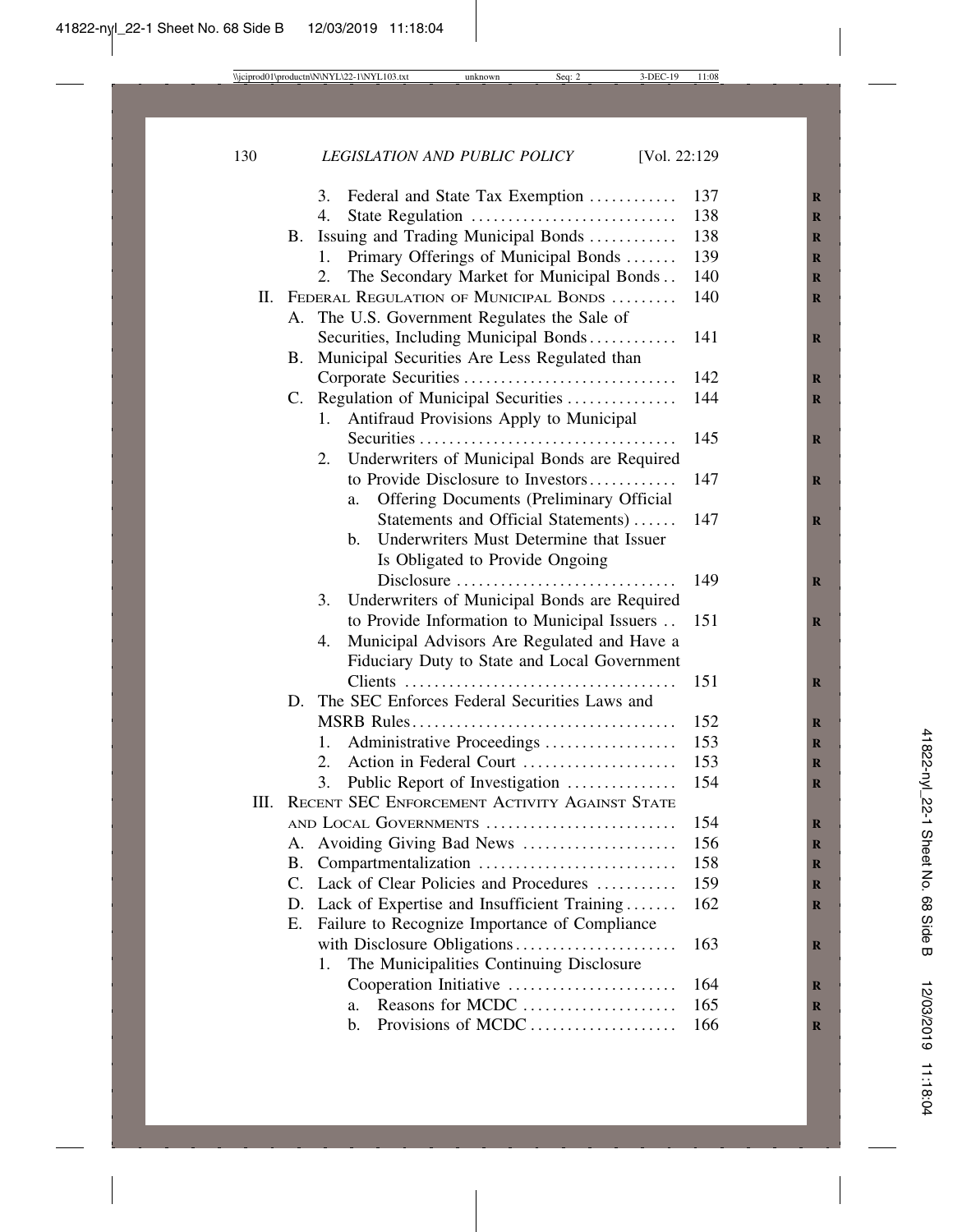2019] *A LITTLE HELP FROM OUR FRIENDS* 131

|                 | 2.                      | Response to MCDC<br>c.                                                         | 166 |
|-----------------|-------------------------|--------------------------------------------------------------------------------|-----|
|                 |                         | Increased Enforcement Activity and Tougher<br>Penalties for Government Issuers | 168 |
|                 | 3.                      | More Aggressive Action Against Government                                      |     |
|                 |                         |                                                                                | 170 |
|                 |                         | THE IMPACT OF THE SEC'S ACTIVITY AND OTHER                                     |     |
| IV.             |                         |                                                                                |     |
|                 | AVENUES FOR IMPROVEMENT | 171                                                                            |     |
| А.              |                         | The SEC's Actions Appear to Have Changed                                       |     |
|                 |                         | Issuer Behavior                                                                | 172 |
|                 | 1.                      | Continuing Disclosure                                                          | 172 |
|                 | 2.                      | Adoption of Policies and Procedures                                            | 173 |
| Β.              |                         | The SEC's Actions Are Costly                                                   | 174 |
| $\mathcal{C}$ . |                         | What Approach Should the SEC Take in the                                       |     |
|                 |                         |                                                                                | 177 |
|                 | 1.                      | Interpretive Release and Publicity                                             | 177 |
|                 | 2.                      | Enforcement of Existing Underwriter and                                        |     |
|                 |                         | Municipal Advisor Rules                                                        | 179 |
|                 | 3.                      | Adding Additional Requirements for                                             |     |
|                 |                         | Continuing Disclosure Undertakings                                             | 181 |
|                 | 4.                      | Other Additional Requirements on                                               |     |
|                 |                         | Underwriters or Municipal Advisors                                             | 182 |
|                 | 5 <sub>1</sub>          | Additional Enforcement Actions                                                 | 183 |
| D.              |                         |                                                                                | 184 |
|                 | 1.                      | States Have an Interest in Promoting Good                                      |     |
|                 |                         |                                                                                | 185 |
|                 | 2.                      | The Problems Identified by the SEC Affect                                      |     |
|                 |                         | Other Government Activities                                                    | 186 |
|                 | 3.                      | What States Could Do                                                           | 188 |
|                 |                         | Requiring Adoption of Disclosure Policies<br>a.                                |     |
|                 |                         | and/or Debt Policies                                                           | 188 |
|                 |                         | Mandating Training<br>$\mathbf{b}$ .                                           | 189 |
|                 |                         | Promoting Continuing Disclosure<br>$\mathbf{c}$ .                              |     |
|                 |                         | Compliance                                                                     | 190 |
|                 |                         | Providing Training and Other Support<br>d.                                     | 191 |
| Е.              |                         |                                                                                | 192 |
|                 | 1.                      |                                                                                | 192 |
|                 | 2.                      | Industry Organizations and Outside Experts                                     | 194 |
|                 |                         |                                                                                | 194 |
|                 |                         |                                                                                |     |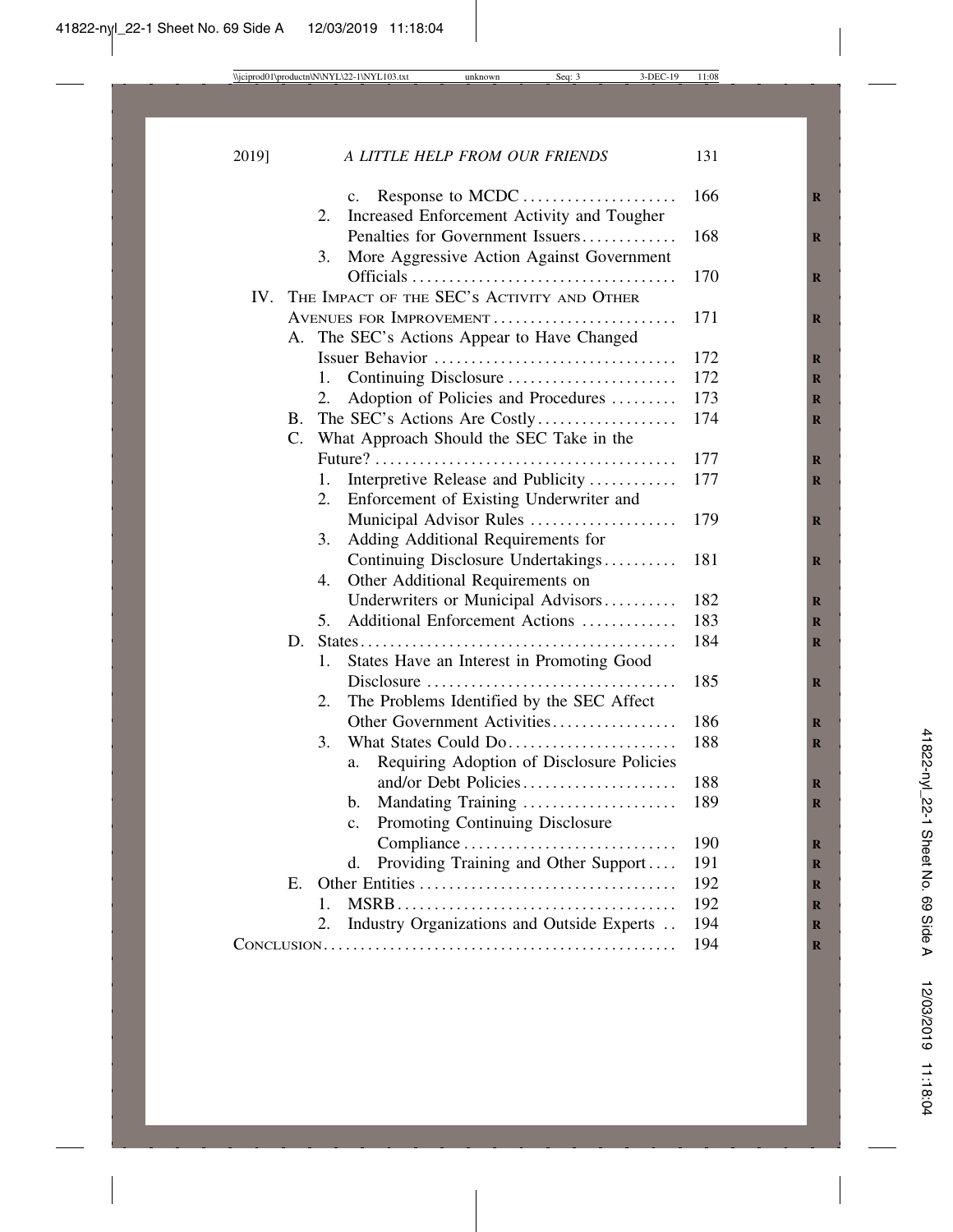#### **INTRODUCTION**

Although most people give them little (if any) thought, "municipal bonds touch every aspect of our lives."1 State and local governments issue hundreds of billions of dollars of debt securities (referred to as "municipal bonds") annually.2 These bonds are important not only because of the volume of issuance, but because they provide funds to build and improve vital public infrastructure ranging from schools, hospitals and roads to airports, power transmission systems and ports.3 They matter not only to the investors that buy and trade them, but to taxpayers and residents of every community in the United States.

Like corporate securities, municipal bonds are sold to and traded by investors. A well-functioning municipal bond market is essential to these investors, to the state and local governments that issue and sell bonds, and, ultimately, to the nation's economy.<sup>4</sup> It is important to state and local governments and to investors that municipal bonds are priced fairly and that investors have confidence in the market.<sup>5</sup>

The U.S. Securities and Exchange Commission (the "SEC") plays an important role in maintaining the integrity of U.S. securities markets, including the municipal bond market. Its duties include enforcing the Securities Act of 1933, as amended (the "Securities Act"), and the Securities and Exchange Act of 1934, as amended (the "Exchange Act"), the two principal bodies of law governing the sale of securities in the United States. The purposes of the Securities Act include "provid[ing] full and fair disclosure of the character of securities

3. *See* Ceresney, *supra*, note 1 ("[I]f your children attend a public school or a **R** university; if you have been treated at a local hospital; if you have visited a library, park or sports facility; if your parents reside in an assisted living facility; if you took the subway, or drove on roads or bridges or through a tunnel today; even if you turned on your tap water this morning, you are likely seeing the tangible results and benefits of the municipal securities marketplace.").

4. *See infra* Section II.A.

5. *See* Paul S. Maco, *Building A Strong Subnational Debt Market: A Regulator's Perspective*, 2 RICH. J. GLOB. L. & BUS. 1, 4 (2001) (noting that fair and efficient markets are important to subnational governments and to investors buying their securities). *See also infra* section II.A.

<sup>1.</sup> Andrew J. Ceresney, Dir., Div. of Enf't, Sec. & Exch. Comm'n, Keynote Address at the Securities Enforcement Forum: The Impact of SEC Enforcement on Public Finance (Oct. 13, 2016), https://www.sec.gov/news/speech/speech-ceresney-10132016.html.

<sup>2.</sup> *See* SEC. INDUS. & FIN. MKTS. ASS'N, 2018 FACT BOOK 25 (2018), https://www .sifma.org/wp-content/uploads/2017/08/US-Fact-Book-2018-SIFMA.pdf [https://per ma.cc/23WQ-98RZ] (indicating that state and local governments issued \$448.1 billion in long-term bonds in 2017).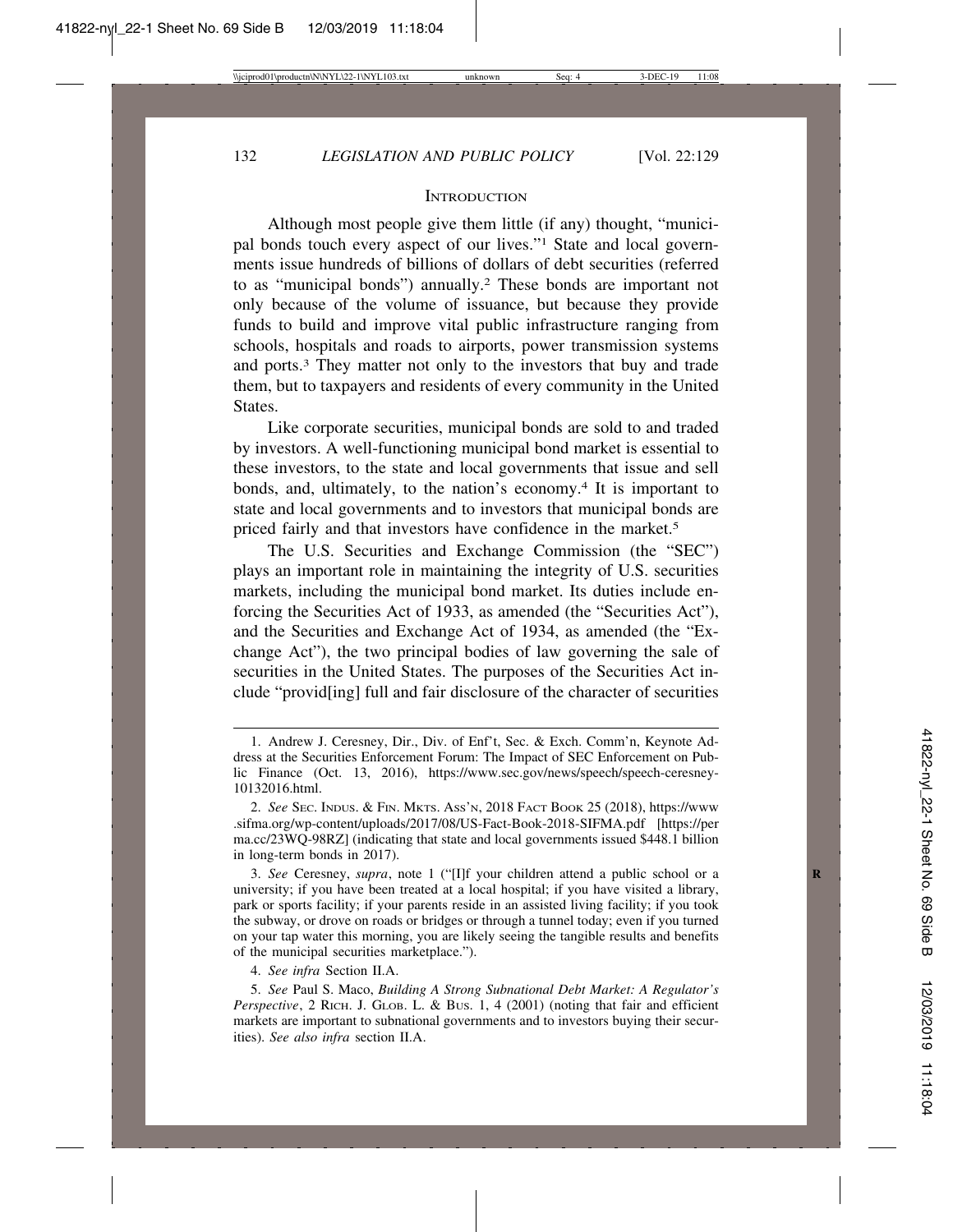sold . . . and prevent [ing] frauds in the sale thereof . . . . . "<sup>6</sup> The purposes of the Exchange Act include "provid[ing] for the regulation of securities exchanges and of over-the-counter markets . . . [and] prevent[ing] inequitable and unfair practices on such exchanges and markets."7

The SEC is in a position to see what state and local governments issuing bonds (sometimes referred to in this article as "municipal issuers" or "issuers") are doing throughout the country, and its actions influence the behavior of issuers nationwide. In recent years, the SEC has increased the level of enforcement activity in the municipal market and has acted against state and local governments that do not appear to have intentionally or recklessly deceived investors, but rather have internal practices that have unwittingly led to inaccurate or misleading disclosure. It also has required modifications to internal policies and practices as part of settlements with state and local governments. As one commentator put it, ". . . the new frontier in municipal securities enforcement is as much about imposing discipline on poorly managed local governments as it is about policing fraud."8

The SEC has identified several factors that are common among local governments and that result in inadequate disclosure—in particular, political pressure to avoid giving bad news, compartmentalization, failure to clearly identify who is responsible for disclosure and compliance, lack of training and experience with municipal securities and disclosure, and failure to recognize the importance of compliance with disclosure obligations. While the SEC's purpose in addressing these factors is to protect investors, doing so may also benefit citizens and taxpayers. However, the SEC's use of enforcement actions as a principal means of communicating with the municipal market is costly to state and local governments (particularly those against which the SEC has taken enforcement proceedings), and ultimately to taxpayers.

This article discusses the SEC's increased activity vis- $\hat{a}$ -vis state and local governments, the factors that it has identified as leading to

<sup>6.</sup> Securities Act of 1933, Pub. L. No. 73-22, 48 Stat. 74 pmbl.

<sup>7.</sup> Securities Exchange Act of 1934, Pub. L. No. 73-291, 48 Stat. 881 pmbl. "Over-the-counter markets" refers to trading of securities through dealer networks (rather than on a national securities exchange). This is how municipal bonds are traded. U.S. GOV'T ACCOUNTABILITY OFF., GAO-12-265, MUNICIPAL SECURITIES: OVERVIEW OF MARKET STRUCTURE, PRICING, AND REGULATION (2012); *see also Glossary of Municipal Securities Terms: Over-the-Counter Market (OTC),* MUN. SEC. RULEMAKING BD., http://www.msrb.org/Glossary/Definition/OVER-THE-COUNT ER-MARKET-\_OTC\_.aspx (last visited Oct. 21, 2019).

<sup>8.</sup> Maggie Guidotti, Comment, *Seeking "the SEC's Full Protection": A Critique of the New Frontier in Municipal Securities Enforcement*, 82 U. CHI. L. REV. 2045, 2072 (2015).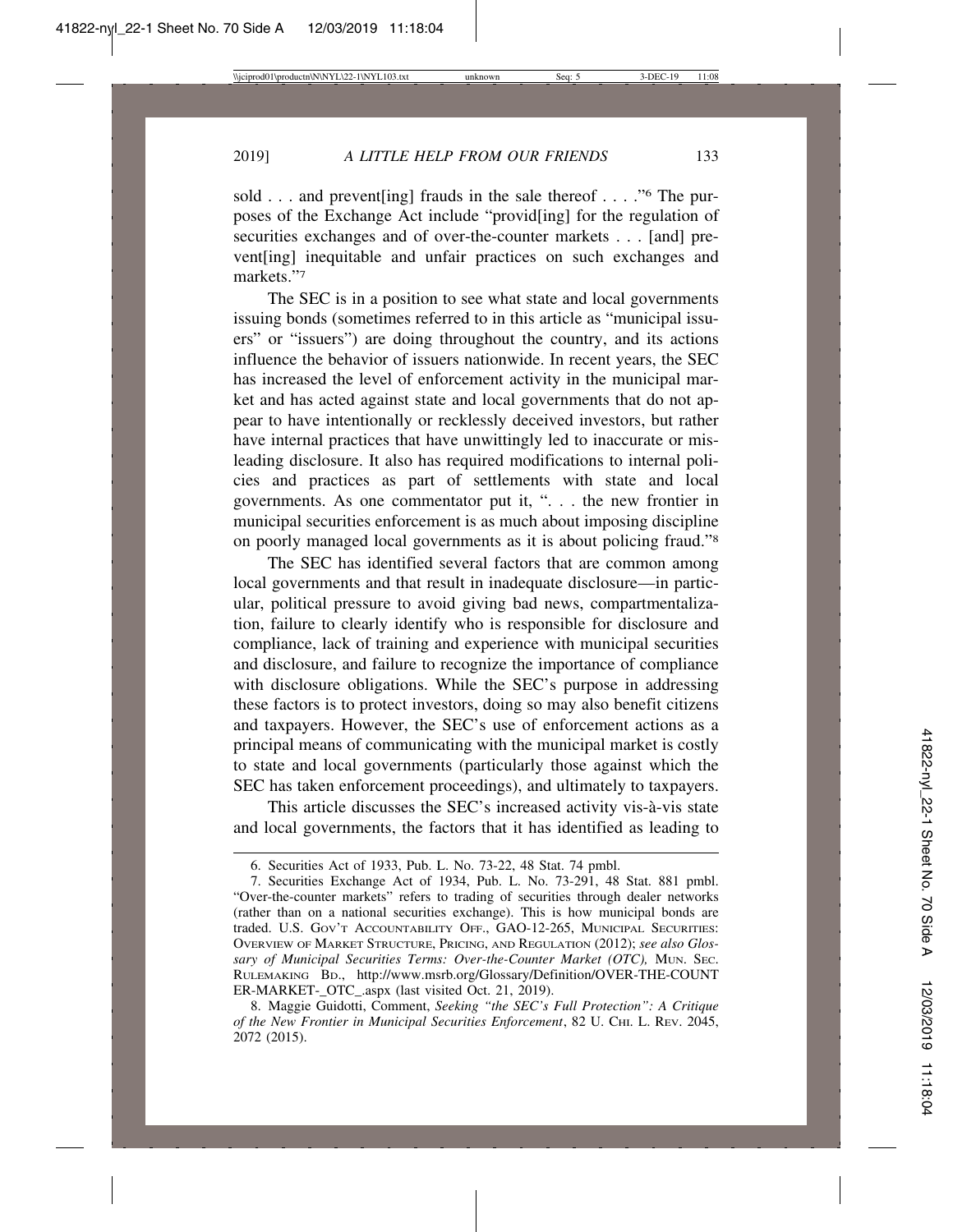deficient disclosure by state and local governments, and how it has addressed them through recent enforcement actions. It considers the effectiveness and costs of the SEC's actions and suggests that while enforcement has served an important purpose and has led to positive changes in municipal issuer behavior, there are better means for the SEC and others to address these issues going forward.

Parts I and II of this article provide context for the discussion. Part I provides an overview of the municipal securities market. Part II presents the relevant aspects of federal regulation of municipal securities, then describes the SEC's role in enforcing federal securities laws and constraints on its ability to act with respect to municipal bonds. The SEC's recent activity in the municipal securities market, the problems the agency identified, and how the agency addressed these problems are then discussed in Part III.

Part IV of this article considers the impact of the SEC's enforcement actions and explores alternative methods of addressing the problems identified by the SEC. The article concludes that although the SEC's recent enforcement actions have been effective, there is little to be gained by ongoing aggressive enforcement actions by the SEC, and that additional interpretive guidance from the SEC and additional support and guidance from state governments and others would be a better means of improving disclosure, and potentially could improve debt management in general.

#### I.

#### OVERVIEW OF THE MUNICIPAL SECURITIES MARKET

#### *A. Municipal Bonds*

Approximately \$448 billion of municipal bonds were issued by more than 7,500 unique state and local government issuers and more than \$3.8 trillion of municipal bonds were outstanding in 2017. The

<sup>9.</sup> SEC. INDUS. & FIN. MKTS. ASS'N, *supra* note 2, at 25, 27, 29 (referring to **R** municipal securities with a maturity of more than 13 months). This compares to approximately \$380 billion issued by over 10,500 unique issuers and a total of approximately \$1.9 trillion outstanding in 2003. *Id.* "Bonds" generally have a term of more than one year and sometimes more than 20 years. GRANT A. DRIESSEN, CONG. RE-SEARCH SERV., RL30638, TAX-EXEMPT BONDS: A DESCRIPTION OF STATE AND LOCAL GOVERNMENT DEBT, Summary, 4 (2018). *See also Glossary of Municipal Securities Terms: Bond*, MUN. SEC. RULEMAKING BD., http://www.msrb.org/Glossary/Definition/BOND.aspx (last visited Oct. 21, 2019); *Glossary of Municipal Securities Terms: Short Term or Short Term Range*, MUN. SEC. RULEMAKING BD., http://www.msrb.org/ glossary/definition/short-term-or-short-term-range.aspx (last visited Oct. 21, 2019) (describing "Bonds" as usually having a term of three or more years). Unlike corporations, state and local governments do not issue equity securities. *See* ROBERT A. FIP-PINGER, THE SECURITIES LAW OF PUBLIC FINANCE § 1:2.1 (3d ed. 2017) ("The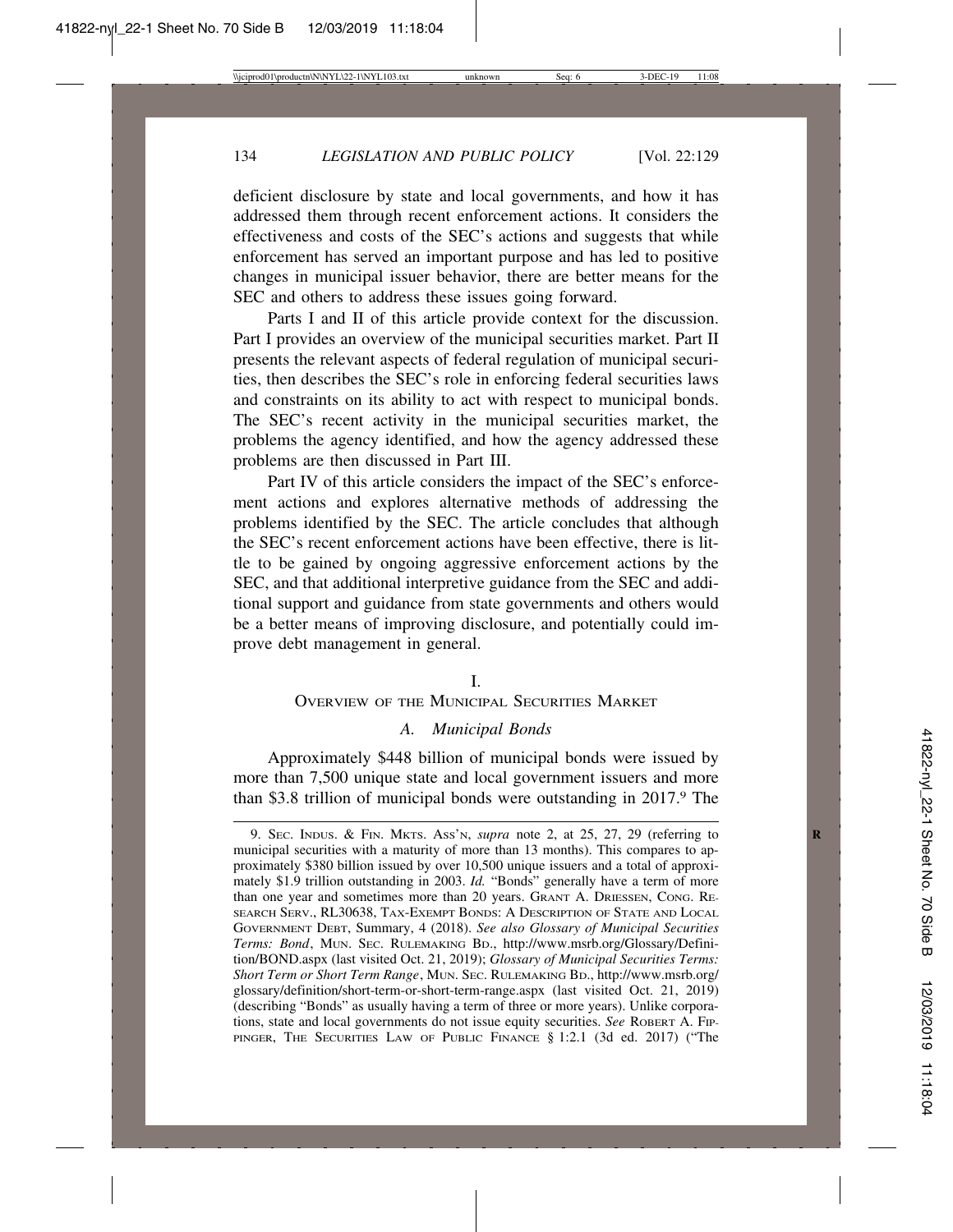2019] *A LITTLE HELP FROM OUR FRIENDS* 135

state and local governments issuing municipal bonds range from small school districts and special districts to large states with populations of tens of millions.10 They issue bonds primarily to finance and refinance capital projects.<sup>11</sup>

## *1. Municipal Bonds Are Not All the Same*

There are a wide variety of municipal bonds. Municipal bonds may bear interest at a rate that does not change (a "fixed rate bond") or at a rate that changes periodically based on market conditions or a predetermined index (a "variable rate bond").<sup>12</sup> Principal and interest on municipal bonds may be paid from a single source or a combination of sources, including property taxes, sales taxes or other taxes, the local government issuer's general fund, or revenues from a particular project, such as a utility system or an airport.13 Municipal bonds may also include other terms, such as a requirement that they be repaid before their final maturity date on a predetermined schedule or upon the occurrence of specified events, or at the option of the issuer or the owner of the bond.

Payment of principal and interest on some municipal bonds is guaranteed by a bank or a bond insurer, though this has become less common since the 2008 global financial crisis.14 Use of bond insurance declined from approximately 57% of issuances being insured in

11. *See* DRIESSEN, *supra* note 9, at 6 ("Long-term tax-exempt bond issues also can **R** be characterized by their status as new issues or refunding issues (refundings). New issues represent bonds issued to finance new capital facilities. Refundings usually are made to replace outstanding bonds with bonds that carry lower interest rates or other favorable terms.").

12. SEC. & EXCH. COMM'N, REPORT ON THE MUNICIPAL SECURITIES MARKET 8 (2012), https://www.sec.gov/news/studies/2012/munireport073112.pdf [https://perma .cc/5XQG-G6RQ].

13. *See id.* at 7 (describing some sources of payment for municipal bonds). Principal and interest on some municipal bonds are paid by a non-profit or for-profit third party. *Id*. The involvement of a third party raises distinct issues that are beyond the scope of this article.

14. *Id.* at 10–11.

confinement of public finance to the debt markets is both historical and a by-product of the economics of capitalism."). Local governments also issue shorter term debt securities referred to as "notes," which are subject to some, but not all, of the same regulations.

<sup>10.</sup> *See, e.g.,* ABBOTT INDEP. SCH. DIST., OFFICIAL STATEMENT DATED JUNE 10, 2015 cover, 39 (2015), https://emma.msrb.org/EA724285-ER695361-ER1096873.pdf (Texas school district with enrollment of approximately 265 students issuing approximately \$4.0 million of bonds); *About California*, STATE OF CAL. INV. REL., https:// www.buycaliforniabonds.com/state-of-california-ca/about/i27 (last visited Oct. 23, 2019) (indicating that the State of California has a population of 39.9 million and providing a link to current bond offerings by the State).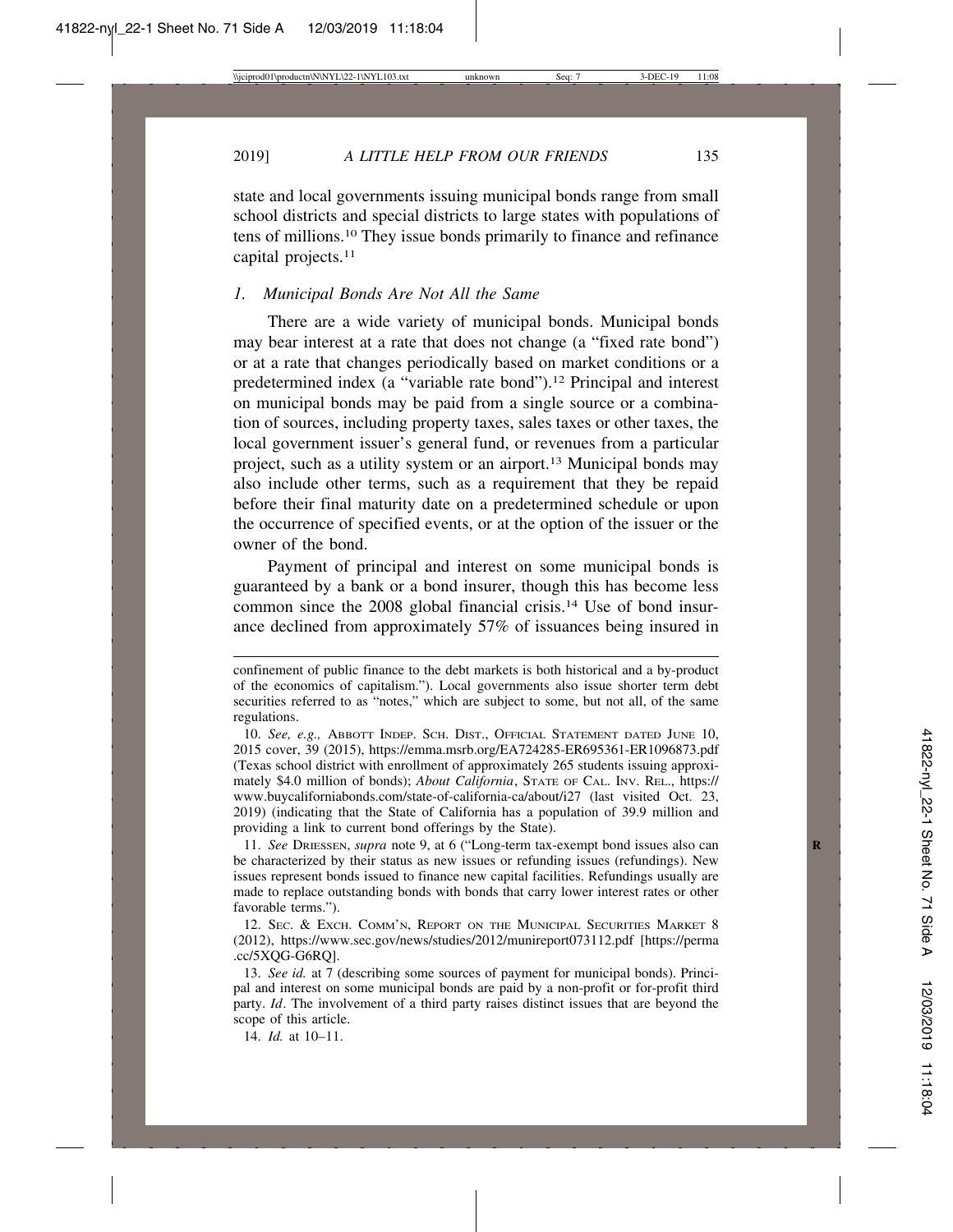2005 to approximately 19% in 2008 and approximately 4% in 201215 before rebounding slightly to approximately 6% in 2015 and 2016.16 Prior to the global financial crisis, bond insurance was primarily provided by insurers that had AAA credit ratings (the highest rating), $17$ and the large number of bonds insured by highly rated insurers provided a perception of greater similarity among bonds to investors, who believed they could rely on the insurer to pay debt service if the issuer could not.18 As bond insurers were downgraded or went bankrupt in the wake of the global financial crisis, $19$  and as fewer bonds were insured, this perceived homogeneity was lost, and investors focused more on disclosure and the risks of the bonds they were buying.20

#### *2. Municipal Bond Defaults Are Rare, But They Do Occur*

Defaults on municipal bonds are rare, but they do occur, and defaults have been somewhat more frequent since 2008 than they were in the preceding thirty-seven years. The five-year default rate for municipal bonds rated by Moody's Investors Service, one of the three main organizations providing credit ratings of municipal bonds, between 2008 and 2017 was 0.18%, as compared to 0.09% for the period from 1970-2017.21 Fifty-five defaults of Moody's rated bonds oc-

16. Aaron Weitzman, *Bond Insurance Remains on Course Despite Unfavorable Market Conditions*, BOND BUYER (Feb. 13, 2017), https://www.bondbuyer.com/news/ bond-insurance-remains-on-course-despite-unfavorable-market-conditions.

17. *See* Bernard Garruppo & Gary Binkiewicz, *The Municipal Bond Insurance Industry: A Chronology*, MUNICIPALBONDS.COM (Sept. 6, 2016), http://www .municipalbonds.com/bond-insurance/the-municipal-bond-insurance-industry-chronology/ (noting that historically, the principal municipal bond insurers had AAA ratings, though there were other bond insurers that did not).

18. See U.S. Gov't Accountability OFF., *supra* note 7, at 14, n.29 and accompanying text (referring to the prior "homogenization of the credit quality of most municipal securities" and reporting that some bond market participants had indicated that the decline in bond insurance increased the importance of independently evaluating credit quality).

19. *See* Renick & Bonello, *supra* note 15 (describing changes in the bond insurance **R** industry).

20. *See* SEC. & EXCH. COMM'N, *supra* note 12, at 51-52 (discussing the perceived "commoditization" of the bond market as a result of insurance and the greater focus on disclosure following the 2008 global financial crisis).

21. MOODY'S INVESTORS SERV., US MUNICIPAL BOND DEFAULTS AND RECOVERIES, 1970-2017 1 (2018). By comparison, the five-year global corporate default rate on

<sup>15.</sup> Oliver Renick & Maria Bonello, *Bond Insurance Then & Now: The Revival of an Industry*, BOND BUYER (Apr. 30, 2014), https://www.bondbuyer.com/news/bondinsurance-then-now-the-revival-of-an-industry. *See also* SEC. & EXCH. COMM'N, *supra* note 12, at 10–11 (more than half of municipal bonds issued in each year from **R** 2000-2007 were supported by bond insurance or a bank guarantee, as compared to 17% in each year from 2009-2011).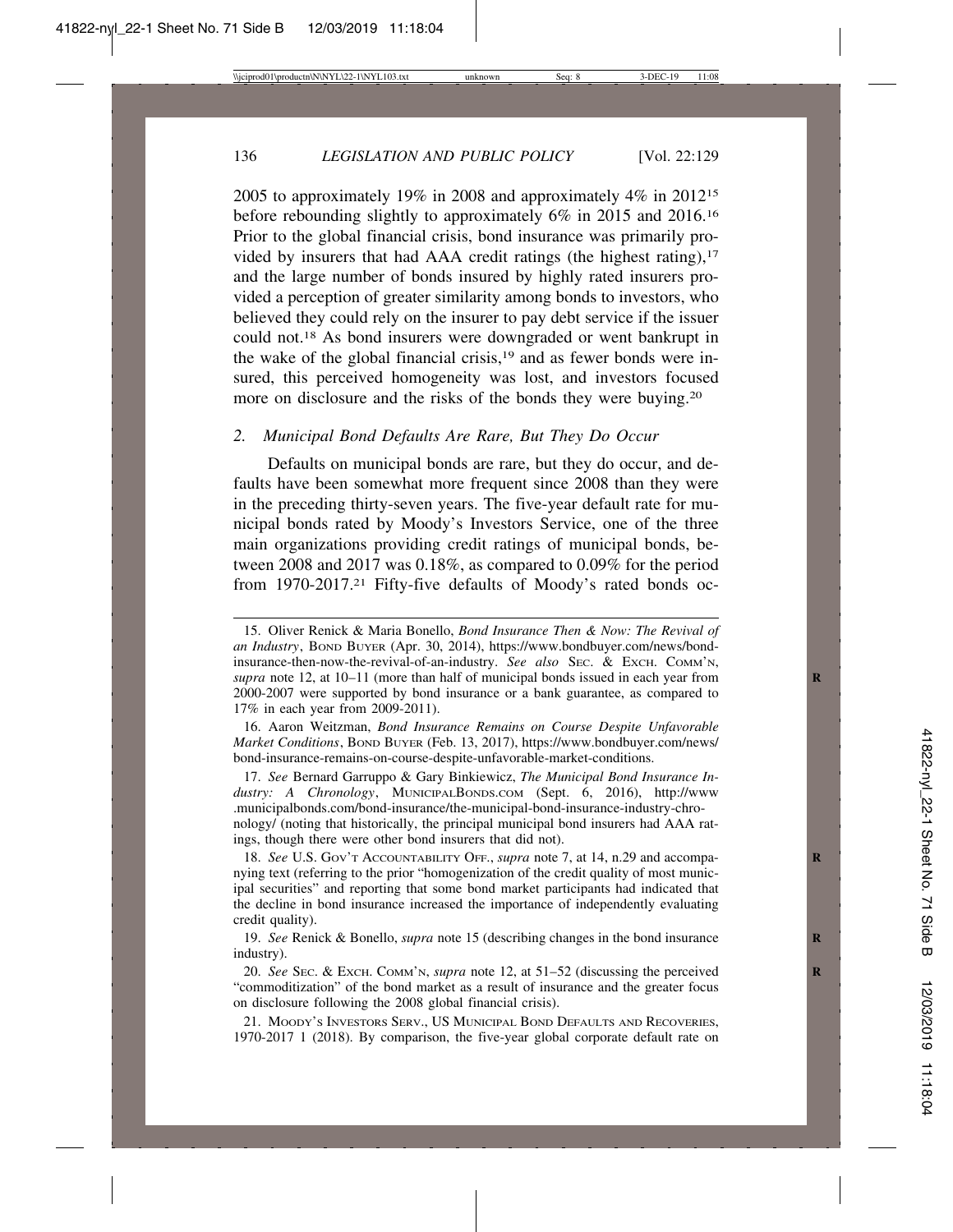curred in the period from 2007-2017.22 Several highly-publicized defaults on municipal bonds have occurred since 2008, including defaults by Jefferson County, Alabama, the City of Stockton, California, the City of Detroit, Michigan, and the Commonwealth of Puerto Rico.23 In addition, even where there hasn't been a default, some state and local governments have experienced major financial challenges in recent years.24 Despite the low default rate for municipal bonds, investors have been "forced to recognize that . . . there are clear differences among municipal credits."25 Even in the absence of a default, the financial condition of the issuer can affect the price at which municipal bonds are purchased and sold in both the primary and secondary markets.26 Without accurate and complete disclosure, investors may not have the necessary information to determine a fair price for the securities they are buying or selling.

#### *3. Federal and State Tax Exemption*

The U.S. federal government and state governments subsidize most local government borrowing. The federal government reduces the cost to state and local governments of issuing debt by making interest earnings on most of such debt exempt from federal income tax.27 Tax-exempt debt typically bears interest at a lower rate than taxable debt of identical credit quality because lenders receive the

24. *See* ROBERT DOTY, EXPANDING MUNICIPAL SECURITIES ENFORCEMENT: PROFOUND CHANGES FOR ISSUERS & OFFICIALS 39 (2016) (noting the financial deterioration of issuers including the City of Chicago, the Chicago Public School System and the State of Illinois); Moopy's INVESTORS SERV., *supra* note 21, at 86–90 (describing "near misses").

25. DOTY, *supra* note 24, at 39. **R**

26. *See* Section I.B for a discussion of the primary and secondary markets.

27. In 2011, 90.6% of state and local government securities were issued on a taxexempt basis. Sec. & Exch. Comm'n, *supra* note 12, at 11. In 2017, the loss of federal tax revenue (also referred to as a "tax expenditure") resulting from the exemption from income of interest on public purpose tax-exempt bonds was \$28.6 billion. DRIESSEN, *supra* note 9, at 3.

Moody's-rated corporate securities was 6.6% in the period from 2008-2017 and 6.7% in the period from 1970-2017. *Id*.

<sup>22.</sup> *Id.* at 3. There have been periods with much higher rates of default, most recently during the Great Depression. There were more than 4,700 issuers who defaulted on municipal bonds reported in the period from 1929-1937. GEORGE H. HEMPEL, THE POSTWAR QUALITY OF STATE AND LOCAL DEBT 19, 22 (1971).

<sup>23.</sup> *See* MOODY'S INVESTORS SERV., *supra* note 21, at 30–85 (describing all de- **R** faults of Moody's rated municipal bonds from 1970-2017). Between 2011 and 2017, the municipal securities market experienced five of the six largest municipal bankruptcy filings in U.S. history (Puerto Rico, Detroit, Jefferson County, Stockton, San Bernardino, California; the 1984 Orange County, California bankruptcy was the fourth largest). Amendments to Municipal Securities Disclosure, Exchange Act Release No. 34-83885, 2018 WL 3993096 at \*5, n.28 (Aug. 20, 2018).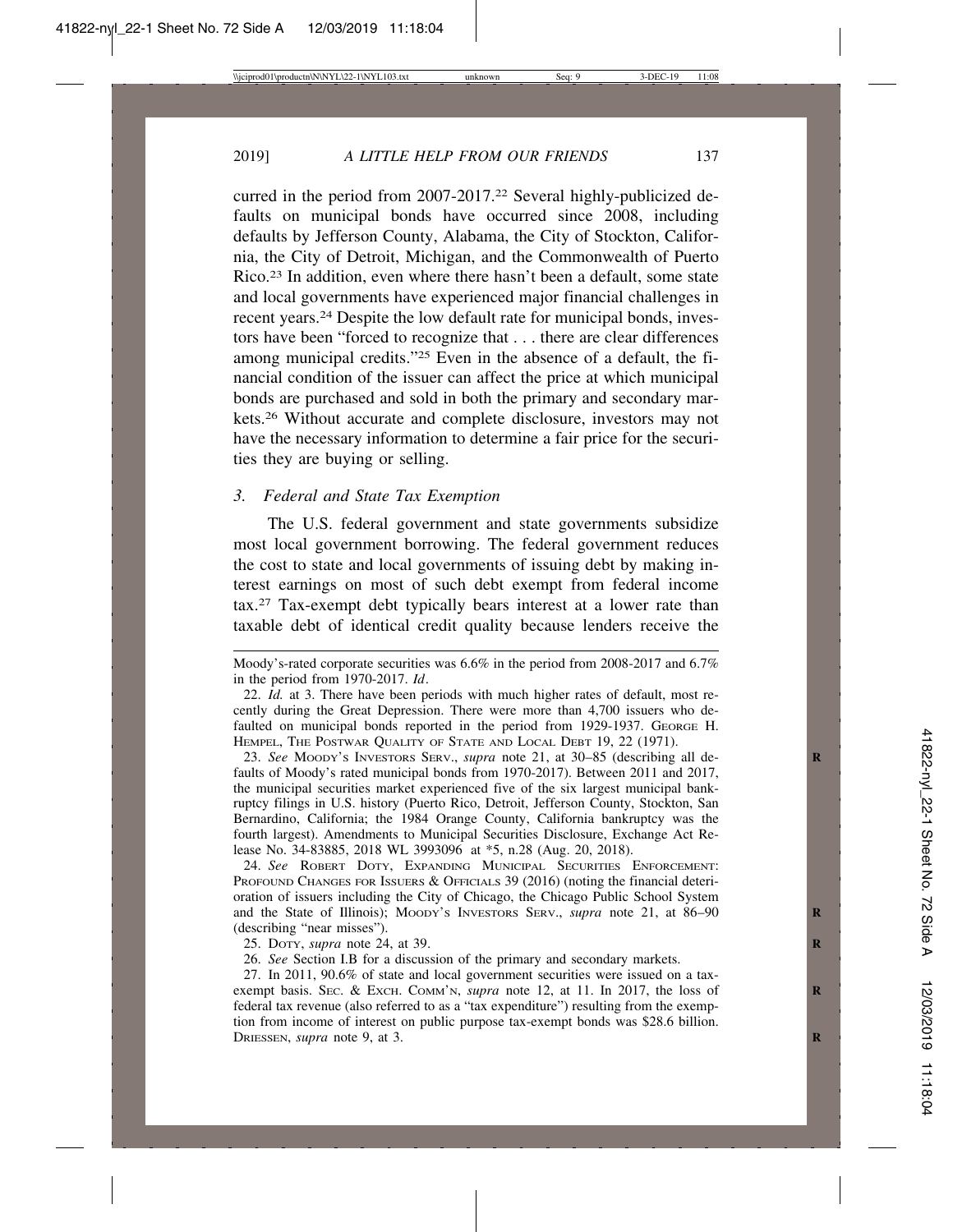138 *LEGISLATION AND PUBLIC POLICY* [Vol. 22:129

benefit of tax exemption.28 Interest on most state and local government debt is also exempt from home state taxation.29

#### *4. State Regulation*

Most states have constitutional and/or statutory restrictions on the amount of debt that local governments within their borders may issue (or the amount that they can issue without voter approval) and impose constraints on the structure and terms of that debt and the purposes for which it can be borrowed.<sup>30</sup> These restrictions are intended to serve a variety of purposes, including promoting fiscally sound decision-making, reducing the risk of default, preventing excessive burdens on taxpayers, and promoting interperiod equity—the concept that the burden of paying for a facility should be spread fairly over the period during which the facility is used.<sup>31</sup>

#### *B. Issuing and Trading Municipal Bonds*

The sale of municipal bonds by or on behalf of the issuer of those securities is referred to as a "primary offering" and the market for newly issued bonds is referred to as the "primary market."32 Trading

30. *See* U.S. ADVISORY COMM'N ON INTERGOVERNMENTAL RELATIONS, M-186, STATE LAWS GOVERNING LOCAL GOVERNMENT STRUCTURE AND ADMINISTRATION 10 (1993) (describing the prevalence of several types of restrictions, including debt limits, voter approval requirements and restrictions on the purposes for which debt can be used); Clayton P. Gillette, *Fiscal Home Rule*, 86 DENV. U. L. REV. 1241, 1255 (2009) ("Virtually every state constitution imposes limits on the amount of debt that its political subdivisions can issue in order to fund capital projects . . .."); James E. Spiotto, *The Role of the State in Supervising and Assisting Municipalities, Especially in Times of Financial Distress*, MUN. FIN. J., Spring 2013, at 1, 6–8 (noting that all but three states have debt limits and describing some of these).

31. *See* U.S. ADVISORY COMM'N ON INTERGOVERNMENTAL RELATIONS, STATE CONSTITUTIONAL AND STATUTORY RESTRICTIONS ON LOCAL DEBT 37–39 (1961) (identifying potential negative impacts of excessive debt on the borrowing government, other local governments and the state as reasons for restrictions and describing the purpose of debt limits as allowing local governments to borrow responsibly); Gillette, *supra* note 30, at 1256 (identifying protection of taxpayers and interperiod equity as justifications for restrictions on debt); Spiotto, *supra* note 30, at 10 (identifying **R** prevention of financial crises and defaults as reasons for the imposition of debt limits).

32. *Glossary of Municipal Securities Terms: New Issue of Municipal Securities or New Issue*, MUN. SEC. RULEMAKING BD., http://www.msrb.org/Glossary/Definition/

<sup>28.</sup> *See* DRIESSEN, *supra* note 9, at 1 (explaining that investors are willing to earn a **R** lower interest rate on tax-exempt bonds because their earnings after taxes are the same as if they had earned interest at a higher rate but had to pay taxes on the interest).

<sup>29.</sup> *State Taxation of Municipal Bonds for Individuals*, SEC. INDUSTRY & FIN. MKTS. ASS'N, http://www.investinginbonds.com/learnmore.asp?catid=8&subcatid=54 &id=225 (last visited Aug. 10, 2019); Daniela Pylypczak-Wasylyszyn, *Are Municipal Bonds Exempt from State Taxes?*, MUNICIPALBONDS.COM (June 24, 2015), http://www .municipalbonds.com/tax-education/tax-exemption-from-state-income-taxes.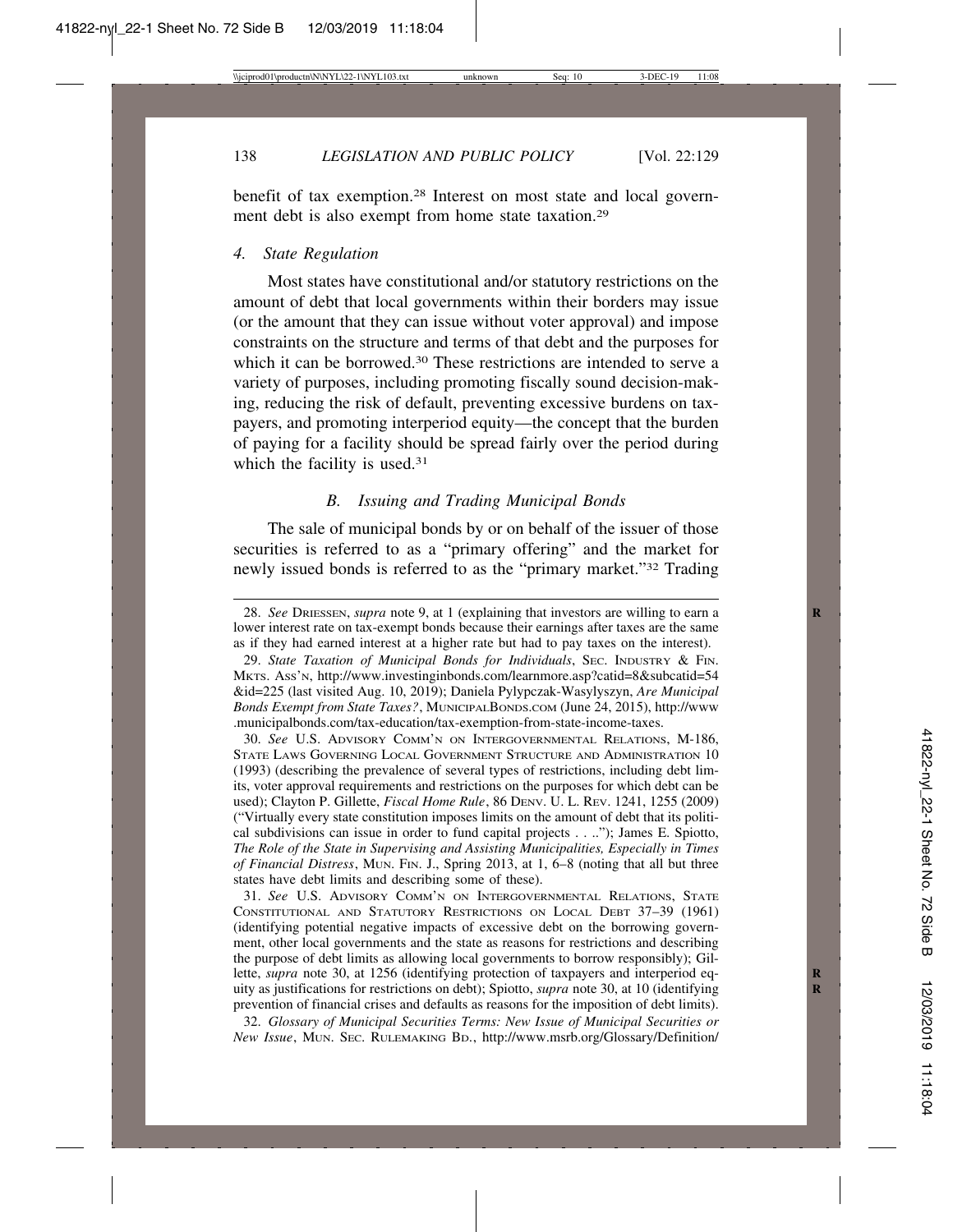#### 2019] *A LITTLE HELP FROM OUR FRIENDS* 139

of municipal bonds after issuance is referred to as the "secondary market" for the bonds.33 Municipal bonds are traded through dealers in what is referred to as an "over-the-counter" market, not on a securities exchange as with corporate stock.<sup>34</sup> The following sections provide general descriptions of primary offerings and secondary market trading of municipal bonds.

#### *1. Primary Offerings of Municipal Bonds*

Newly issued municipal bonds are typically sold to the public through an investment bank acting as an underwriter in either a competitive or a negotiated sale.35 In a competitive sale, an issuer sells the bonds to the lowest bidding underwriter.<sup>36</sup> In a negotiated sale, the issuer selects an underwriter to purchase the bonds on negotiated terms.37 In both cases, the underwriter then sells the bonds to investors.38 The underwriter in a negotiated sale usually plays a much more active role in the transaction than an underwriter does in a competitive sale.39 Federal securities laws regulate underwriters; the aspects of

33. *Glossary of Municipal Securities Terms: Secondary Market*, MUN. SEC. RULEMAKING BD., http://www.msrb.org/Glossary/Definition/SECONDARY-MAR-KET.aspx (last visited Aug. 20, 2019).

34. U.S. GOV'T ACCOUNTABILITY OFF., *supra* note 7, at 1; SEC. & EXCH. COMM'N, **R** *supra* note 12, at 19. **R**

35. SEC. & EXCH. COMM'N, *supra* note 12, at 15. Sometimes issuers borrow di- **R** rectly from banks or sell securities directly to a single investor or small group of investors rather than offering them to the public. *See* Proposed Amendments to Municipal Securities Disclosure, 82 Fed. Reg. 13928, 13929 (proposed Mar. 15, 2017) (noting that direct purchases of securities by investors and bank loans have increased since 2009). Not all of the same rules apply to these transactions and these transactions are not addressed in this article.

36. SEC. & EXCH. COMM'N, *supra* note 12, at 17. **R**

- 37. *Id.* at 16.
- 38. *Id.* at 15.

39. *See* CAL. DEBT AND INV. ADVISORY COMM'N, CDIAC NO. 06-04, CALIFORNIA DEBT ISSUANCE PRIMER, 10–12 (2006), http://www.treasurer.ca.gov/cdiac/debtpubs/ primer.pdf (describing the roles played by an underwriter in a competitive and a negotiated sale); Jun Peng et al., *Method of Sale in the Municipal Bond Market*, *in* THE HANDBOOK OF MUNICIPAL BONDS 51, 57 (Sylvan G. Feldstein & Frank J. Fabozzi eds., 2008) (noting that underwriters in negotiated sales have much more time to become familiar with the issue and that as a consequence, underwriters in negotiated sales are expected to perform more "due diligence," or investigation into the accuracy and completeness of an offering document).

NEW-ISSUE-MUNICIPAL-SECURITIES-OR-NEW-ISSUE.aspx (last visited Aug. 20, 2019); *Glossary of Municipal Securities Terms: Primary Market*, MUN. SEC. RULEMAKING BD., http://www.msrb.org/Glossary/Definition/PRIMARY-MARKET .aspx; *Glossary of Municipal Securities Terms: Primary Offering*, MUN. SEC. RULEMAKING BD., http://www.msrb.org/Glossary/Definition/PRIMARY-OFFERING .aspx (last visited Aug. 20, 2019).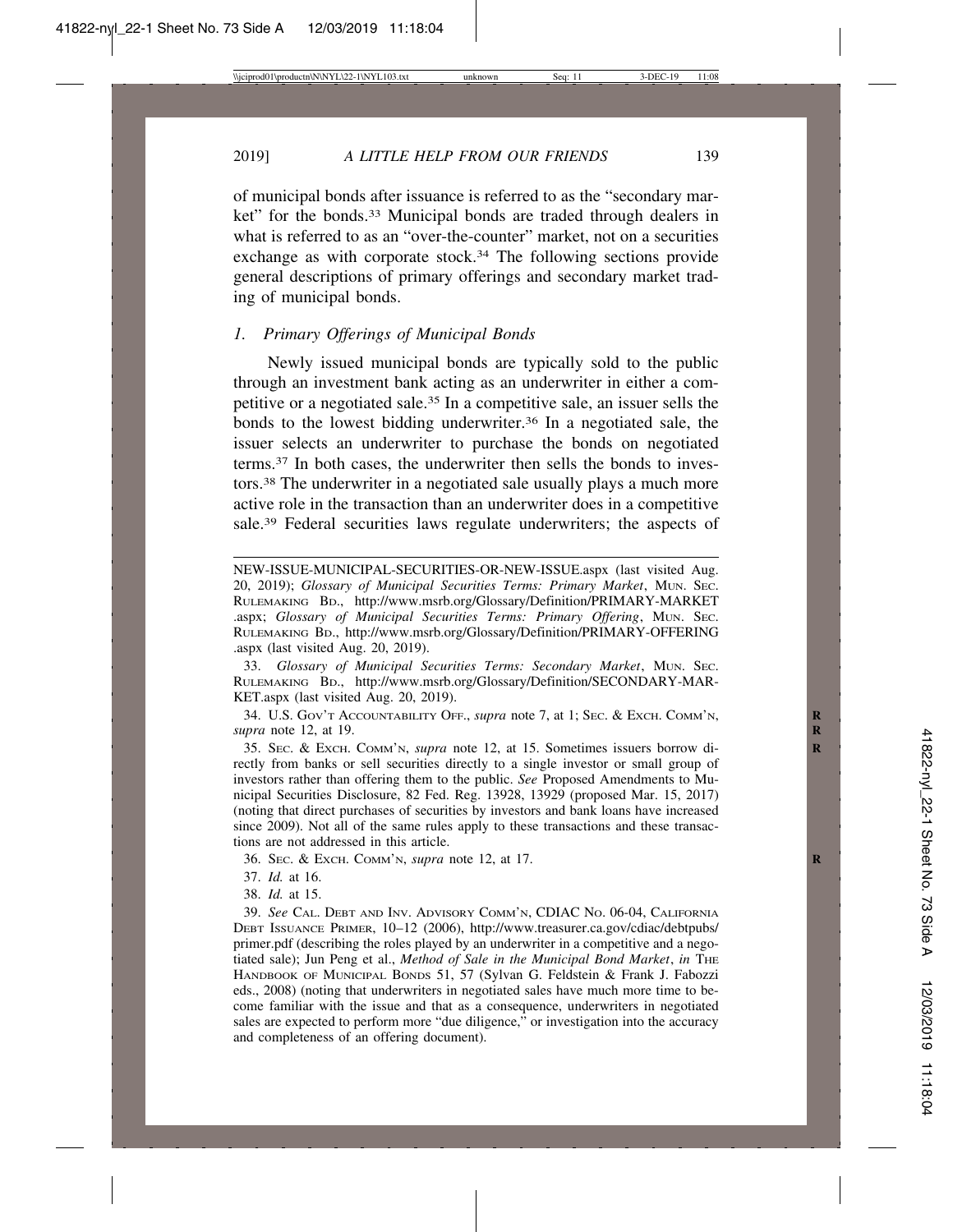that regulation that are relevant to the discussion in this article are discussed in Sections II.C.2 and II.C.3.

State and local governments often engage an external advisor (referred to as a "municipal advisor" or "financial advisor") to assist in developing a financing plan, structuring the transaction, and negotiating with underwriters.40 Federal securities laws regulate municipal advisors as discussed in Section II.C.4.

State and local governments issuing bonds engage lawyers to serve as bond counsel; the primary role of these lawyers is to provide an expert opinion as to the validity of the bonds and the tax treatment of interest on the bonds.41 Increasingly, issuers also engage lawyers as disclosure counsel to assist them in complying with their disclosure obligations under federal securities law.42

## *2. The Secondary Market for Municipal Bonds*

In addition to buying bonds in primary offerings, investors also buy and sell municipal bonds through dealers in the secondary market.43 In 2011, there were more than 10 million transactions in the secondary market totaling more than \$3 billion dollars.<sup>44</sup> While state and local government issuers are not directly involved in secondary trading of their bonds, ongoing disclosure requirements discussed in Section II.C.2.b stem from the possibility of investors buying or selling municipal bonds years after they are issued.

#### II.

## FEDERAL REGULATION OF MUNICIPAL BONDS

This Section discusses federal regulation of municipal bonds, the roles that the SEC and the Municipal Securities Rulemaking Board (the "MSRB") play in enforcing federal securities laws, and constraints on their abilities to act. This discussion provides a framework for understanding the enforcement actions discussed in Part 4 of this

<sup>40.</sup> *See* CAL. DEBT AND INV. ADVISORY COMM'N, *supra* note 39, at 8–9 (describing **R** the types of services provided by municipal advisors). Municipal advisors were used in 60.2% of reported municipal debt issuances in California in 2017. Jeff Field, *Top Municipal Market Financing Team Participants: Calendar Year 2017*, DEBT LINE, Feb. 2018, 3–4.

<sup>41.</sup> SEC. & EXCH. COMM'N, *supra* note 12, at 47. **R**

<sup>42.</sup> *Id.* at 48.

<sup>43.</sup> *Id.* at 19–20.

<sup>44.</sup> *Id.* at 21. This despite the fact that trading is relatively infrequent, with only about 1% of outstanding municipal bonds being traded on any given day in 2010. U.S. GOV'T ACCOUNTABILITY OFF., *supra* note 7, at 6.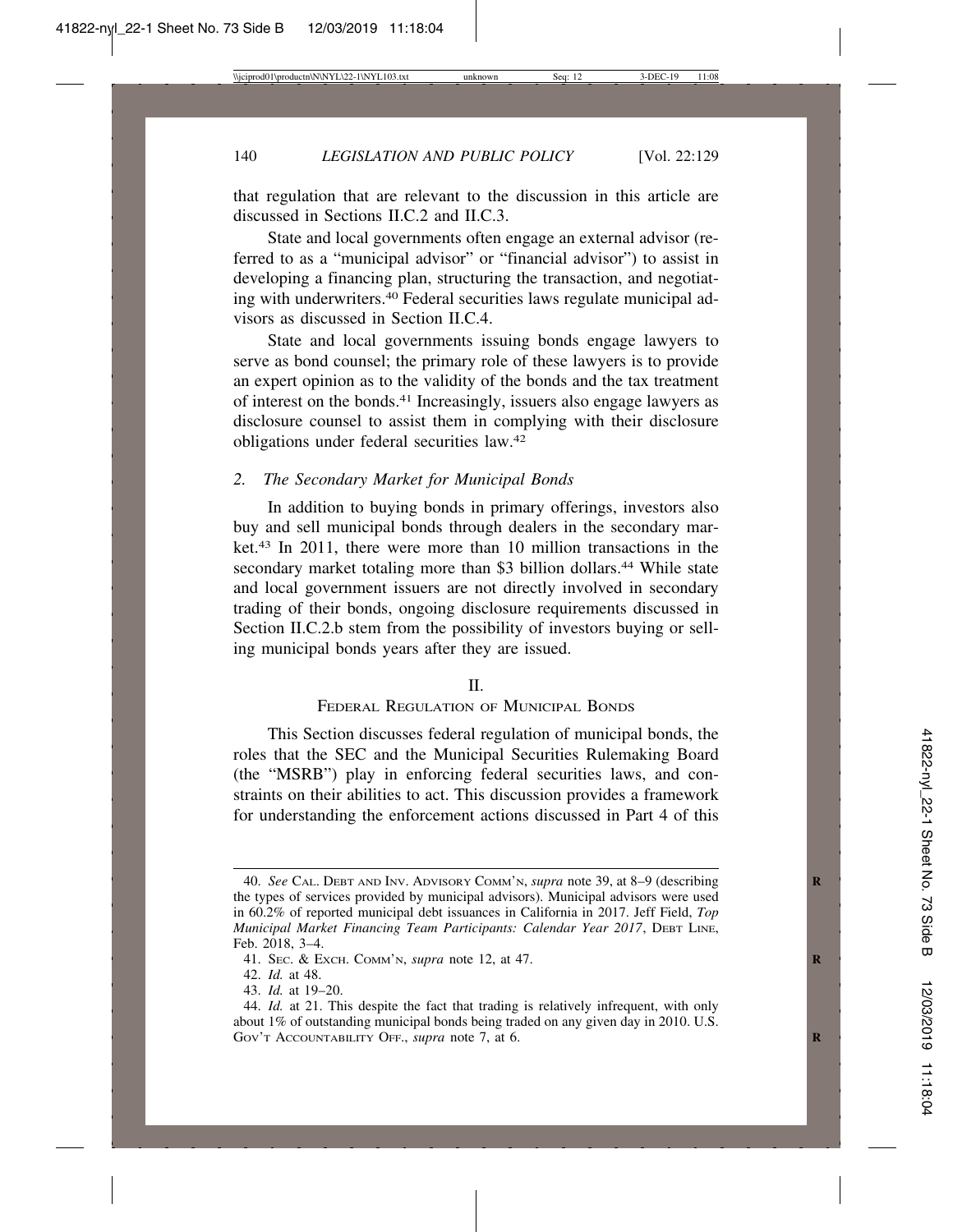2019] *A LITTLE HELP FROM OUR FRIENDS* 141

article and the analysis of the effectiveness and cost of the SEC's actions and alternative approaches discussed in Part 5.

# *A. The U.S. Government Regulates the Sale of Securities, Including Municipal Bonds*

The U.S. government regulates the sale of securities, including municipal bonds, "in order to protect interstate commerce, the national credit, the Federal taxing power, to protect and make more effective the national banking system and the Federal Reserve System, and to insure the maintenance of fair and honest markets in such transactions."45 The Securities Act and the Exchange Act were passed during the Great Depression, a time when "the broad base of public confidence upon which our economic structure depends" had been largely destroyed, with the purpose of restoring public confidence.46 The Securities Act generally regulates initial offerings of securities and the Exchange Act regulates trading of securities in the secondary market and regulates underwriters and other participants in securities markets.<sup>47</sup> The Exchange Act also established the SEC.<sup>48</sup>

Investors are more likely to invest securities if they know they are paying a fair price.49 Companies depend on investors to provide money to expand and governments depend on investors to lend them money to complete infrastructure projects. Furthermore, accurate and complete information improves the efficiency of markets, which in turn should result in an overall allocation of resources that is more beneficial to society as a whole.50 Thus, the principal purposes of the Securities Act and the Exchange Act, and of the regulations promul-

47. 1 LOUIS LOSS, JOEL SELIGMAN & TROY PAREDES, FUNDAMENTALS OF SECURI-TIES REGULATION 57–60 (6th ed. 2011).

48. 15 U.S.C. § 78d (2012).

49. *See, e.g.,* Basic Inc. v. Levinson, 485 U.S. 224, 246–47 (1988), quoting Schlanger v. Four-Phase Sys. Inc., 555 F. Supp. 535, 538 (S.D.N.Y. 1982) ("[I]t is hard to imagine that there ever is a buyer or seller who does not rely on market integrity. Who would knowingly roll the dice in a crooked crap game?"); Lisa M. Fairchild & Nan S. Ellis, *Municipal Bond Disclosure: Remaining Inadequacies of Mandatory Disclosure Under Rule 15c2-12*, 23 J. CORP. L. 439, 456 (1998) (noting that when investors have confidence that relevant information is reflected in securities prices, they are more likely to invest and their transaction costs are reduced).

50. *See* Fairchild & Ellis, *supra* note 49, at 456 (noting that information improves **R** efficiency and that efficiency improves resource allocation).

<sup>45. 15</sup> U.S.C. § 78b (2012).

<sup>46.</sup> *New U.S. Securities Law: Speech of Hon. Garland S. Ferguson, Jr., Federal Trade Commissioner* (National Broadcasting Company broadcast Sept. 12, 1933). *See also* DOTY, *supra* note 24, at 40 (attributing the functioning of the municipal securi- **R** ties market after recent highly publicized defaults as largely due to "the existence . . . of well-defined disclosure and due diligence practices").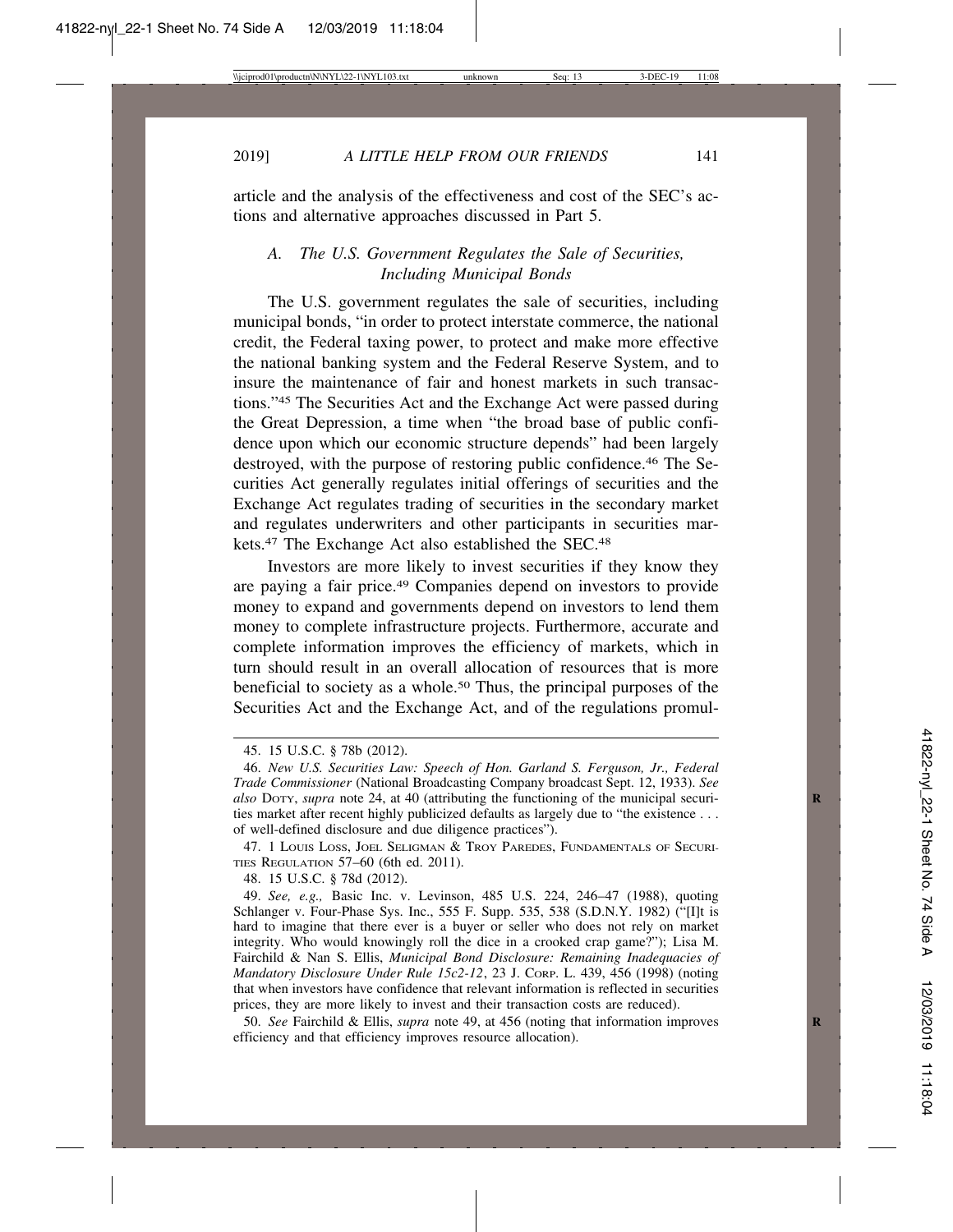gated under these acts, are promoting accurate and complete disclosure about securities sold to the public and preventing fraudulent or unfair practices in the sale of securities.<sup>51</sup>

The U.S. Securities and Exchange Commission plays an important role in maintaining the integrity of U.S. securities markets. Its mission is "to protect investors – including investors in municipal securities – maintain fair, orderly, and efficient markets, and facilitate capital formation."52

# *B. Municipal Securities Are Less Regulated than Corporate Securities*

Although municipal securities are subject to some federal regulation as described in Section II.B, they are exempt from significant portions of both the Securities Act and the Exchange Act.<sup>53</sup>

52. SEC. & EXCH. COMM'N, *supra* note 12, at 2. **R**

<sup>51.</sup> *See supra* notes 6 & 7 and accompanying text; *New U.S. Securities Law*, *supra* **R** note 46 ("[T]he principal purpose . . . of the [S]ecurities [A]ct is that full disclosure shall be made of all material facts concerning an issue of securities that is offered for sale to the public."); *What We Do*, Sec. & Exch. COMM'N, https://www.sec.gov/Article/whatwedo.html#intro (last modified June 10, 2013) ("The laws and rules that govern the securities industry in the United States derive from a simple and straightforward concept: all investors, whether large institutions or private individuals, should have access to certain basic facts about an investment prior to buying it, and so long as they hold it.").

<sup>53.</sup> Commentators have suggested several reasons for the different treatment of state and local government securities, including the federal form of U.S. government and politics, a perceived lack of abuses in municipal markets, the historic relative sophistication of municipal investors, and the traditional local nature of municipal securities markets. *See, e.g.,* Municipal Securities Disclosure, 53 Fed. Reg. 37778, 37786 (proposed Sept. 28, 1988) (identifying "the local nature of markets, the absence of demonstrated abuses, and the sophistication of investors" as influences and noting that Congress was "persuaded that direct regulation of the process by which municipal issuers and municipalities raise funds to finance governmental activities would place the [SEC] in the position of gate-keeper to the financial markets, a position inconsistent with intergovernmental comity"); Fairchild & Ellis, *supra* note 49, at 441 (referring to "Constitutional concerns regarding congressional authority to regulate the issuance of securities by state and local governments" and noting that "it was believed that the improprieties which prompted federal regulation of the corporate securities market were less likely to arise in the municipal market."); James M. Landis, *The Legislative History of the Securities Act of 1933*, 28 GEO. WASH. L. REV. 29, 39 (1959) (noting that municipal bonds were included in the initial draft of the Securities Act but were ultimately exempted for "obvious political reasons"); Maco, *supra* note 5, at 4 (citing the federal form of government and resulting political considerations at **R** the time the securities laws were adopted). It is beyond the scope of this article to discuss the appropriateness of these exemptions, though others have done so. For some critical commentary, *see, e.g.,* Luis A. Aguilar, *Statement on Making the Municipal Securities Market More Transparent, Liquid, and Fair*, SEC. & EXCH. COMM'N (Feb. 13, 2015), https://www.sec.gov/news/statement/making-municipal-securitiesmarket-more-transparent-liquid-fair.html (advocating for the repeal of the Tower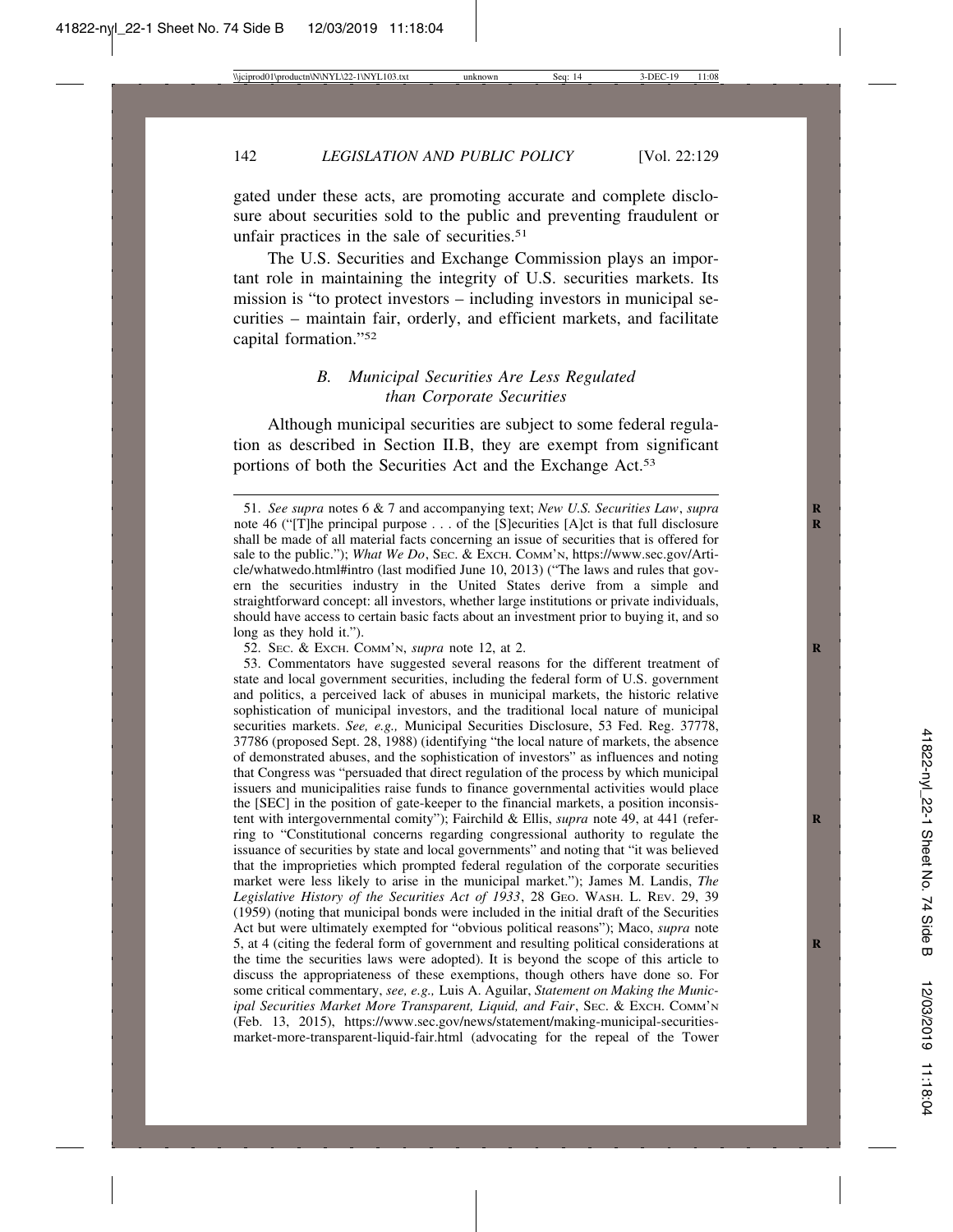The Securities Act exempts securities issued by state and local governments from all of its provisions, except where it specifically provides otherwise.54 Unlike corporations issuing securities for sale to the public, municipal issuers do not need to file a registration statement with the SEC and are not subject to detailed requirements specifying what needs to be included in the document by which the securities are offered (a prospectus for a publicly sold stock, an official statement for municipal bonds).<sup>55</sup>

The Exchange Act exempts securities issued by state and local governments from specifically identified provisions, including the requirements for periodic reporting.56 This means that unlike public companies, state and local governments are not required to file detailed annual and quarterly reports.<sup>57</sup> Instead, state and local governments are indirectly required to provide updates to some of the information in their offering documents annually and to disclose the occurrence of certain events as described in Section II.C.2.b.

Furthermore, neither the SEC nor the MSRB is authorized under the Exchange Act to impose rules or regulations directly or indirectly requiring an issuer of municipal bonds to file any application, report, or document with the SEC or the MSRB before selling securities.<sup>58</sup> The Exchange Act also expressly states that it does not authorize the MSRB to directly or indirectly require an issuer of municipal securi-

54. 15 U.S.C. § 77c(a)(2) (2012).

55. *See* 15 U.S.C. § 77f (2012) (requiring registration of securities generally, but without stating that the provision applies to exempt securities). The Securities Act and regulations detail the type of information to be included in a prospectus. *See* 15 U.S.C. § 77g (2012); 17 C.F.R. pts. 210 and 229 (setting forth requirements for prospectus). In contrast, while state and local governments are indirectly required to provide offering documents for their bonds, there are very limited rules about the content of those documents. *See* Section II.C.2.a *infra* for more detail.

56. 15 U.S.C. §§ 78c(a)(12), (29), 78l(a), 78m (2012).

57. Public companies file annual reports on Form 10-Q and quarterly reports on Form 10-K. The content of these reports is addressed in Regulations S-K and S-X.

58. 15 U.S.C. § 78o-4(d)(1) (2012). The MSRB is described at notes 64–67 *infra* **R** and accompanying text.

Amendment (described below) and the repeal of the exemption of municipal bonds from the registration and disclosure provisions of the Securities Act and Exchange Act); Spencer T. Bachus, *Federal Policy Responses to the Predicament of Municipal Finance*, 40 CUMB. L. REV. 759, 793–94 (2010) (advocating for regulatory changes including enhanced disclosure standards); Lisa M. Fairchild & Nan S. Ellis, *Rule 15c2-12: A Flawed Regulatory Framework Creates Pitfalls for Municipal Issuers*, 2 WASH. U. J.L. & POL'Y 587, 623-25 (2000) (recommending repeal of the Tower Amendment and direct regulation of municipal securities disclosure); Teresa A. Gabaldon, *Financial Federalism and the Short, Happy Life of Municipal Securities Regulation*, 34 J. CORP. L. 739 (2009) (advocating greater regulation of municipal securities disclosure).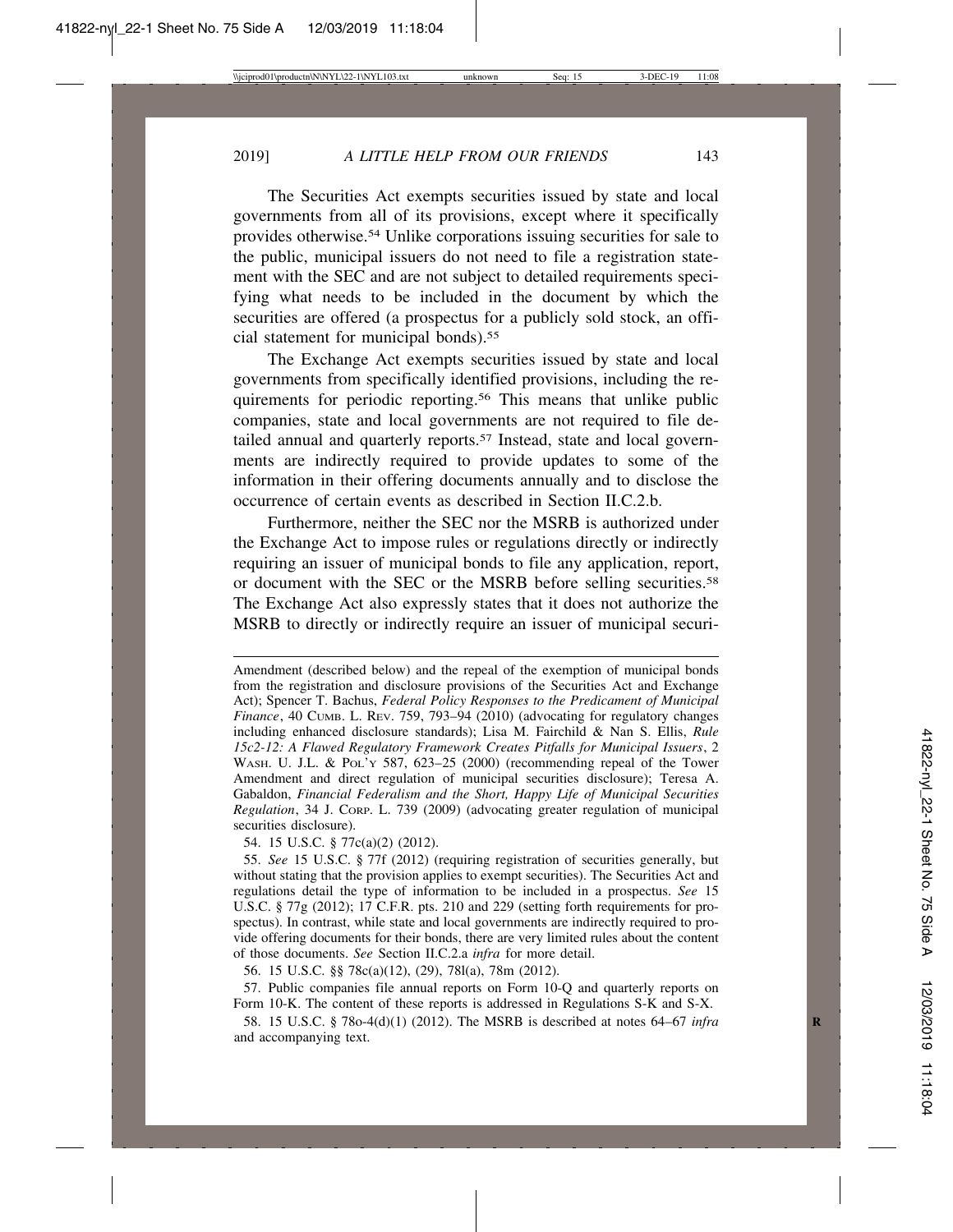ties to provide the MSRB or a purchaser of the securities with any information or document about the issuer.59 These provisions, which are sometimes referred to as the "Tower Amendment,"60 were added to the Exchange Act in 1975 in conjunction with legislation that created the MSRB and empowered it to impose rules on municipal brokers and dealers, with SEC approval, and provided for enforcement of the MSRB's rules by the SEC and other entities.<sup>61</sup>

As a result of the exemptions described above, and of the Tower Amendment, the SEC regulates municipal disclosure indirectly by regulating underwriters and uses enforcement actions to provide guidance to municipal issuers.62

## *C. Regulation of Municipal Securities*

Municipal bonds are nonetheless subject to the "antifraud provisions"63 of the Securities Act and the Exchange Act and are regulated by the SEC and the MSRB. The SEC's activities include adopting rules and interpreting and enforcing federal securities laws and regulations.

The MSRB is a self-regulatory organization created through amendments to the Exchange Act in 1975.64 The MSRB is required to adopt rules that, among other things, are "designed to prevent fraudulent and manipulative acts and practices, to promote just and equitable principles of trade, . . . to remove impediments to and perfect the mechanism of a free and open market in municipal securities and municipal financial products, and, in general, to protect investors, municipal entities, . . . and the public interest . . . ."65 The MSRB is authorized to make rules regarding, among other matters, municipal

62. *See infra* Section II.C.2 and note 110 and accompanying text. **R**

<sup>59. 15</sup> U.S.C. § 78o-4(d)(2) (2012). The MSRB can require an underwriter to provide information about an issuer to the MSRB or a purchaser of the issuer's securities, but only if the information is available from another source. 15 U.S.C.  $\S$  78o-4(d)(2) (2012).

<sup>60.</sup> Named for Senator John Tower, who proposed the amendments.

<sup>61.</sup> SEC. & EXCH. COMM'N, STAFF REPORT ON THE MUNICIPAL SECURITIES MARKET 6–8 (1993). Prior to the 1975 amendments, which were adopted because of abusive practices by municipal securities professionals, the growth of the municipal securities market, the variety of municipal securities being offered and changes in the typical investor, the municipal securities market was "largely unregulated." *Id.* at 6.

<sup>63.</sup> *See infra* Section II.C.1.

<sup>64.</sup> SEC. & EXCH. COMM'N, *supra* note 12, at 33. The composition of the MSRB **R** and the scope of its powers and obligations are set forth in  $15 \text{ U.S.C. }$  § 78o-4(b).

<sup>65. 15</sup> U.S.C. § 78o-4(b)(2)(C) (2012). "Municipal financial products" include derivatives, guaranteed investment contracts and investment strategies. 15 U.S.C. § 78o-4(e)(5) (2012). State and local governments sometimes enter into municipal financial products in conjunction with issuing bonds.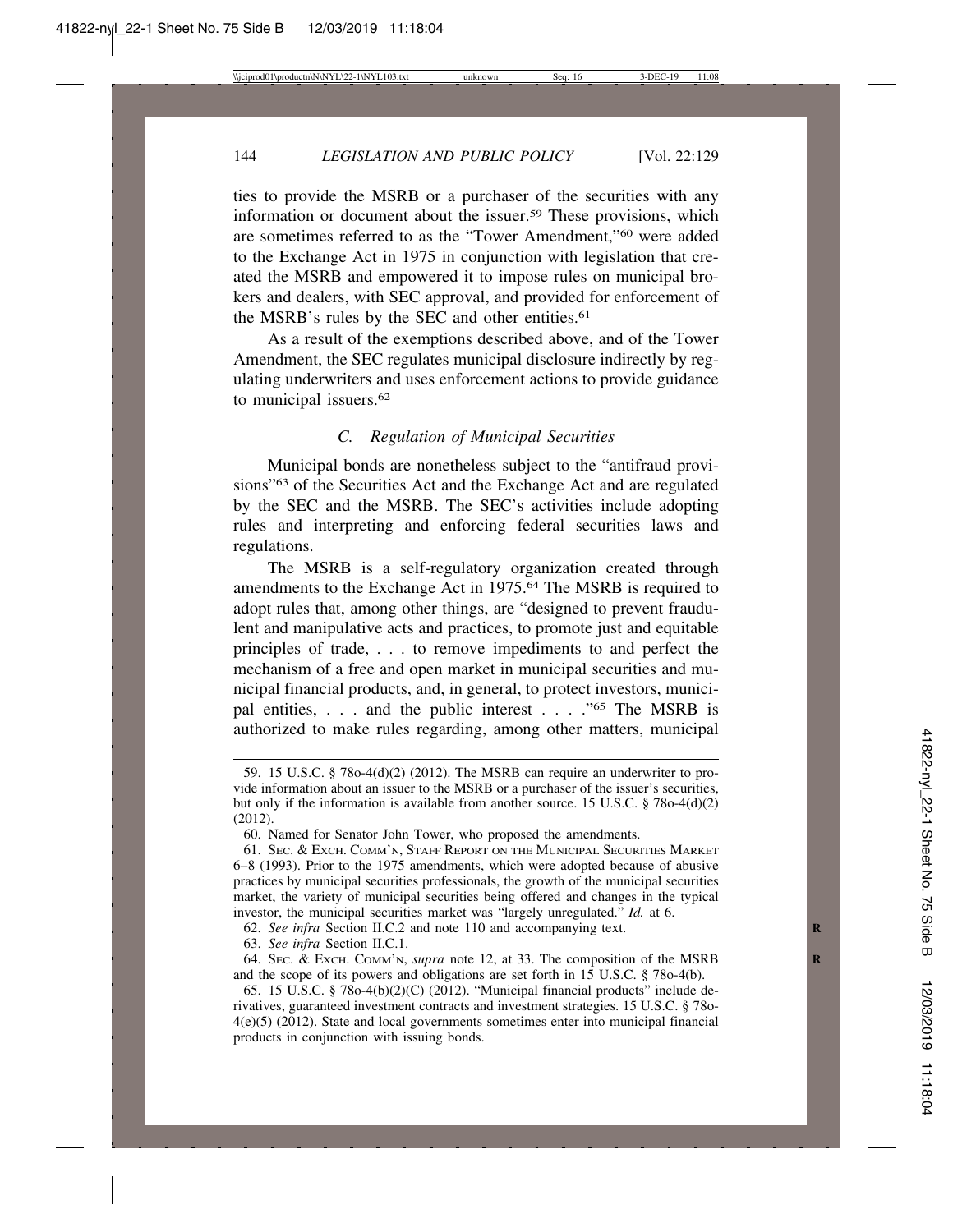securities transactions by underwriters and advice provided to municipal entities by underwriters and municipal advisors concerning municipal bond issuances and municipal financial products.<sup>66</sup> The MSRB's rules generally are subject to SEC approval and are enforced by the SEC and other agencies.<sup>67</sup>

The antifraud provisions and the most relevant SEC and MSRB rules are discussed in the remainder of this Section II.C.

## *1. Antifraud Provisions Apply to Municipal Securities*

Like corporate securities, municipal bonds are subject to Section 17(a) of the Securities Act ("Section 17(a)"), Section 10(b) of the Exchange Act, and Rule 10b-5 promulgated pursuant to the Exchange Act ("Rule 10b-5"), which are collectively referred to as the "antifraud provisions."68

The provisions under the two acts are similar to each other, but not identical. Most relevant for purposes of this article, both Section 17(a) and Rule 10b-5 prohibit fraud and the use of "any untrue statement of a material fact" or the omission of "a material fact necessary in order to make the statements made, in light of the circumstances under which they were made, not misleading" to obtain money or property, in the case of Section 17(a), and in connection with the purchase or sale of securities, in the case of Rule 10b-5.69

69. Section 17(a) provides that:

<sup>66. 15</sup> U.S.C. § 78o-4(b)(2) (2012).

<sup>67. 15</sup> U.S.C. §§ 78o-4(c), 78s(b) (2012); SEC. & EXCH. COMM'N, *supra* note 12, at **R** 34.

<sup>68.</sup> *Glossary of Municipal Securities Terms: Anti-fraud Provisions*, MUN. SEC. RULEMAKING BD., http://www.msrb.org/Glossary/Definition/ANTI-FRAUD-PROVI-SIONS.aspx (last visited Feb. 11, 2019). Notwithstanding that fraud is commonly thought of as an intentional act, see, e.g., JOHN DOWNES & JORDAN ELLIOT GOOD-MAN, DICTIONARY OF FINANCE AND INVESTMENT TERMS 158 (6th ed. 2006) (defining fraud as purposeful); *Fraud,* LAW DICTIONARY, https://thelawdictionary.org/fraud/ (last visited Feb. 3, 2019) (describing fraud as "intentional"), recklessness or even negligence can suffice in SEC enforcement actions. *See infra* notes 74–75 and accompanying text.

<sup>&</sup>quot;It shall be unlawful for any person in the offer or sale of any securities . . . by the use of any means or instruments of transportation or communication in interstate commerce or by use of the mails, directly or indirectly—(1) to employ any device, scheme, or artifice to defraud, or (2) to obtain money or property by means of any untrue statement of a material fact or any omission to state a material fact necessary in order to make the statements made, in light of the circumstances under which they were made, not misleading; or (3) to engage in any transaction, practice, or course of business which operates or would operate as a fraud or deceit upon the purchaser."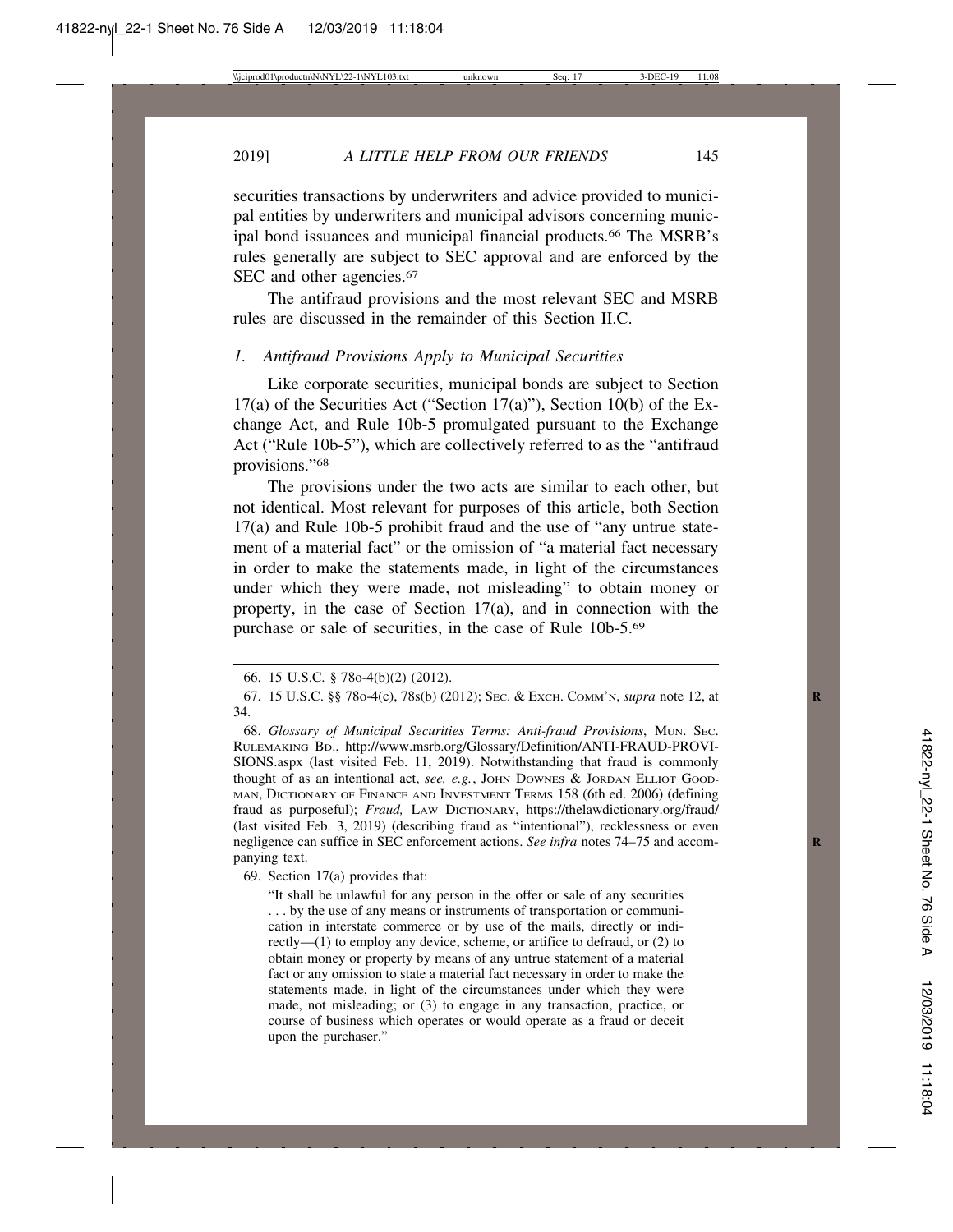Both Section 17(a) and Rule 10b-5 refer to "material" facts. Information is "material" if there is "a substantial likelihood that the disclosure of the omitted fact would have been viewed by the reasonable investor as having significantly altered the 'total mix' of information made available" and if "there is a substantial likelihood that a reasonable [investor] would consider it important."70

The antifraud rules apply to offering documents delivered to investors, to the continuing disclosure filings described in Section II.C.2.b, and to any other information that an issuer provides to the public "that is reasonably expected to reach investors and the trading markets," even if that information is made public for other reasons.<sup>71</sup> This is significant because state and local governments routinely provide a wide range of information to the public and state and local government officials regularly make public statements.72

The SEC pursues actions against state and local governments under both Section 17(a) and Rule 10b-5.73 While the SEC must prove "scienter" in order to prove a violation of Section  $17(a)(1)$  and Rule 10b-5, it need not do so for violations of Section  $17(a)(2)$  and  $(3)$ .<sup>74</sup> This means that a material misstatement or omission need only be *negligent* for the SEC to prevail in an action under Section 17(a)(2),

"It shall be unlawful for any person, directly or indirectly, by the use of any means or instrumentality of interstate commerce, or of the mails or of any facility of any national securities exchange, (a) To employ any device, scheme, or artifice to defraud, (b) To make any untrue statement of a material fact or to omit to state a material fact necessary in order to make the statements made, in the light of the circumstances under which they were made, not misleading, or (c) To engage in any act, practice, or course of business which operates or would operate as a fraud or deceit upon any person, in connection with the purchase or sale of any security."

17 C.F.R. § 240.10b-5 (2019).

70. Basic Inc. v. Levinson, 485 U.S. 224, 231–32 (1988) (quoting TSC Indus., Inc. v. Northway, Inc., 426 U.S. 438, 449 (1976)).

71. Statement of the Commission Regarding Disclosure Obligations of Municipal Securities Issuers and Others, 59 Fed. Reg.12748, 12756 (Mar. 17, 1994) [hereinafter Statement of the Commission Regarding Disclosure Obligations].

72. *Id.* at 12756.

73. Actions by private parties under the antifraud provisions are beyond the scope of this article.

74. Aaron v. SEC, 446 U.S. 680, 701–02 (1980).

<sup>15</sup> U.S.C. § 77q(a) (2012). "Person" as used in the Securities Act includes a government or a political subdivision, and the exemptions provided in Section 3 of the Securities Act, including the exemption for municipal bonds, do not apply to Section 17. 15 U.S.C. §§ 77b(a)(2), 77q(c) (2012). Section 10(b) of the Exchange Act makes it illegal to use interstate commerce, the mails or a national securities exchange in order to "use or employ, in connection with the purchase or sale of . . . any security . . . any manipulative or deceptive device or contrivance" in violation of rules promulgated by the SEC. 15 U.S.C. § 78j(b) (2012). Rule 10b-5 provides that: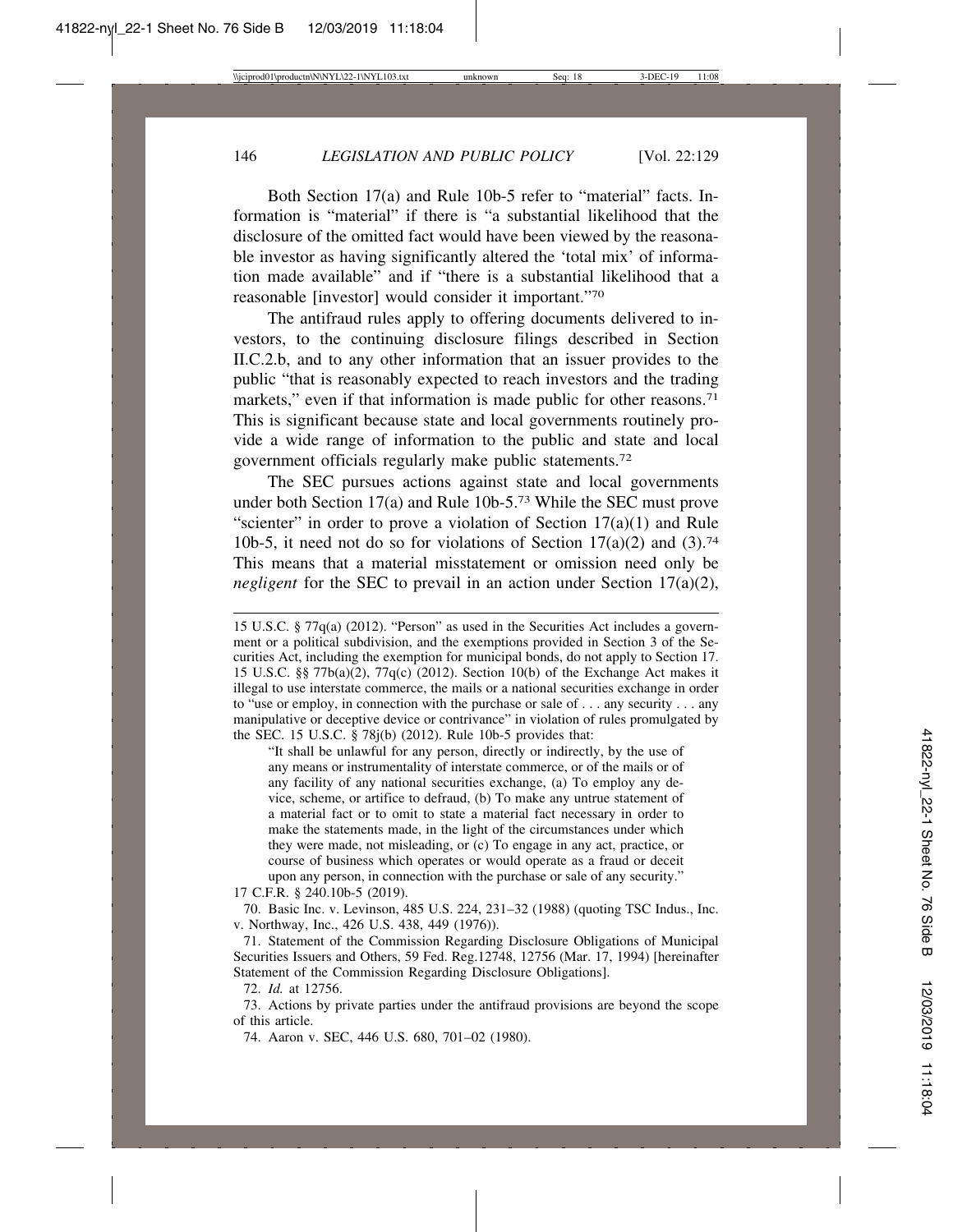though at least recklessness would be required under Rule 10b-5.75 The SEC's enforcement methods are discussed in Section II.D.

# *2. Underwriters of Municipal Bonds are Required to Provide Disclosure to Investors*

Underwriters of municipal securities are regulated by the SEC and the MSRB. These regulations impose a framework of disclosure requirements on underwriters. These requirements have the effect of indirectly requiring issuers to prepare offering documents and to agree to provide certain information subsequent to the sale of bonds.

# *a. Offering Documents (Preliminary Official Statements and Official Statements)*

Before bidding for, purchasing, offering or selling municipal bonds in a primary offering, underwriters must obtain an offering document that the state or local government issuer considers final, other than specified information such as the principal amount, interest rate and offering price of the bonds, underwriters' compensation, and credit ratings on the bonds.76 This document is referred to as a "preliminary official statement."77 A preliminary official statement is used by underwriters to market bonds in advance of their sale.78 Underwriters in negotiated primary offerings are required to provide a copy of the preliminary official statement to any potential customer upon request until the final official statement is available.79

79. 17 C.F.R. § 240.15c2-12(b)(2) (2019).

<sup>75.</sup> *See id.* at 686, n.5 (quoting Ernst & Ernst v. Hochfelder, 425 U.S. 185, 194 n.12 (1976) ("scienter" as a "mental state embracing intent to deceive, manipulate or defraud"; the court did not address whether "scienter" might include recklessness in some circumstances)); Tellabs, Inc. v. Makor Issues & Rights, Ltd., 551 U.S. 308, 319 n.3 (2007) (observing that every court of appeals that has considered the issue has found that "scienter" includes recklessness, but the degree of recklessness has varied); Ann M. Olaz´abal & Patricia S. Abril, *Recklessness as a State of Mind in 10(B) Cases: The Civil-Criminal Dialectic*, N.Y.U. J. LEGIS. & PUB. POL'Y 305, 319–25 (2015) (discussing various interpretations by federal courts of the level of recklessness that can result in a violation of Rule 10b-5).

<sup>76. 17</sup> C.F.R. § 240.15c2-12(b)(1) (2019).

<sup>77.</sup> *Glossary of Municipal Securities Terms: Preliminary Official Statement (POS)*, MUN. SEC. RULEMAKING BD., http://www.msrb.org/Glossary/Definition/PRELIMI-NARY-OFFICIAL-STATEMENT-\_POS\_.aspx (last visited Aug. 13, 2019).

<sup>78.</sup> BROOKE D. ABOLA & STEPHEN A. SPITZ, ORRICK, HERRINGTON & SUTCLIFFE LLP, DISCLOSURE OBLIGATIONS OF ISSUERS OF MUNICIPAL SECURITIES 7 (2011). Sometimes only a final official statement is prepared for an issuance of variable rate bonds and is used to market the bonds as well as to meet the final official statement delivery requirements.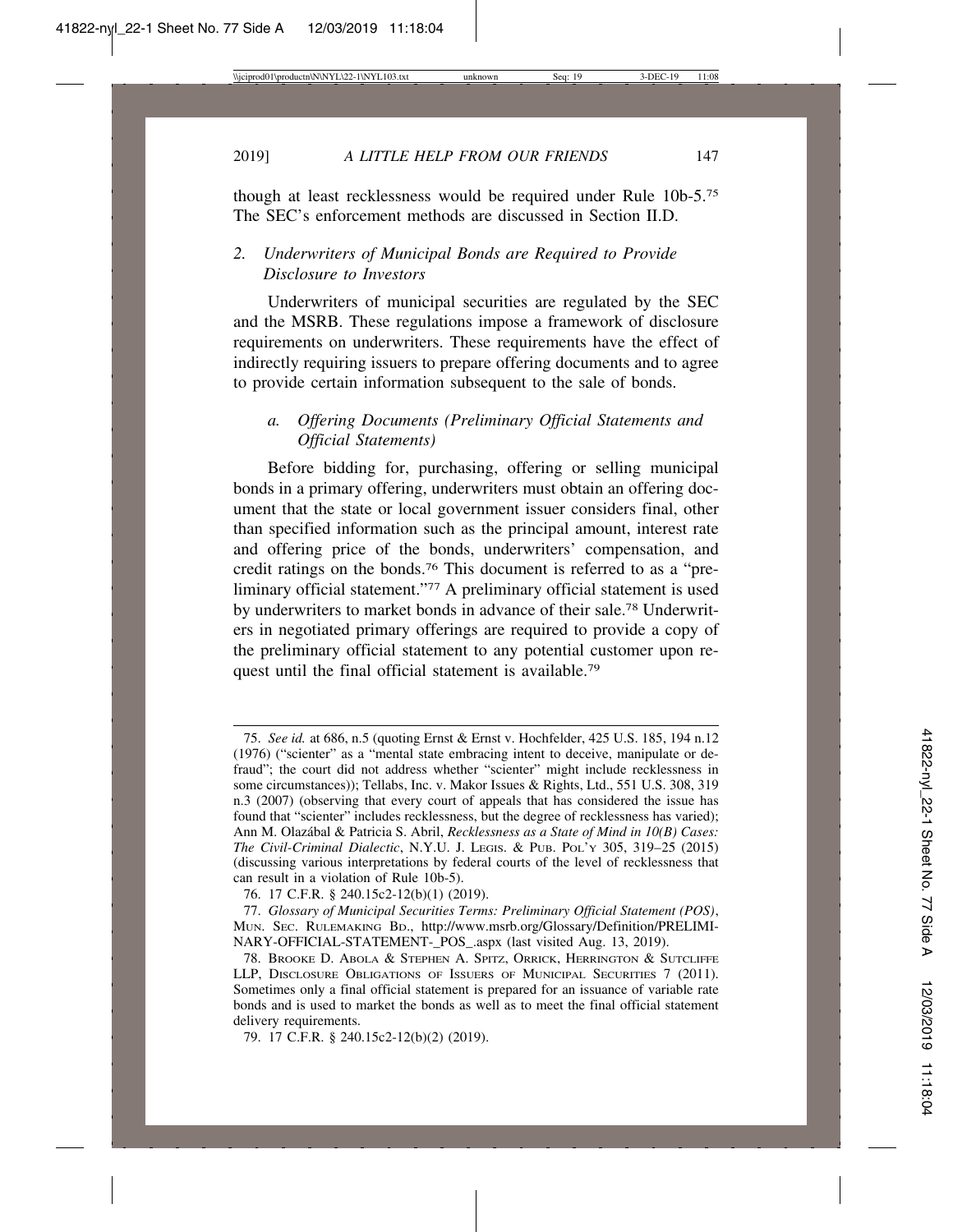Underwriters also are required to contract with state and local government issuers to receive a final official statement (typically referred to simply as an "official statement") from the state or local government issuer in time to deliver it to those buying the bonds from the underwriter at the time a confirmation of the order requesting payment is sent, and are required to deliver an official statement to any potential customer upon request for at least 25 days after the bonds are issued and to post the official statement on the MSRB's Electronic Municipal Market Access website (www.emma.msrb.org) ("EMMA").80 The official statement must include the terms of the bonds, information about the issuer and other entities, enterprises, funds and accounts material to the evaluation of the offering, including operating data and financial information, a description of the continuing disclosure undertakings of the issuer, and any instances of material noncompliance with prior continuing disclosure undertakings in the last five years.81

While the ultimate responsibility for the official statement rests with the issuer, underwriters recommending securities must have a reasonable basis for their recommendation, and the SEC has stated that the participation of an underwriter in an offering is an "implied recommendation" of the securities being offered.82 This includes exercising reasonable care in reviewing and evaluating the accuracy of the official statement for the bonds being offered.83 Underwriters also must review the official statement to comply with their obligation to "deal fairly with all persons" under MSRB Rule G-17 and their obligations to have a reasonable basis to believe that the bond is a suitable

<sup>80. 17</sup> C.F.R. § 240.15c2-12(b)(3)–(4) (2019); MUN. SEC. RULEMAKING BD., RULE G-32(B)(I)(B): DISCLOSURES IN CONNECTION WITH PRIMARY OFFERINGS, http://www .msrb.org/Rules-and-Interpretations/MSRB-Rules/General/Rule-G-32.aspx (last visited Aug. 30, 2019); *see also* MUN. SEC. RULEMAKING BD., MSRB NOTICE 2010-37: MSRB REMINDS FIRMS OF THEIR SALES PRACTICE AND DUE DILIGENCE OBLIGATIONS WHEN SELLING MUNICIPAL SECURITIES IN THE SECONDARY MARKET (2010), http:// www.msrb.org/Rules-and-Interpretations/Regulatory-Notices/2010/2010-37.aspx [hereinafter MSRB Norice] (noting that the MSRB has interpreted Rule G-17 to require underwriters to deliver all material facts about the transaction known to the dealer or "reasonably accessible to the market," including significant features of the bonds and facts material to assessing the risk of the investment). EMMA is accessible to the general public without charge.

<sup>81. 17</sup> C.F.R. § 240.15c2-12(f)(3) (2019). *See infra* Section II.C.2.b for discussion of continuing disclosure undertakings. In contrast, the requirements for offering documents for corporate securities offerings are very detailed. *See* 17 C.F.R. pts. 210, 229 (2019).

<sup>82.</sup> Municipal Securities Disclosure, 53 Fed. Reg. 37,778, 37,787 (proposed Sept. 28, 1988) (to be codified at 17 C.F.R. pt. 240).

<sup>83.</sup> *Id.* at 37,787–88. The level of care required in negotiated transactions is higher than in competitive transactions. *Id.* at 37,789-90.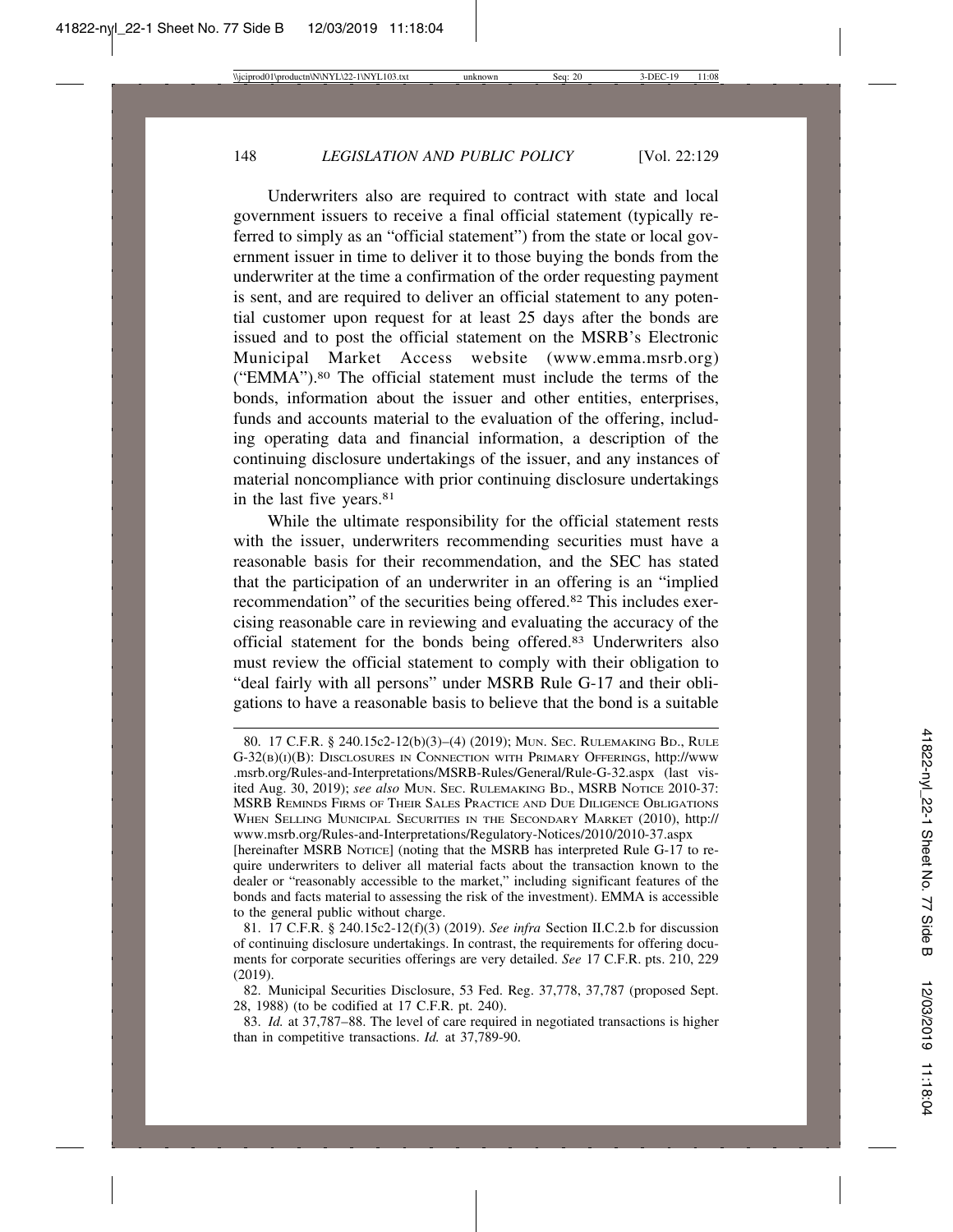investment for their customers under MRSB Rule G-19.84 The SEC has noted that the lack of detailed disclosure requirements increases the importance of underwriter review of the official statement "as a means of guarding the integrity of new offerings."85

# *b. Underwriters Must Determine that Issuer Is Obligated to Provide Ongoing Disclosure*

Underwriters may not buy or sell municipal bonds in a public offering unless they have reasonably determined that the issuer has agreed in writing to provide annual updates of financial information and operating data that is included in the official statement, audited financial statements (if available) and notice of certain enumerated events such as payment delinquencies, material defaults, credit rating changes, insolvency, and the incurrence of or default under certain debt obligations.<sup>86</sup> These written agreements are referred to as "continuing disclosure undertakings." Updates and notices are posted on EMMA.87 Annual updates are not required to be comprehensive updates of the entire official statement, but rather of operating data and financial information included in the official statement; typically, the undertaking includes a list of specific information that is required to be updated.88

While the relevant SEC rule does not include a deadline for the filing of annual financial information, 35% have deadlines of 180 days after the end of the fiscal year, and fewer than 20% have deadlines in

87. 17 C.F.R. § 240.15c2-12(b)(5) (2019); *Continuing Disclosures*, MUN. SEC. RULEMAKING BD., http://www.msrb.org/Market-Transparency/Continuing-Disclosure .aspx (last visited Aug. 14, 2019).

<sup>84.</sup> MUN. SEC. RULEMAKING BD., MSRB NOTICE, *supra* note 80. **R**

<sup>85.</sup> Municipal Securities Disclosure, 53 Fed. Reg. at 37,781.

<sup>86. 17</sup> C.F.R. § 240.15c2-12(b)(5) (2019). These requirements also apply to any other entity or person that is obligated to support payment on the bonds, including nonprofit or for-profit entities (referred to herein as "other obligated entities"). In transactions where a state or local government is issuing bonds on behalf of another entity and that other entity is solely responsible for paying debt service on the bonds, the issuer is not required to enter into such an agreement. For the sake of simplicity, this article does not address these types of financings. There are some limited exceptions to this rule. 17 C.F.R. § 240.15c2-12(d) (2019).

<sup>88.</sup> *See* Justin Pica & Timothy J. Reimers, Presentation at the California Debt and Investment Advisory Commission Seminar: Continuing Disclosure Responsibilities 3, 31 (Mar. 19, 2015), https://www.treasurer.ca.gov/cdiac/seminars/2015/20150317/ day3/3.pdf (annual reports include information specified in a continuing disclosure undertaking, form of continuing disclosure undertaking with placeholder for list of information to be updated).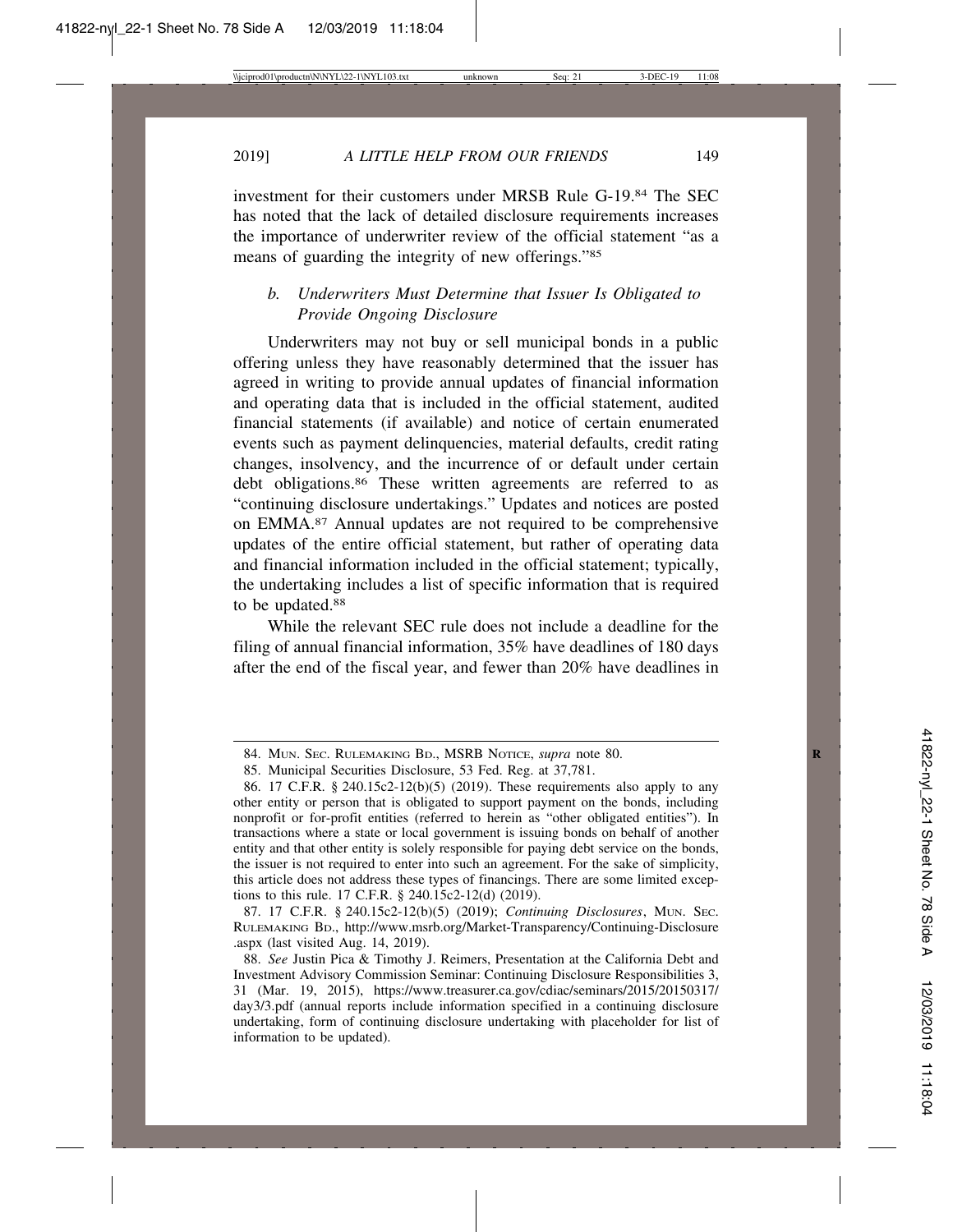excess of 270 days.<sup>89</sup> Notices of enumerated events must be filed within 10 business days after the occurrence of the event.<sup>90</sup>

Continuing disclosure undertakings cannot be enforced by the SEC or by underwriters. Typically, the holders of a specified percentage of the bonds can take legal action to compel performance with the agreement, but a violation of the agreement is not a default on the bonds and the bondholders have no right to recover monetary damages.91 If bondholders have ever taken such a legal action, it was an uncommon occurrence.92

Official statements for bonds being issued must disclose material noncompliance with any continuing disclosure undertakings during the preceding five years.93 The SEC has noted that the likelihood that an issuer will comply with its continuing disclosure undertaking is important to investors.<sup>94</sup> The requirement that past noncompliance be disclosed also is intended to incentivize issuers to comply with undertakings.95 This incentive is likely weaker for issuers that do not expect to issue bonds, and therefore prepare official statements, in the future. Issuers have not always complied with this disclosure requirement.96

90. 17 C.F.R. § 240.15c2-12(b)(5)(C)(2019).

91. *See* Pica & Reimers, *supra* note 88, at 35 (default provision in form continuing **R** disclosure undertaking); Schmidt, *supra* note 89, at 14 (noting that a failure to make continuing disclosure filings "never constitutes an event of default under a bond resolution or trust indenture").

92. *See* U.S. GOV'T ACCOUNTABILITY OFF., GAO-12-698, MUNICIPAL SECURITIES: OPTIONS FOR IMPROVING CONTINUING DISCLOSURE 14 (2012) ("SEC staff told us that they were not aware of any public statements about any such lawsuits having occurred."); Tesia Nicole Stanley, *Narrowing the Disclosure Gap: Is EMMA EDGAR for the Municipal Securities Market?, 7 J.L. ECON. & POL'Y 91, 109 (2010) (describ*ing bondholder legal action to enforce an undertaking as "unlikely").

93. 17 C.F.R. § 240.15c2-12(f)(3) (2019).

94. Municipal Securities Disclosure, Exchange Act Release No. 34-34961, 57 SEC Docket 2641, 1994 WL 640013, at \*8 (Nov. 10, 1994); Sec. & Exch. Comm'n, Municipalities Continuing Disclosure Cooperation Initiative, https://www.sec.gov/divisions/enforce/municipalities-continuing-disclosure-cooperation-initiative.shtml (modified Nov. 13, 2014) [hereinafter MCDC Initiative].

95. Municipal Securities Disclosure, Release No. 34-34961, *supra* note 94, at \*8; **R** MCDC Initiative, *supra* note 94. **R**

96. *See infra* notes 180–85 and accompanying text for further discussion. **R**

<sup>89.</sup> MUN. SEC. RULEMAKING BD., TIMING OF ANNUAL FINANCIAL DISCLOSURES BY ISSUERS OF MUNICIPAL SECURITIES 12–13 (2017), http://www.msrb.org/msrb1/pdfs/ MSRB-CD-Timing-of-Annual-Financial-Disclosures-2016.pdf; *see also* Abola & Spitz, *supra* note 78, at 22 ("Most issuers agree to provide the annual report for a given fiscal year within six to nine months of the fiscal year close. . .."); Peter J. Schmidt, DPC Data Inc., Recent Trends in Municipal Continuing Disclosure Activities 21 (2011) (indicating that the mean number of days after the end of the fiscal year agreed to was 222.2).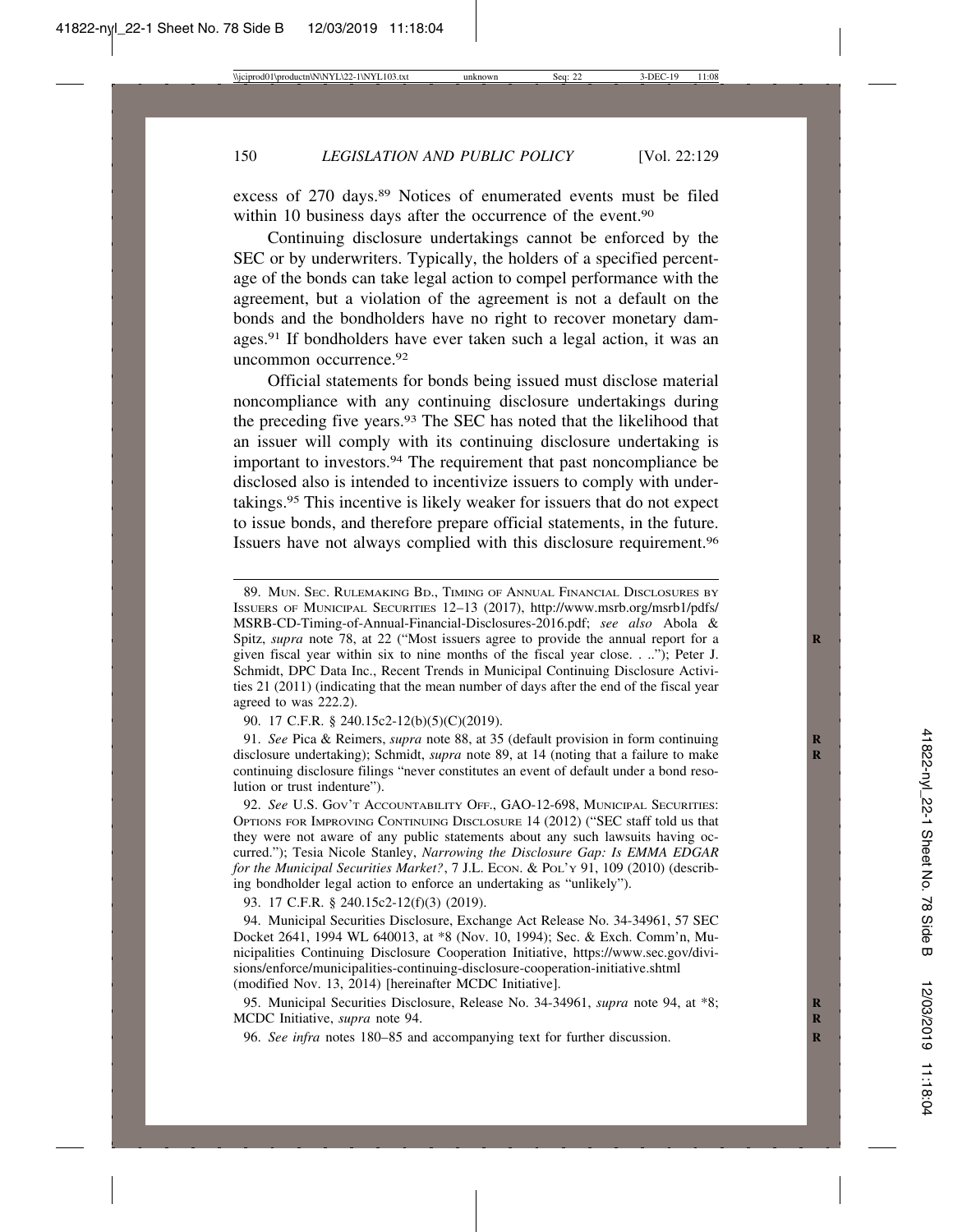# *3. Underwriters of Municipal Bonds are Required to Provide Information to Municipal Issuers*

Underwriters have a duty to "deal fairly with all persons" (including state and local government issuers) and are prohibited from engaging in "any deceptive, dishonest, or unfair practice."97 The MSRB has interpreted this rule to require underwriters in negotiated offerings to provide specified information to state and local government clients, including a statement that the underwriter does not have a fiduciary duty to the issuer, and information about whether the underwriter's compensation is contingent on the closing of the transaction and any conflicts of interest.98 In addition, underwriters must disclose the material aspects of the financing structures they recommend, taking into account the level of expertise of the issuer and the complexity of the transaction structure.<sup>99</sup>

# *4. Municipal Advisors Are Regulated and Have a Fiduciary Duty to State and Local Government Clients*

While historically municipal advisors were largely unregulated, in 2010 the U.S. Congress passed legislation which required municipal advisors to register with the SEC, gave the MSRB the power to regulate them, and imposed a fiduciary duty on them when advising state and local governments.100 This was a reaction to abuses against local governments that came to light during the 2008 global financial crisis.101 This fiduciary duty includes a duty of loyalty and a duty of care.102 The duty of loyalty includes dealing honestly and in good faith and acting in the client's best interest regardless of the interests of the municipal advisor.103 The duty of care includes having appro-

<sup>97.</sup> MUN. SEC. RULEMAKING BD., RULE G-17, http://www.msrb.org/Rules-and-Interpretations/MSRB-Rules/General/Rule-G-17.aspx (last visited Aug. 29, 2019); MUN. SEC. RULEMAKING BD., INTERPRETIVE NOTICE CONCERNING THE APPLICATION OF MSRB RULE G-17 TO UNDERWRITERS OF MUNICIPAL SECURITIES (2012), http:// www.msrb.org/Rules-and-Interpretations/MSRB-Rules/General/Rule-G-17.%20aspx? tab=2#\_D54ECAF7-2CE6-4ED9-BB05-3C9B32FB7BF4 [hereinafter MSRB G-17 INTERPRETIVE NOTICE].

<sup>98.</sup> MSRB G-17 INTERPRETIVE NOTICE, *supra* note 97. **R**

<sup>99.</sup> *Id*.

<sup>100.</sup> Registration of Municipal Advisors, Final Rule, Exchange Act Release No. 34- 70462, 107 SEC Docket 919 (Sept. 20, 2013) (codified at 15 C.F.R. §§ 78o-4(a), (b),  $(c)$ ,  $(e)(4)$ ) (final rule).

<sup>101.</sup> *Id.* at 28–29.

<sup>102.</sup> MUN. SEC. RULEMAKING BD., RULE G-42(A), http://www.msrb.org/Rules-and-Interpretations/MSRB-Rules/General/Rule-G-42.aspx (last updated Feb. 7, 2019).

<sup>103.</sup> MUN. SEC. RULEMAKING BD., RULE G-42, SUPPLEMENTARY MATERIAL .02, http://www.msrb.org/Rules-and-Interpretations/MSRB-Rules/General/Rule-G-42 .aspx (last updated Feb. 7, 2019).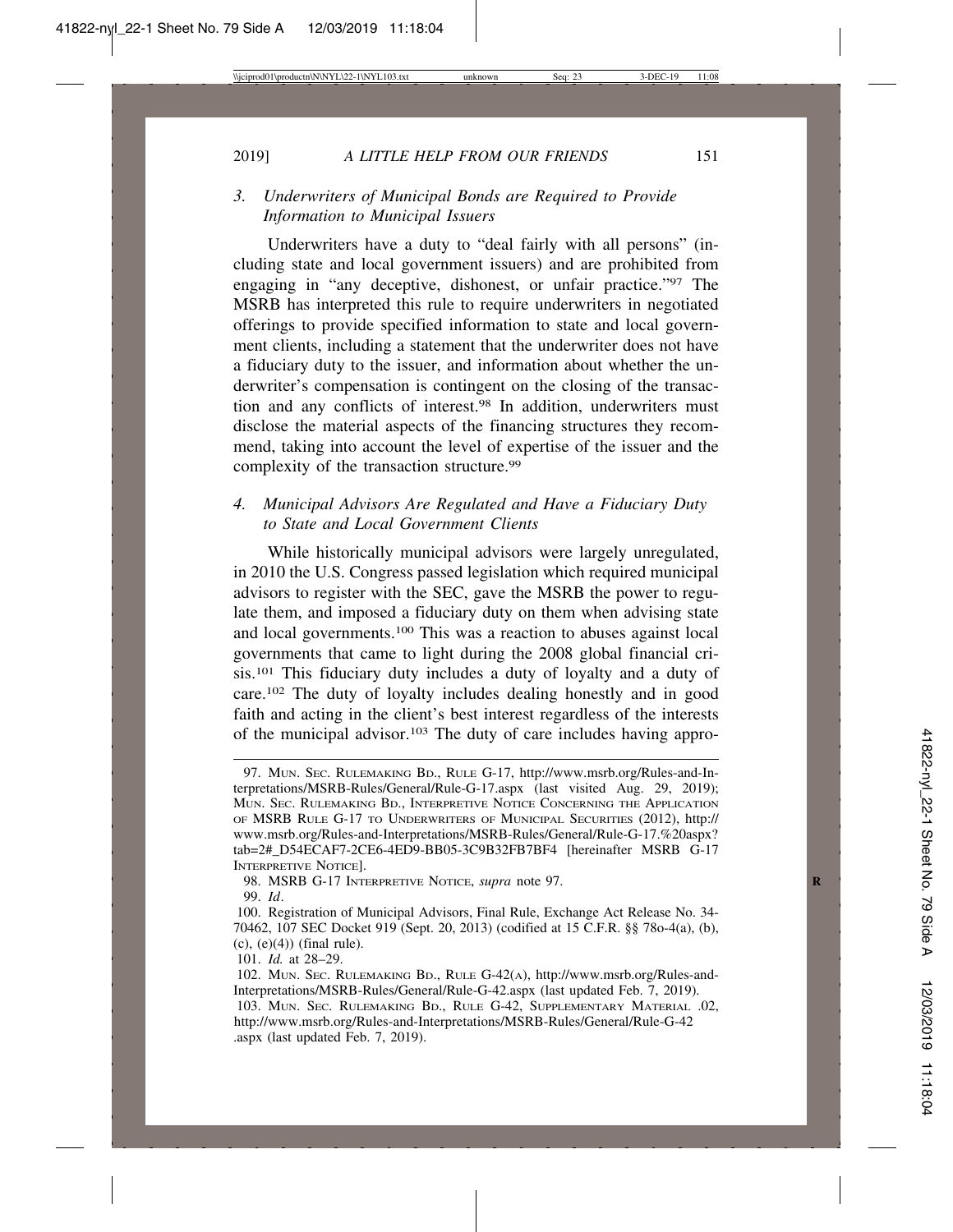152 *LEGISLATION AND PUBLIC POLICY* [Vol. 22:129

priate knowledge and expertise and having a reasonable basis for advice provided to the client and for representations and information provided to the client or other parties involved in a transaction.104 Municipal advisors are also required to "deal fairly with all persons."105

## *D. The SEC Enforces Federal Securities Laws and MSRB Rules*

The SEC has the power to enforce federal securities laws, including against state and local governments, government officials, underwriters, municipal advisors and others.<sup>106</sup> In addition, the SEC has the power to enforce MSRB rules against municipal advisors and underwriters in municipal financings.<sup>107</sup> The SEC exercises these powers through its Division of Enforcement, which "conducts investigations into possible violations of the federal securities laws, and litigates the [SEC's] civil enforcement proceedings in the federal courts and in administrative proceedings."108 The Division's Public Finance Abuse Unit, which was created in 2010 in response to perceived abuses in the municipal finance market, is responsible for proceedings against state and local governments and other municipal securities market participants.109

The SEC uses enforcement actions not only to punish those that have violated federal securities laws, but also to provide guidance to other state and local government issuers, municipal underwriters, municipal advisors, and other participants in the municipal securities markets.110

109. Ceresney, *supra* note 1.

<sup>104.</sup> MUN. SEC. RULEMAKING BD., RULE G-42, SUPPLEMENTARY MATERIAL .01, http://www.msrb.org/Rules-and-Interpretations/MSRB-Rules/General/Rule-G-42.aspx (last updated Feb. 7, 2019).

<sup>105.</sup> MUN. SEC. RULEMAKING BD., RULE G-17, http://www.msrb.org/Rules-and-Interpretations/MSRB-Rules/General/Rule-G-17.aspx (last visited Aug. 29, 2019).

<sup>106.</sup> *See* FIPPINGER, *supra* note 9, §§ 15:2-3, 15.8.1 (describing the SEC's enforce- **R** ment powers with respect to state and local governments, government officials and legislators, underwriters and municipal advisors, among others).

<sup>107.</sup> *See* FIPPINGER, *supra* note 9, § 15:8.1 (describing, among other things, the **R** SEC's authority to enforce the MSRB's rules). Other organizations also enforce the MSRB's rules, including the Financial Industry Regulatory Authority and bank regulators.

<sup>108.</sup> *About the Division of Enforcement*, SEC. & EXCH. COMM'N, https://www.sec .gov/enforce/Article/enforce-about.html (last modified Aug. 2, 2007). The SEC does not prosecute criminal offenses, but it can refer matters to the U.S. Department of Justice. See FIPPINGER, *supra* note 9, §15:9 (describing authority to transmit evidence and parallel SEC and criminal actions).

<sup>110.</sup> *See* DOTY, *supra* note 24, at 42 (describing SEC enforcement as "a highly suc- **R** cessful regulatory tool"); FIPPINGER, *supra* note 9, § 15:1 (noting that part of the Division of Enforcement's mission is to "influence and improve standards of conduct and practices by issuers and other market participants").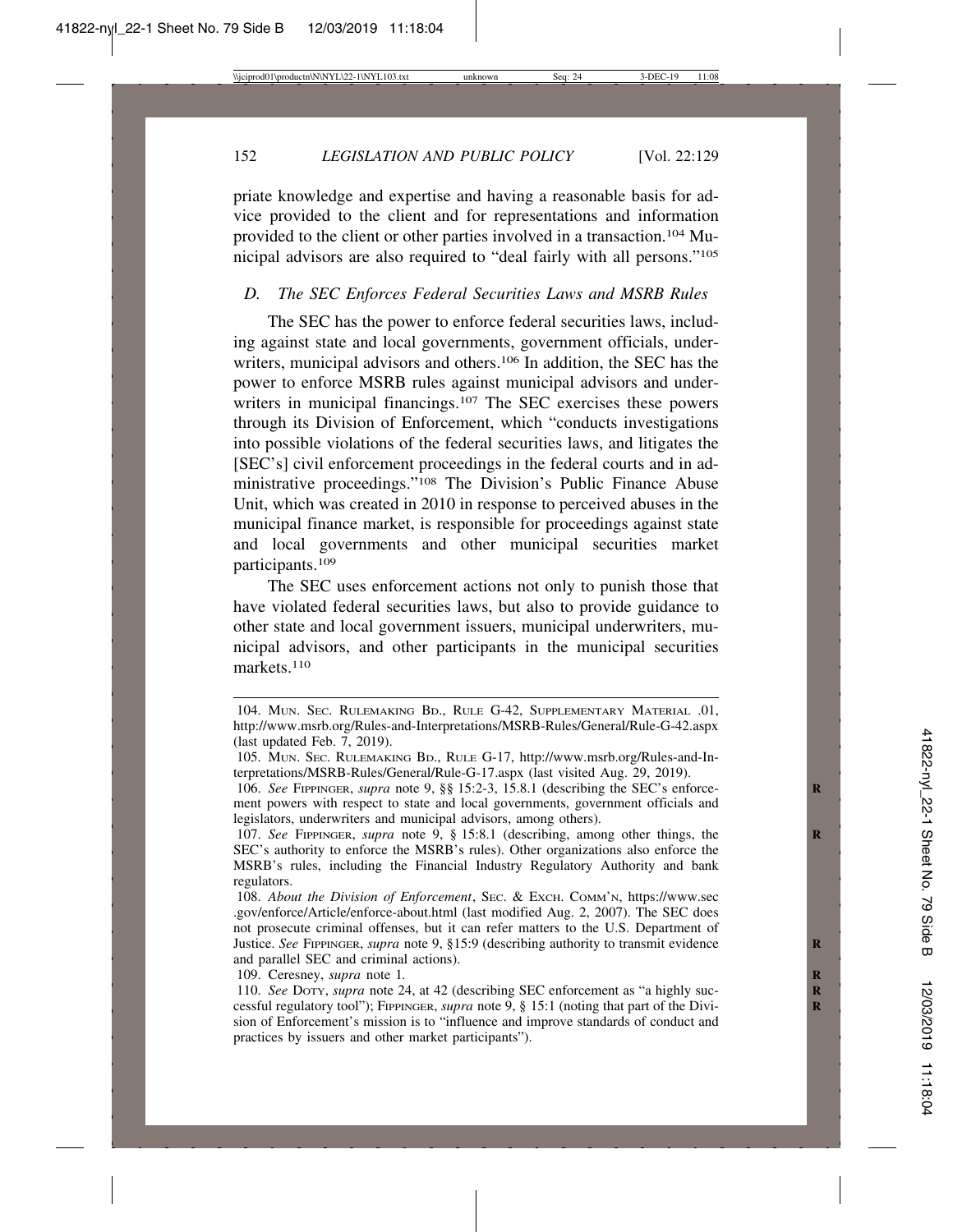#### *1. Administrative Proceedings*

The SEC adjudicates some alleged securities law violations itself through a proceeding before an administrative law judge, who is an independent employee of the SEC.111 As a result of these proceedings or due to settlement of them, the SEC sometimes issues "cease-anddesist orders," which direct a person to refrain from conduct that violates the law.112 Because the SEC writes the cease-and-desist orders itself, these orders "provide the SEC with an opportunity to comment on the application of the securities laws . . ." and to "explain its theory of the case."113 This makes cease-and-desist orders a more effective way for the SEC to communicate its views to the municipal securities market than an injunction in a court proceeding. The SEC can also impose penalties and disgorgement of illegal profits in an administrative proceeding.114 If the person or entity against which a cease-anddesist order was issued violates that order, the SEC can seek a monetary penalty in federal court. $115$ 

#### *2. Action in Federal Court*

The SEC also brings actions against alleged violators of federal securities laws in federal court.<sup>116</sup> If the SEC prevails, the court will issue an injunction, which is an order that prohibits future violations.117 The court can also impose monetary penalties and disgorgement of illegal profits.<sup>118</sup> A person or entity that violates an injunction may have to pay fines or (in the case of a person) go to prison for contempt of court.119 The SEC is more likely to pursue an injunction in federal court rather than a cease-and-desist order in an administrative proceeding when the conduct of the alleged violator is particularly egregious.120

<sup>111.</sup> GEORGE E. GREER, ORRICK, HERRINGTON & SUTCLIFFE LLP, SEC INVESTIGA-TIONS AND ENFORCEMENT ACTIONS: A PRACTICAL HANDBOOK FOR MUNICIPAL SECUR-ITIES ISSUERS 18 (2011); *About the Division of Enforcement*, *supra* note 108.

<sup>112.</sup> *See* FIPPINGER, *supra* note 9, § 15:8.2 (describing cease-and-desist orders as the **R** result of an administrative hearing or settlement).

<sup>113.</sup> *Id.* §§ 15:1, 15:8.3[B].

<sup>114.</sup> *Id.* § 15:8.3[E]; *About the Division of Enforcement*, *supra* note 108. **R**

<sup>115.</sup> GREER, *supra* note 111, at 19. **R**

<sup>116.</sup> FIPPINGER, *supra* note 9, § 15:1; *About the Division of Enforcement*, *supra* note **R** 108. **R** 

<sup>117.</sup> GREER, *supra* note 111, at 17. **R**

<sup>118.</sup> *About the Division of Enforcement*, *supra* note 108.

<sup>119.</sup> FIPPINGER, *supra* note 9, § 15:1; *About the Division of Enforcement*, *supra* note **R** 108. **R** 

<sup>120.</sup> FIPPINGER, *supra* note 9, § 15:8.3[B]. **R**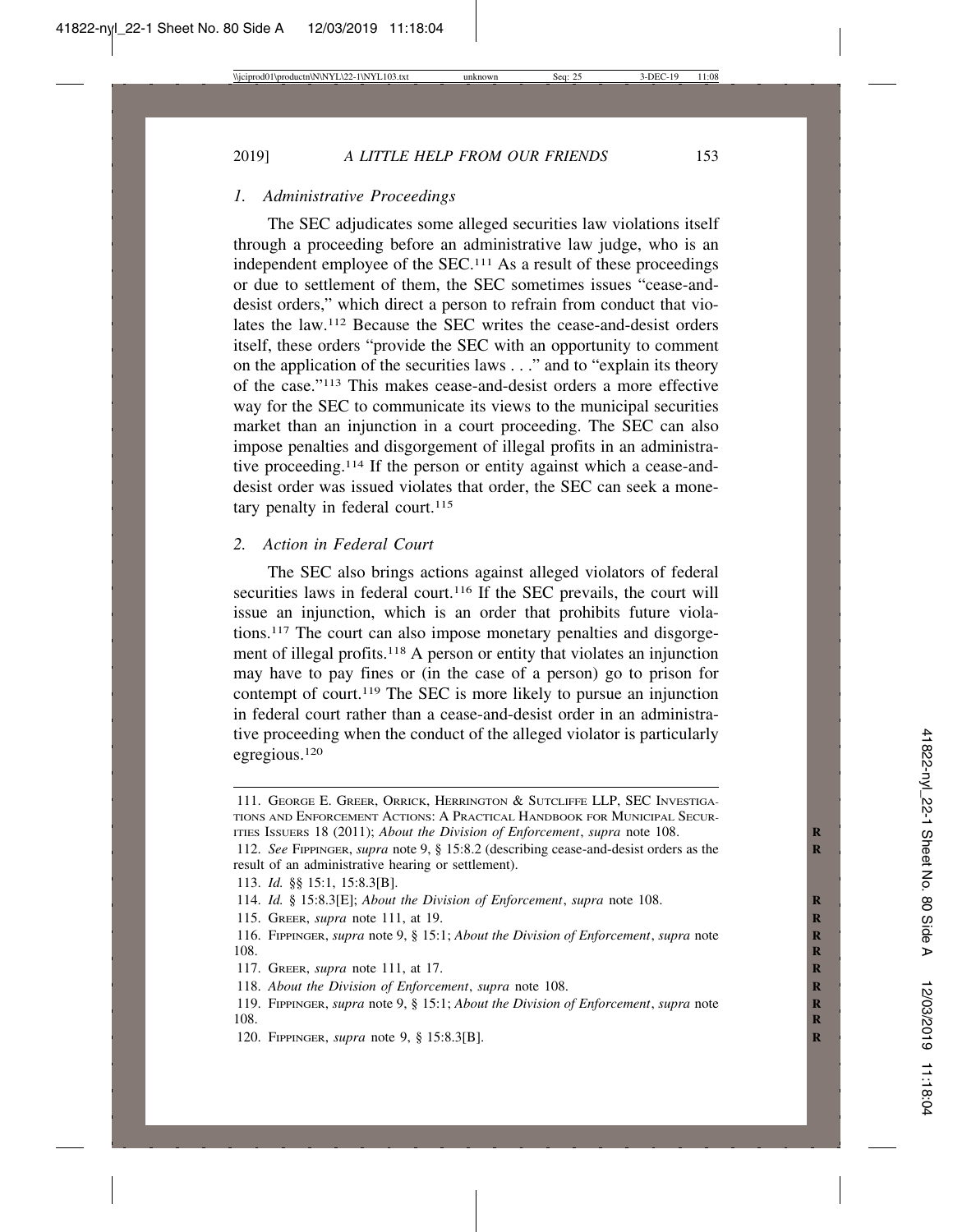## *3. Public Report of Investigation*

Sometimes, the SEC concludes an investigation into misconduct by issuing a public report instead of or in addition to pursuing an administrative proceeding or civil action.<sup>121</sup> These reports are relatively rare,122 but are used when (a) the SEC wishes to discuss the application of federal securities laws to "controversial and timely legal issues in public finance" and to encourage commentary and discussion; (b) the SEC wishes to avoid imposing monetary penalties on taxpayers; (c) the settlement negotiations with the subject of the investigation dictate such a result; or (d) the subject has taken remedial steps to prevent future wrongdoing and has cooperated with the SEC during the investigation, or the officials who engaged in the misconduct are no longer associated with the investigated party.123

#### III.

# RECENT SEC ENFORCEMENT ACTIVITY AGAINST STATE AND LOCAL GOVERNMENTS

In recent years, the SEC's Enforcement Division has been more active in the municipal securities market, including against municipal issuers, than it has been in the past. Prior to 2010, the SEC had not devoted "sustained enforcement attention" to municipal bonds, nor had it developed "deep expertise regarding abuses in public financing."124 In January 2010, the Division created a new specialized unit (later renamed the Public Finance Abuse Unit) to focus on misconduct in the municipal securities market and with respect to public pension funds,125 presumably at least in part as a response to changes in the market and problems that had come to light as a result of the 2008 global financial crisis.126 The volume of enforcement actions against state and local government issuers increased dramatically beginning in 2013, likely in part as a result of the creation of the Public Finance

<sup>121.</sup> These reports are authorized under Section 21(a) of the Exchange Act and are sometimes referred to as Section 21(a) reports.

<sup>122.</sup> The SEC issued ten Section 21(a) reports between 1996–2010, three of which directly related to public finance. FIPPINGER, *supra* note 9, § 15:6.1. The SEC released six Section 21(a) reports 2011-2018, including one relating to public finance. *See Reports of Investigations*, SEC. & EXCH. COMM'N, https://www.sec.gov/litigation/investreports.shtml (last modified Oct. 16, 2018).

<sup>123.</sup> FIPPINGER, *supra* note 9, § 15:6.1. **R**

<sup>124.</sup> Ceresney *supra*, note 1. **R**

<sup>125.</sup> Press Release, Sec. & Exch. Comm'n, SEC Names New Specialized Unit Chiefs and Head of New Office of Market Intelligence (Jan. 13, 2010), https://www .sec.gov/news/press/2010/2010-5.htm; Ceresney *supra*, note 1. **R**

<sup>126.</sup> See supra notes 19-20 & 101 and accompanying text.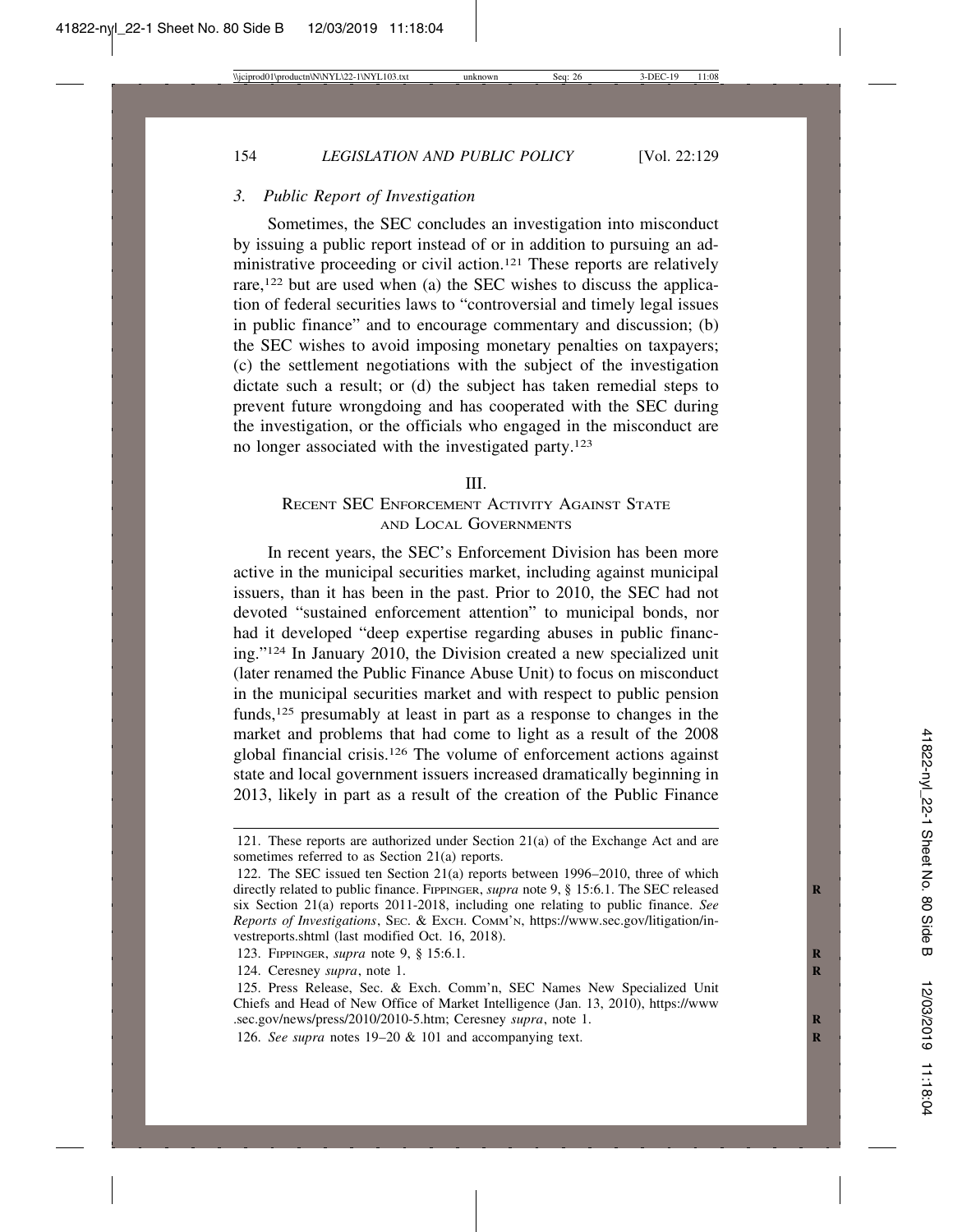Abuse Unit in 2010, and consistent with the SEC's approach to enforcement at that time, which was described by the Chair of the SEC in 2013 as being driven by the theory that "minor violations that are overlooked or ignored can feed bigger ones, and, perhaps, more importantly, can foster a culture where laws are increasingly treated as toothless guidelines."127 In the three and a half years from 2013 through mid-2016, the SEC brought enforcement actions against seventy-six state or local governments and sixteen public officials, as compared to six state and local governments and twelve public officials over the period from 2002 to 2012.128 The SEC has been "sending a message to the market participants, especially the issuers of municipal bonds really, that they need to be out there taking seriously their obligations under the federal securities laws."129

The nature of the SEC's enforcement activity has changed in recent years. Since 2013, the SEC has imposed tougher penalties on state and local government issuers and municipal officials, including the first civil penalties imposed on local government issuers, the first prohibitions of municipal officials from participating in future bond offerings, and more frequent imposition of substantial civil penalties

<sup>127.</sup> Mary Jo White, Chair, Sec. & Exch. Comm'n, Remarks at the Securities Enforcement Forum (Oct. 9, 2013), https://www.sec.gov/news/speech/spch100913mjw. This is sometimes referred to as "Broken Windows" enforcement. *Id.*

<sup>128.</sup> Ceresney *supra*, note 1. Many of the state and local governments were under the MCDC Initiative discussed in Section III.E.1, *infra*; even without these, actions against state and local governments increased dramatically. While the SEC highlighted no new enforcement actions against state or local governments under the antifraud provisions on the relevant portion of its web site in 2018 or the first half of 2019, *see Recent Municipal Securities Enforcement Actions*, SEC. & EXCH. COMM'N, https://www.sec.gov/municipal/oms-enforcement-actions.html (last visited Nov. 7, 2019), and the SEC may be focusing less on "technical errors or smaller transgressions" in the municipal market going forward, Kyle Glazier, *Outlook 2018: SEC's Top Muni Cop Lists Enforcement Priorities*, BOND BUYER (Dec. 26, 2017, 6:00 AM), https://www.bondbuyer.com/news/secs-top-muni-cop-lists-2018-enforcement-priorities, the SEC's Enforcement Division continues to be active in the municipal market. For example, an investigation of Dallas County Schools in Texas was reported in 2018 and another of Sweetwater Union High School District in California was reported in 2019. Scott Friedman, *Feds Expand Investigation of Dallas County Schools*, NBC 5 DALL.-FORT WORTH, https://www.nbcdfw.com/investigations/Feds-Expand-Investigation-of-Dallas-County-Schools-481977041.html (last updated May 7, 2018, 6:33 PM); Will Huntsberry, *The SEC Is Looking into Sweetwater Union's Financial Dealings*, VOICE OF SAN DIEGO (Jan. 28, 2019), https://www.voiceofsandiego.org/ topics/education/the-sec-is-looking-into-sweetwater-unions-financial-dealings. Of course, an investigation does not necessarily lead to an enforcement action.

<sup>129.</sup> Elaine Greenberg, Chair, Public Finance Abuse Unit, Div. of Enf't, Sec. Exch. Comm'n, *quoted in* GREER, *supra* note 111, at 6.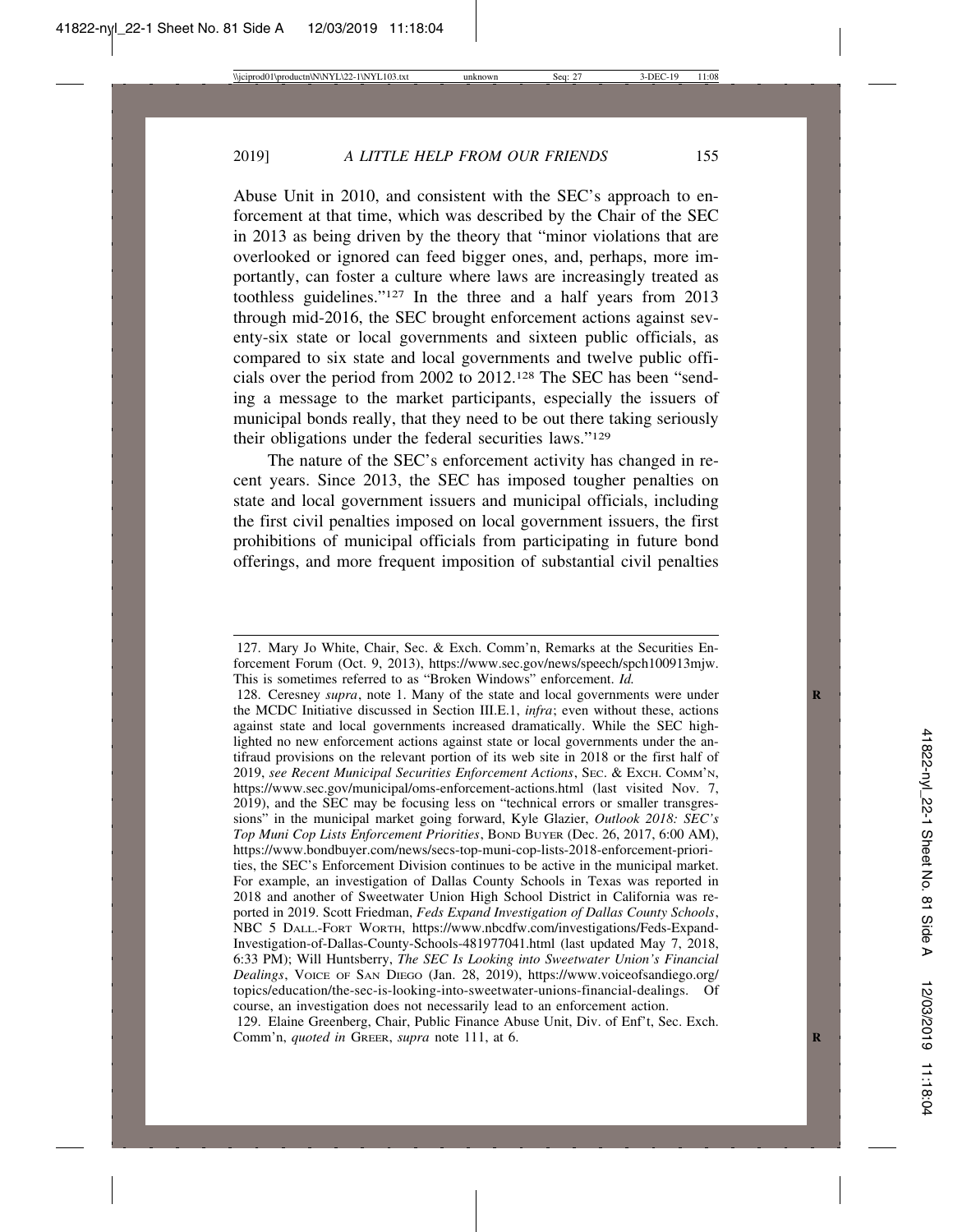on municipal officials.130 In the last few years, the SEC has also required issuers to take specific steps to improve disclosure.131

In addition to acting in cases of what appear to be intentional or reckless deception of investors,132 over the last several years, the SEC has acted against state and local governments with internal practices that appear to have led to inaccurate or misleading disclosure. Ceaseand-desist orders have discussed not only why the disclosure was false or misleading, but also the circumstances that led to false or misleading disclosure being prepared. The following sections will discuss a few of the factors that the SEC has identified as leading to violations of the antifraud provisions, and how it has responded to them.

## *A. Avoiding Giving Bad News*

One problem that the SEC has identified is the tendency of politicians and state and local government officers to avoid "acknowledging that anything bad has happened on their watch."133 In part, this probably is a general human inclination.134 However, it is likely to be intensified in a political environment in which there are regular elections and administration changes. "An administration facing an election may be disinclined to make public disclosure of issues that are likely

<sup>130.</sup> DOTY, *supra* note 24, at 5–6. *See also* Guidotti, *supra* note 8, at 2062–63 **R** (describing the SEC's "recent zeal" for monetary penalties); Kevin J. Harnish et al., *A Series of Firsts in Muni Bond Enforcement Since 2010*, LAW360 (Nov. 17, 2016, 11:29 AM), https://www.law360.com/articles/863361/a-series-of-firsts-in-muni-bondenforcement-since-2010 (noting that while the imposition of civil penalties on government officials used to be "extraordinary," it should "now be considered the norm"). 131. DOTY, *supra* note 24, at 4. **R**

<sup>132.</sup> *See, e.g.*, Complaint at 1–3, SEC v. City of Harvey, No. 1:14-cv-047744 (N.D. Ill. June 24, 2014), (alleging, among other things, that a town official had diverted bond proceeds to improper purposes, including to the town's comptroller); Complaint & Jury Demand at 2–3, SEC v. Town of Oyster Bay, No. 1:17-cv-06809 (E.D.N.Y. Nov. 21, 2017) (alleging, among other things that the Town of Oyster Bay and its Chief Executive Officer had intentionally concealed indirect guarantees of more than \$20 million of loans to a concessionaire that had given substantial gifts to town officials); Luke Torrance, *Oyster Bay Covered Up Singh Loan Guarantee: Auditor*, IS-LAND NOW (May 9, 2018), https://theislandnow.com/news-98/oyster-bay-covered-upsingh-loan-guarantee-auditor/ ("Singh testified . . . that he provided Venditto with gifts . . . in exchange for \$20 million in town loan guarantees"); Complaint & Jury Demand at 2–5, SEC v. Town of Ramapo, No. 16-cv-2779 (S.D.N.Y. Apr. 14, 2016) (alleging, among other things, that several individuals knowingly falsified financial statements) [hereinafter Ramapo Complaint].

<sup>133.</sup> Linda Chatman Thomsen, Dir., Div. of Enf't, Sec. & Exch. Comm'n, Speech at the AICPA National Conference on Current SEC and PCAOB Developments: Lessons Learned from San Diego (Dec. 11, 2007), https://www.sec.gov/news/speech/ 2007/spch121107lct.htm.

<sup>134.</sup> The Director of the SEC Division of Enforcement noted that corporate officers and directors have the same tendency. *Id.*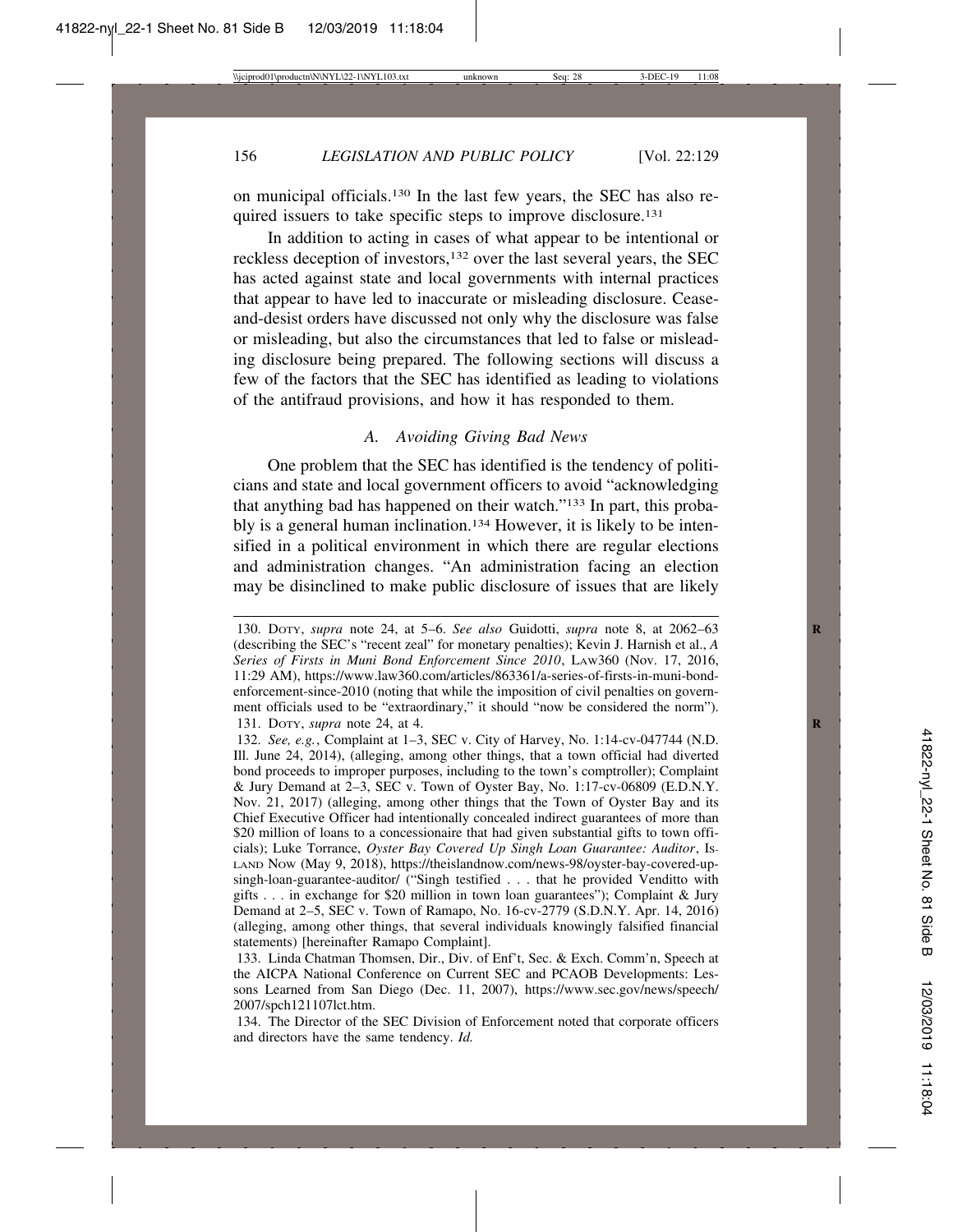to be embarrassing during an election campaign, and financial problems may be pushed forward to be dealt with by a new administration."135 The SEC has undertaken enforcement actions in several instances where it appears that this tendency led to inadequate disclosure.

For example, the desire to continue telling a positive story when things were going wrong seems to have led the City of Allen Park, Michigan to make false and misleading disclosure. The city had planned a \$146 million movie studio in partnership with a private developer.136 The studio was described in local news as "a shot in the arm to an area hurt badly by the recession and a steep downturn in the auto industry."137 The scope and expected revenue-generating capacity of the project had been dramatically reduced by the time the city issued bonds to finance the project in November 2009 and June 2010.138 However, the city disclosed neither the reduction in scope in its Official Statements, nor that the city's budget included a substantial donation connected to the project that the city knew it would not receive.139 The SEC pointed out in its cease-and-desist order that the plans for the full project were maintained on the city's web site until at least June 2010, even though the project had been scaled back by mid-2009.140 The SEC also described the city's Mayor, who settled separate charges with the SEC, as "an active champion of the project."<sup>141</sup>

<sup>135.</sup> FIPPINGER, *supra* note 9, § 15:3.2. Others have noted that local governments **R** may tend to overutilize debt for the same reason. *See, e.g.,* ROBERT S. AMDURSKY ET AL., MUNICIPAL DEBT FINANCE LAW: THEORY AND PRACTICE 208 (2d ed. 2013) ("[L]ocal officials, who will want to demonstrate constructive activity to constituents before the next election, have incentives to overutilize debt, paying scant attention to long-term adverse effects."); Richard Briffault, *Foreword: The Disfavored Constitution: State Fiscal Limits and State Constitutional Law*, 34 RUTGERS L.J. 907, 917–18 (2003) ("the ability to shift the costs forward may . . . induce elected officials to incur too much debt" because "they can get the credit for the new project immediately, while the blame for the additional taxes needed to pay off the debt will be borne by their successors").

<sup>136.</sup> City of Allen Park, Securities Act Release No. 9677, Exchange Act Release No. 73539, 2014 WL 5764984, at \*1 (Nov. 6, 2014) (cease-and-desist order).

<sup>137.</sup> Mike Householder, *Hollywood 48101: Allen Park Movie Studio Moves Forward*, OAKLAND PRESS (Aug. 28, 2009), https://www.theoaklandpress.com/news/ hollywood-allen-park-movie-studio-moves-forward/article\_2c0e0771-f718-56f2-8fe1 b6296a22c416.html.

<sup>138.</sup> City of Allen Park, 2014 WL 5764984, at \*2–3.

<sup>139.</sup> *Id.* at \*3–4.

<sup>140.</sup> *Id*. at \*2.

<sup>141.</sup> Press Release, Sec. & Exch. Comm'n, SEC Charges Allen Park, Mich. and Two Former City Leaders in Fraudulent Muni Bond Offering for Movie Studio Project (Nov. 6, 2014), https://www.sec.gov/news/press-release/2014-249 [hereinafter Allen Park Press Release].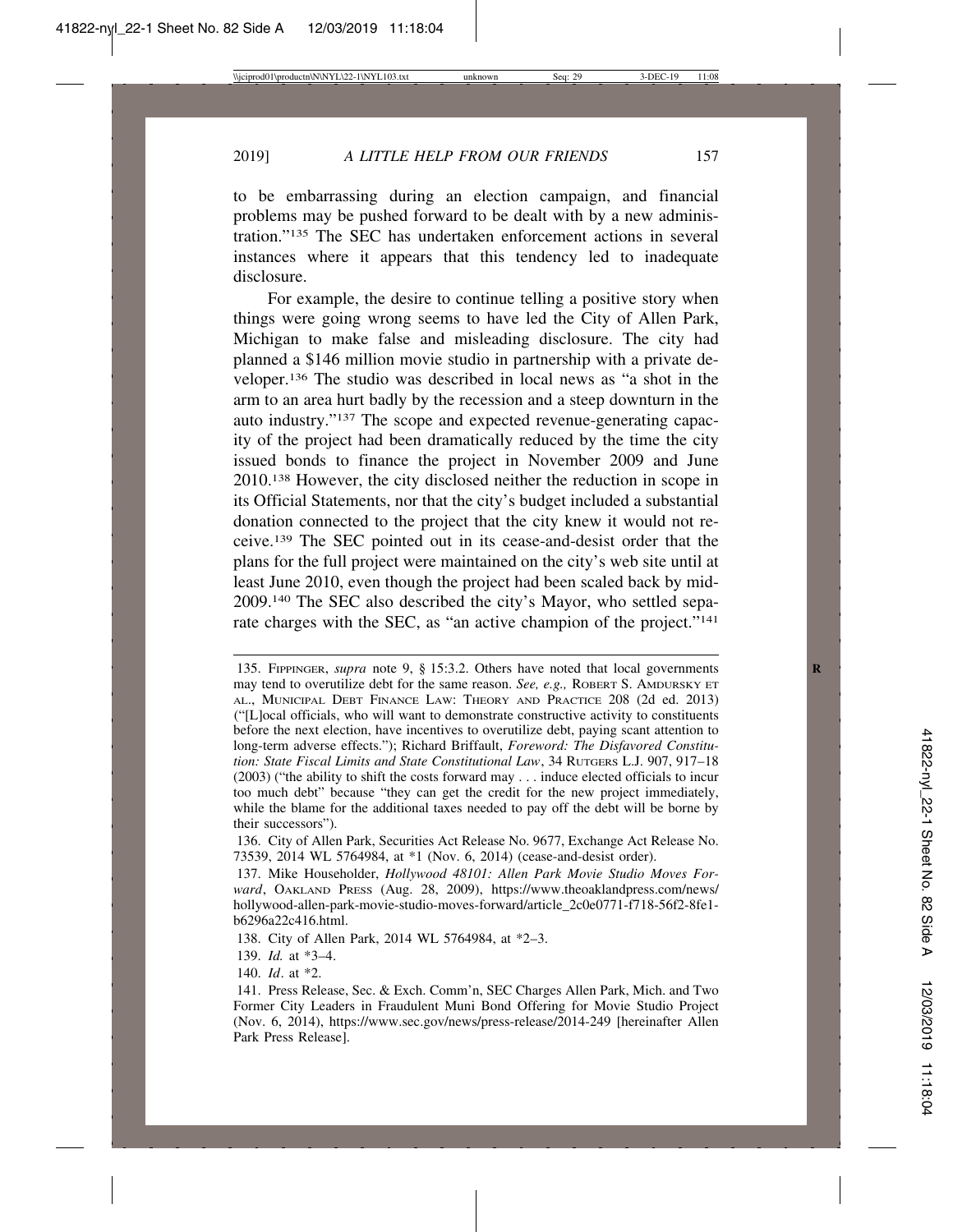The SEC similarly identified "avoid[ing] further political fallout" as one of the reasons that officials in the Town of Ramapo, New York allegedly falsified the town's financial statements by "recognizing fraudulent receivables, omitting unpaid liabilities, and improperly recording transfers from other funds. . . ."<sup>142</sup>

Even large issuers can be vulnerable to political pressure. The Port Authority of New York and New Jersey (the "Port Authority"), which provides "transportation, terminal and other facilities of commerce" in parts of New York and New Jersey, is one of the largest municipal issuers in the U.S. and has a budget of \$7 to \$8 billion per year.143 The SEC issued a cease-and-desist order against the Port Authority relating to its failure to disclose to investors or to the Port Authority's Board of Commissioners that there was question about whether the Port Authority could legally provide funding for the projects for which the bonds were being issued.144 In its order, the SEC highlighted some of the political pressure on the Port Authority, emphasizing announcements by the New Jersey Governor about a transportation plan that included Port Authority funding for the projects.145

The SEC identified written policies and procedures, use of outside counsel and training as measures to help address these problems.146 These topics are discussed in greater detail in Sections III.C and III.D.

## *B. Compartmentalization*

The SEC also has identified compartmentalization within state and local governments as a contributor to violations of the antifraud provisions. Compartmentalization, as used in this article, occurs when expertise and information about various aspects of the government and

<sup>142.</sup> Ramapo Complaint, *supra* note 132, at 2. **R**

<sup>143.</sup> Port Auth. of N.Y. & N.J., Securities Act Release No. 10278, 2017 WL 83465, at \*1–2 (Jan. 10, 2017) (cease-and-desist order).

<sup>144.</sup> *Id.* at \*1–2.

<sup>145.</sup> *Id.* at \*5–6.

<sup>146.</sup> *See, e.g.*, City of Allen Park, Securities Act Release No. 9677, Exchange Act Release No. 73539, 2014 WL 5764984, at \*5–6 (Nov. 6, 2014) (noting remedial actions the city had taken and that these were taken into consideration in agreeing to enter into the cease-and-desist order); Port Auth. of N.Y. & N.J., 2017 WL 83465, at \*8–10 (describing remedial actions taken by the Port Authority and requiring the Port Authority to establish written policies and procedures and provide training regarding disclosure, among other things); Ramapo Complaint, *supra* note 132, at 39 (requesting that remedies include requiring the retention of outside experts and an independent review of the town's financial reporting procedures and controls).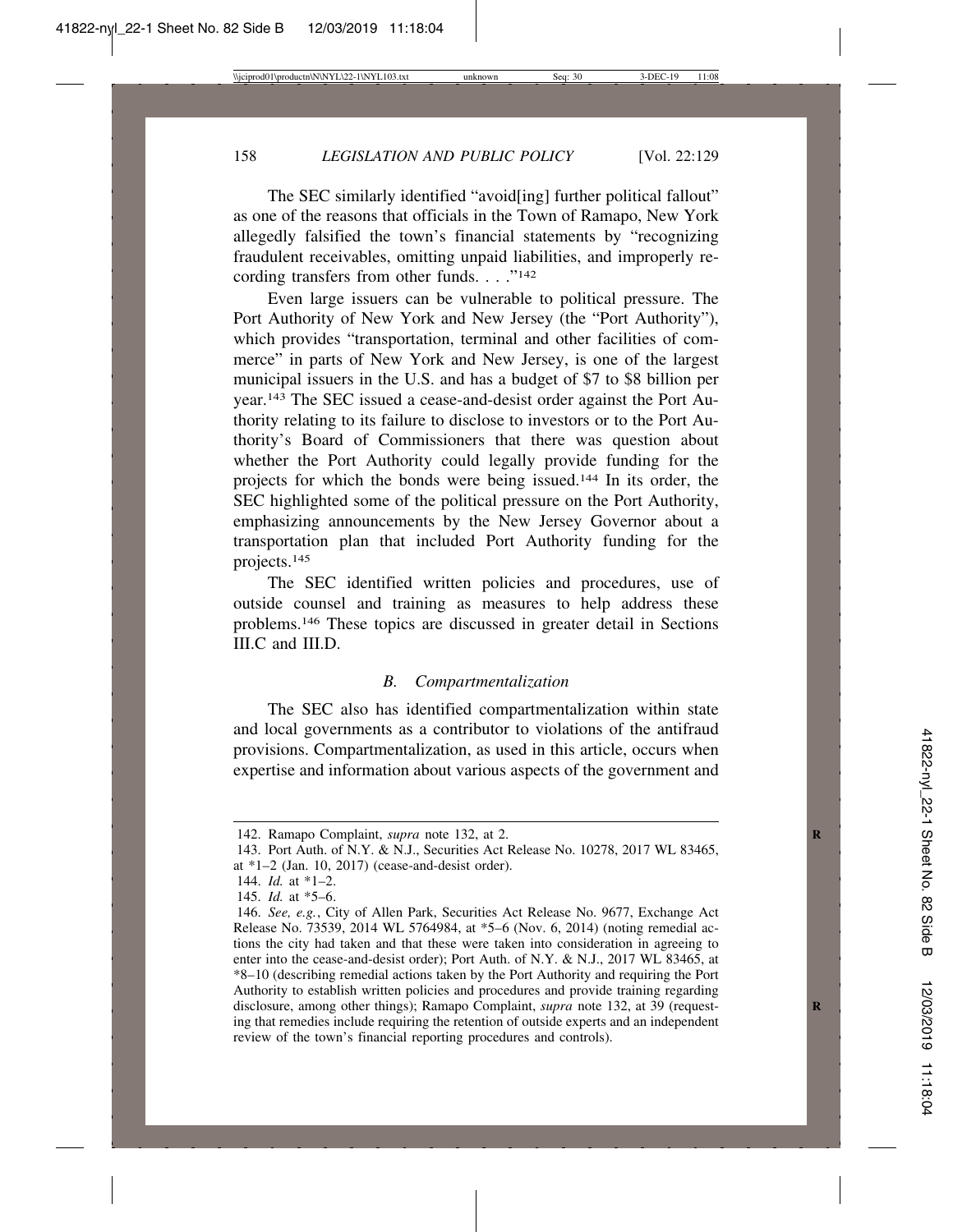its operations are held within separate departments or divisions that do not effectively communicate with each other.

For example, the SEC stated in a 2013 cease-and-desist order that the failure by the State of Illinois to disclose material information about underfunding of the State's pension plans and related risks to the State stemmed in part from the State's failure to implement policies "designed to ensure that material information was assembled and communicated to individuals responsible for disclosure determinations"; that "[a]s a result, the State lacked proper mechanisms to identify and incorporate into its official statements relevant information held by the pension systems and other bodies within the State."147 The SEC also criticized the State's lack of disclosure counsel and training as "institutional failures."148 Among the remedial measures that the SEC took into account in accepting the State's settlement offer were the formation of a disclosure committee responsible for collecting information and evaluating the State's disclosure obligations, and the establishment of a practice that ensures that the appropriate individuals review the State's pension disclosure.149

Similarly, the SEC identified "insufficient procedures and poor communication" between two state agencies as the reason the State of Kansas failed to provide material information about its unfunded pension liabilities in its official statements.150 The SEC took into account remedial actions taken by the State—including mandating closer cooperation and communication, designating responsible parties within state agencies, establishing a disclosure committee and requiring training of personnel—in agreeing to accept the State's settlement offer.151

## *C. Lack of Clear Policies and Procedures*

The SEC has repeatedly emphasized how important it is that state and local governments have and follow clear policies and procedures that identify specific individuals responsible for disclosure.152 At a

<sup>147.</sup> Illinois, Securities Act Release No. 9839, 2013 WL 873208, at \*7 (Mar. 11, 2013) (cease-and-desist order).

<sup>148.</sup> *Id.* These topics are discussed in Section III.D, *infra*.

<sup>149.</sup> *Id.* at \*8-9.

<sup>150.</sup> Kansas, Securities Act Release No. 9629, 2014 WL 3896055, at \*1 (Aug. 11, 2014) (cease-and-desist order).

<sup>151.</sup> *Id.* at \*6–7.

<sup>152.</sup> The focus on policies and procedures also extends to corporate issuers; the prevention of fraud through policies and procedures by corporate issuers and other entities regulated by the SEC is seen by some as a "fundamental new theme" of the Exchange Act. *See* FIPPINGER, *supra* note 9, § 1:7.7[B] (noting that changes in law have had this effect). NABL noted that "the importance of written disclosure policies . . . appear to represent one of [the SEC's] major emphases in the municipal securities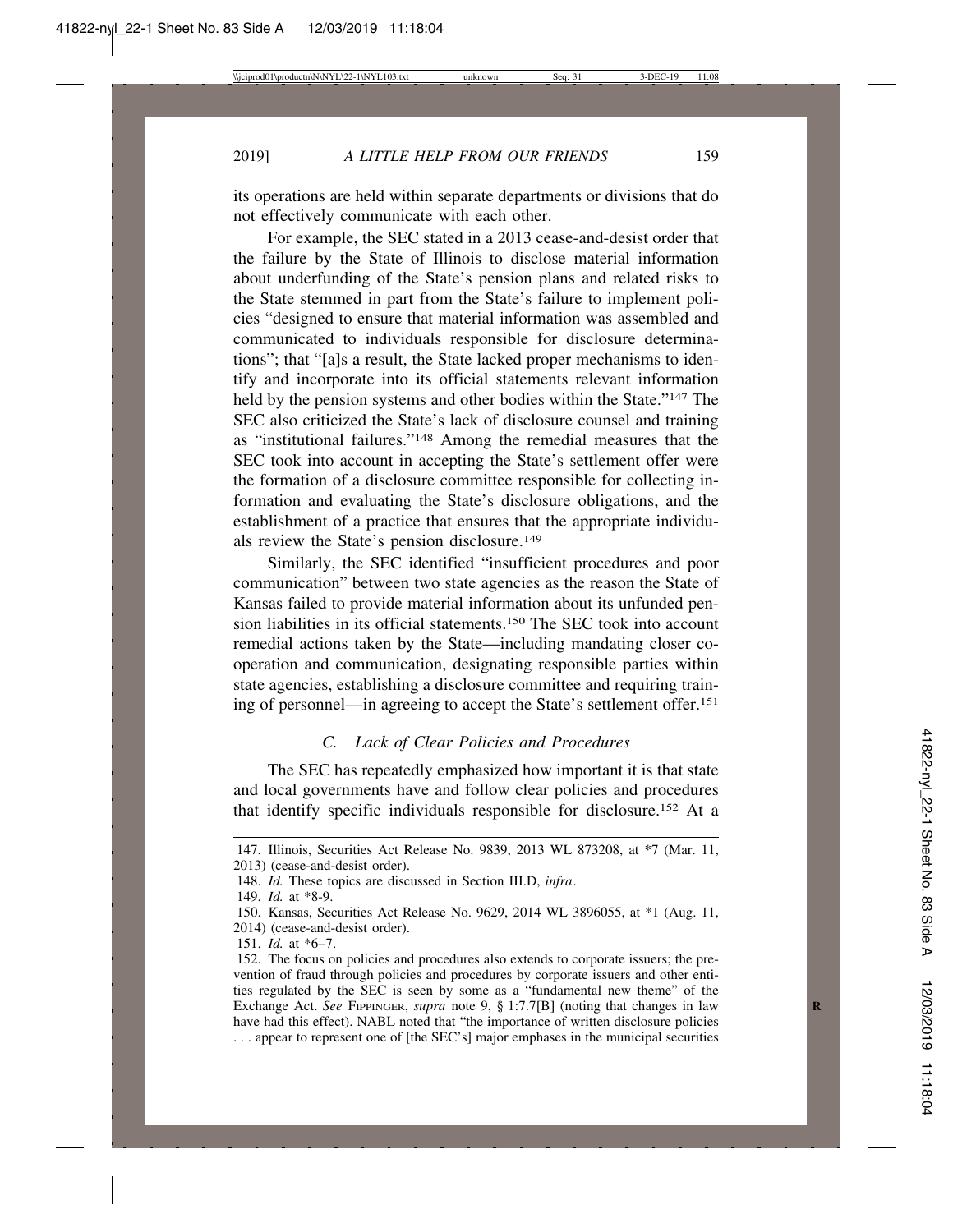minimum, these policies and procedures should identify responsible individuals, state the process by which disclosure is drafted and reviewed, and provide appropriate checks and balances.153

Recent SEC actions have highlighted the importance of policies and procedures. For example, in 2017, the SEC found that the City of Beaumont, California's Financing Authority failed to disclose that its affiliated community facilities district had "regularly failed to comply" with its continuing disclosure undertakings due to a failure to exercise reasonable care.154 In particular, the SEC noted that the Authority and the district did not have "formal written policies or procedures for the preparation of accurate, complete and timely official statements or post-issuance continuing disclosures," did not maintain appropriate records of bond transactions, and did not clearly delineate responsibilities among staff, officers and others, but instead relied on one individual "without any significant governance, oversight or supervision."155 The SEC required the Authority to establish appropriate policies and procedures, to retain an independent consultant and adopt all recommendations made by the consultant unless agreed to by the SEC, and to provide periodic training, among other things.<sup>156</sup>

The SEC indicated that the State of New Jersey's lack of written policies and procedures relating to the review and updating of offering documents and failure to provide training to employees about the State's disclosure obligations caused its antifraud provision violations that led to a 2010 cease-and-desist order against the State.157 The SEC also noted that the City of Harrisburg, Pennsylvania lacked policies and procedures to ensure that its publicly released financial information was materially accurate or to ensure compliance with its continuing disclosure undertakings during the time that the City made materially inaccurate public statements about its finances and had not complied with its continuing disclosure undertakings.158

market." NAT'L ASS'N OF BOND LAWYERS, CRAFTING DISCLOSURE POLICIES A-4 (2015).

<sup>153.</sup> Thomsen, *supra* note 133. For detailed discussion of what should be included in **R** policies and procedures, see NAT'L ASS'N OF BOND LAWYERS, *supra* note 152. **R**

<sup>154.</sup> Beaumont Fin. Auth., Securities Act Release No. 10406, 2017 WL 3614281, at \*2–3 (Aug. 23, 2017) (cease-and-desist order).

<sup>155.</sup> *Id.* at \*4.

<sup>156.</sup> *Id.* at \*5–7.

<sup>157.</sup> New Jersey, Securities Act Release No. 9135, 2010 WL 3260860, at \*13 (Aug. 18, 2010) (cease-and-desist order); Press Release, Sec. & Exch. Comm'n, SEC Charges State of New Jersey for Fraudulent Municipal Bond Offerings (Aug. 18, 2010), https://www.sec.gov/news/press/2010/2010-152.htm.

<sup>158.</sup> City of Harrisburg, Exchange Act Release No. 69515, 2013 WL 1869030 at \*5–6, 8 (May 6, 2013) (cease-and-desist order). As noted previously, the SEC also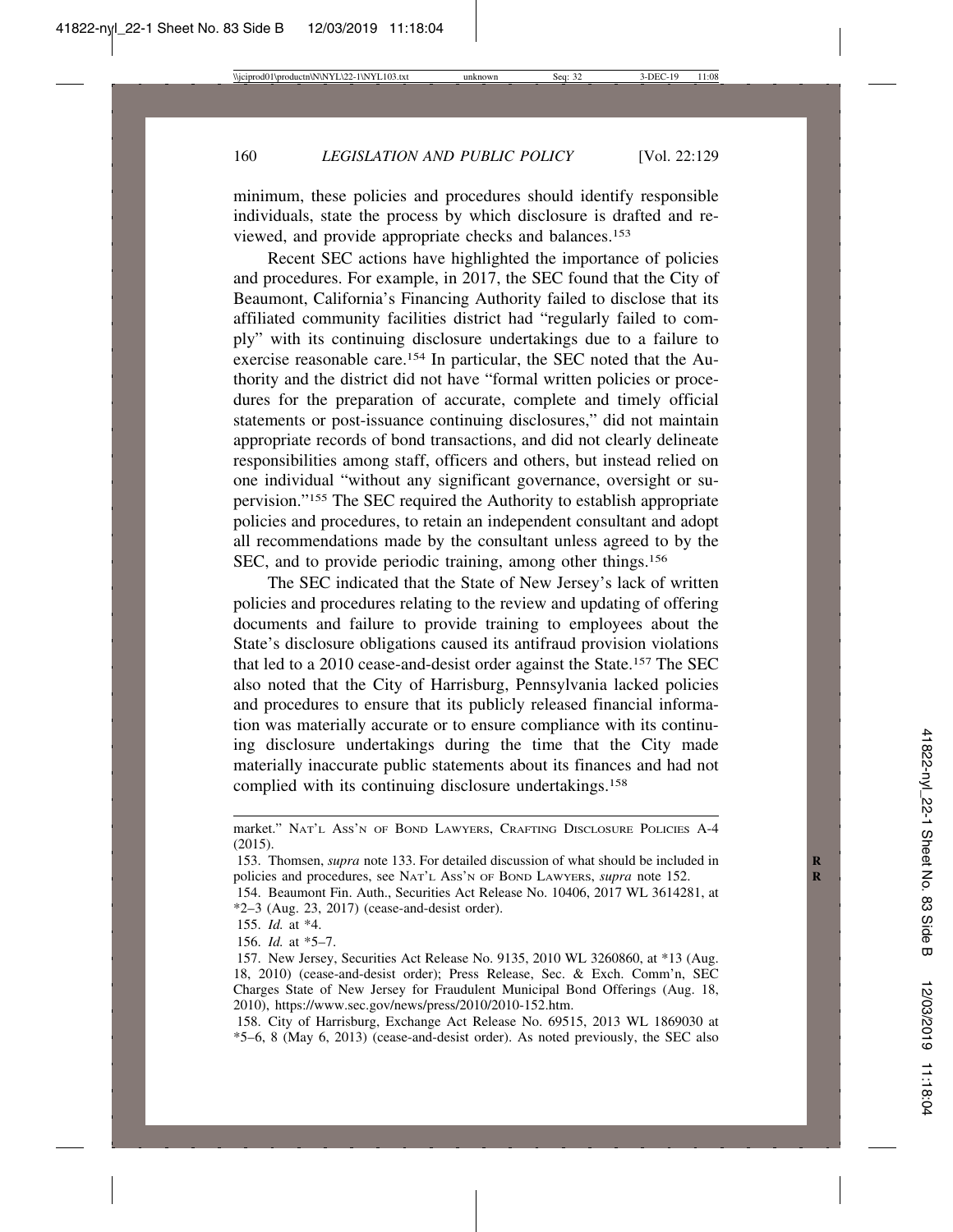2019] *A LITTLE HELP FROM OUR FRIENDS* 161

This emphasis was also apparent in the cease-and-desist orders against more than sixty state and local governments as part of the Municipalities Continuing Disclosure Cooperation Initiative ("MCDC"),159 which all included a requirement to establish appropriate policies and procedures.160 Additionally, in at least eleven cases since 2010, the SEC has required the adoption or review of written policies and procedures or has indicated that it accepted a settlement offer in part because such policies and procedures had been adopted.161

Of course, once policies and procedures are adopted, it is important that issuers comply with them.162

159. MCDC is described in detail in Section III.E.1.

160. *See infra* note 190 and accompanying text.

161. *See* City of Allen Park, Securities Act Release No. 9677, Exchange Act Release No. 73539, 2014 WL 5764984, at \*5–6 (Nov. 6, 2014); Beaumont Fin. Auth., Securities Act Release No. 10406, 2017 WL 3614281, at \*5–6 (Aug. 23, 2017); Greater Wenatchee Reg'l Events Ctr. Pub. Facilities Dist., Securities Act Release No. 9471, 2013 WL 5914980, at \*10 (Nov. 5, 2013) (cease-and-desist order); City of Harrisburg, 2013 WL 1869030, at \*8, \*10; Illinois, Securities Act Release No. 9839, 2013 WL 873208, at \*8–9 (Mar. 11, 2013); Kansas, Securities Act Release No. 9629, 2014 WL 3896055, at \*6–7 (Aug. 11, 2014); New Jersey, 2010 WL 3260860, at \*12–13; Port Auth. of N.Y. & N.J., Securities Act Release No. 10278, 2017 WL 83465, at \*9–10 (Jan. 10, 2017) (cease-and-desist order); City of S. Miami, Securities Act Release No. 9404, 2013 WL 2244383, at \*7 (May 22, 2013) (cease-and-desist order); W. Clark Cmty. Sch., Securities Act Release No. 9435, 2013 WL 3874859, at \*4–5 (July 29, 2013) (cease-and-desist order); Westlands Water Dist., Securities Act Release No. 10053, 2016 WL 890833, at \*7 (Mar. 9, 2016) (cease-and-desist order). The West Clark order included some specifics about what the mandated written policies and procedures should contain, including identifying a specific individual responsible for ensuring compliance with undertakings and requiring that person to annually certify to another official at West Clark that the submissions were current and accurate. W. Clark Cmty. Sch., 2013 WL 3874859, at \*4. The requirement of certification to another official means that there is a second person at the district who should track whether filings have been made by the deadline.

162. *See* Jack Casey, *Lawyers Say Policies, Procedures Key for Issuers Amid SEC Focus on Enforcement*, BOND BUYER (May 24, 2017, 12:50 PM), https://www .bondbuyer.com/news/lawyers-say-policies-procedures-key-to-helping-issuers-as-seccontinues-emphasis-on-enforcement (quoting former SEC lawyer Peter Chan as saying that it is important for issuers to be able to demonstrate compliance if the SEC asks); NAT'L Ass'N OF BOND LAWYERS, *supra* note 152, at 6 (noting that documenting compliance is particularly important in the case of an SEC or other investigation).

identified "insufficient procedures" as part of the reason for the State of Kansas's Securities Act violations. See note 150 and accompanying text.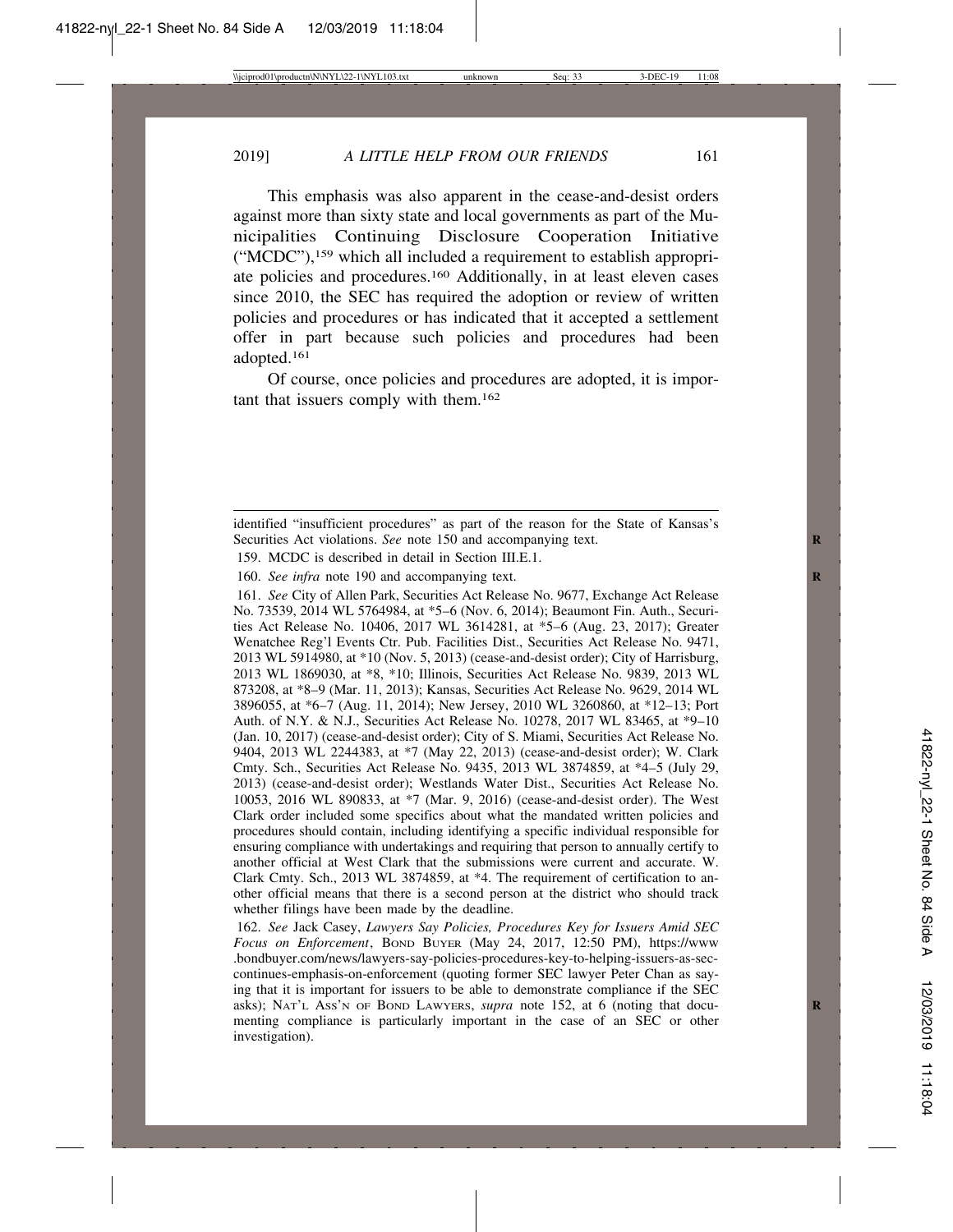## *D. Lack of Expertise and Insufficient Training*

Many local governments do not have internal expertise regarding municipal bonds.163 The SEC has pointed to lack of expertise and lack of training as contributing to disclosure problems. In a 2013 ceaseand-desist order against the City of South Miami, Florida, which had risked the tax-exempt status of its bonds because of misrepresentations and noncompliance by the issuer but continued to make certifications to the contrary, the SEC highlighted "significant turnover" in the City's Finance Department as an issue and noted that "[t]he City's finance directors, while responsible for receiving, signing, and returning the annual compliance certifications, had no previous experience completing, reviewing, or assessing disclosure requirements or tax issues in bond offerings and did not receive any training or guidance on the subject."164 As noted above, the SEC also highlighted a lack of training as one of the causes of the State of New Jersey's securities law violations in its 2010 cease-and-desist order against the State of New Jersey and related press release.<sup>165</sup>

Training has thus been a priority in crafting remedies. The SEC required each of the state and local governments against which it issued cease-and-desist orders as part of MCDC to implement a periodic training program.166 In each of the eleven cases since 2010 requiring the adoption or review of written policies and procedures, the SEC either mandated the implementation of a training program or accepted a settlement offer because one had been implemented.167

The SEC also has required state and local governments to retain outside experts or has agreed to accept a settlement offer in part be-

<sup>163.</sup> *See, e.g.,* Jack Casey, *MCDC's Appropriateness, Effect on Market Disclosure Debated*, BOND BUYER (May 5, 2016, 10:20 AM), http://www.bondbuyer.com/news/ washington-securities-law/mcdcs-appropriateness-effect-on-market-disclosure-de-

bated-1102961-1.html (stating that some panelists indicated that the main problem with disclosure is lack of resources, and that officials for small issuers sometimes have multiple responsibilities; one panelist cited the example of a finance director for a small school district who also drives the school bus); Monique Moyer, *Current Issues Facing Bond Issuers and Their Financial Advisors*, MUN. FIN. J., Summer 2003, at 17, 18 (noting that most cities and counties have few resources dedicated to debt management and that their advisors frequently know more about the cities' or counties' own bonds than the cities and counties do); JUSTIN MARLOWE, GOVERNING INST., GOVERNING GUIDE TO FINANCIAL LITERACY: CONNECTING MONEY, POLICY AND PRIORITIES 5 (2014), https://media.erepublic.com/document/GOV14\_FinancialLitera cy\_v.pdf (reporting that only thirty-eight percent of federal, state, county, and local government leaders consider themselves very knowledgeable in public finance).

<sup>164.</sup> City of S. Miami, 2013 WL 2244383, at \*5.

<sup>165.</sup> *See supra* note 157 and accompanying text.

<sup>166.</sup> *See infra* note 190 and accompanying text.

<sup>167.</sup> *See supra* note 161. **R**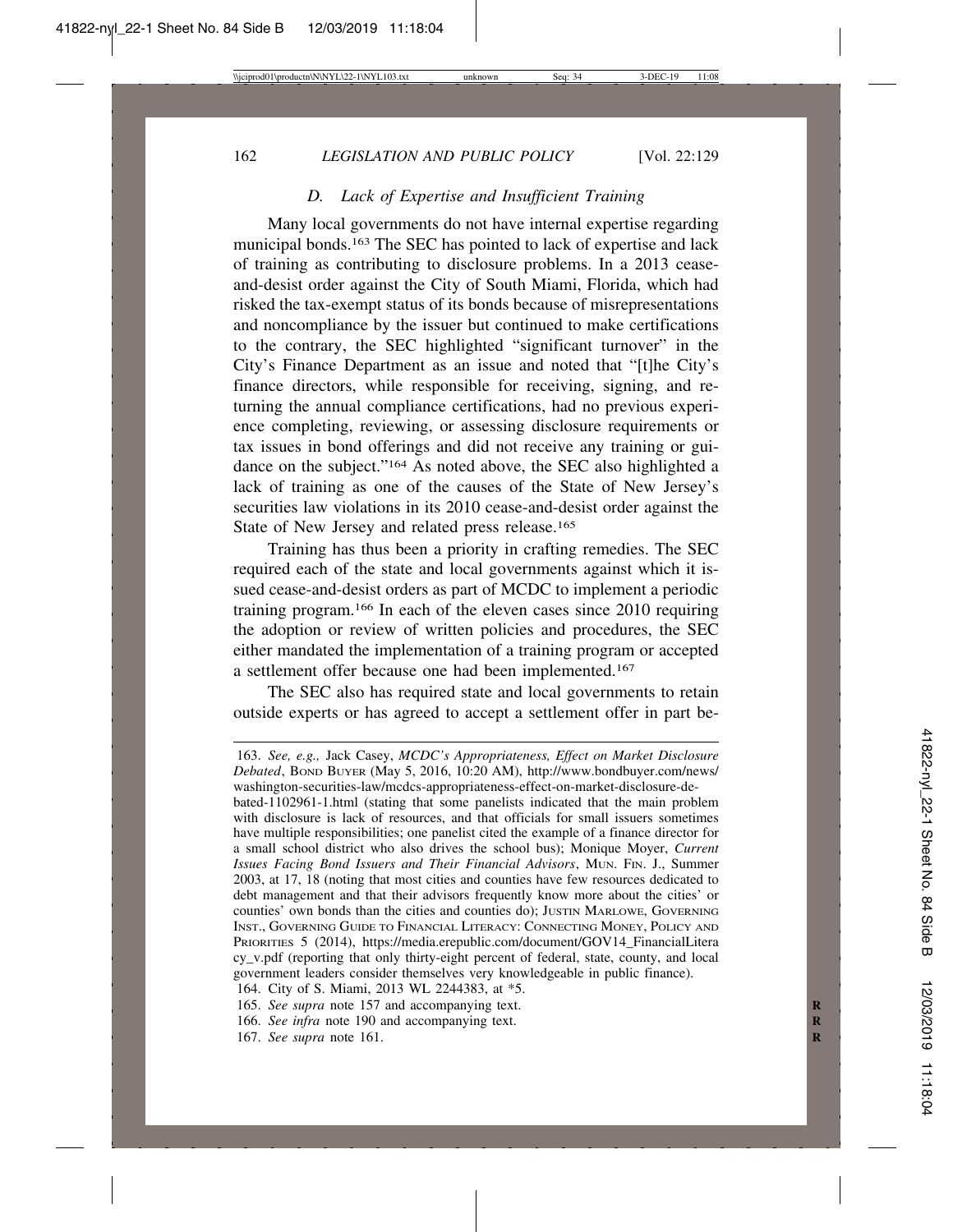cause they have already done so in several instances. For example, when it agreed to accept a settlement offer from the State of New Jersey, the SEC specifically noted the involvement of disclosure counsel in enhancing the State's disclosure process, both as a participant in the committee overseeing the process and as a provider of disclosure training.168 Similarly, in the Allen Park matter, the city's agreement to adopt written policies and procedures drafted by disclosure counsel, to involve disclosure counsel in any bond offerings by the city for two years, and to designate disclosure counsel to train personnel was incorporated in the cease-and-desist order.<sup>169</sup> The SEC identified retention of outside bond counsel for all of its bond offerings as one of the remedial actions taken by the Port Authority and retention of disclosure counsel as one of the remedial actions taken by the State of Illinois.170 The SEC has also required independent consultants to be involved in reviewing and, where needed, improving disclosure policies in cases against several local governments.171

# *E. Failure to Recognize Importance of Compliance with Disclosure Obligations*

The SEC also seems to be concerned that some state and local governments do not take their disclosure obligations seriously and that there is "an entrenched culture of noncompliance."172 The lack of expertise and lack of training discussed in Section III.D may contribute to the failure to recognize the importance of compliance with federal securities laws.<sup>173</sup> In addition, officials' focus on and dedication of resources to the government's core mission may come at the expense of compliance with obligations that may be perceived as ancillary, in-

172. *See* Aguilar, *supra* note 53. **R**

<sup>168.</sup> New Jersey, Securities Act Release No. 9135, 2010 WL 3260860, at \*12 (Aug. 18, 2010).

<sup>169.</sup> City of Allen Park, Securities Act Release No. 9677, Exchange Act Release No. 73539, 2014 WL 5764984, at \*5 (Nov. 6, 2014).

<sup>170.</sup> Illinois, Securities Act Release No. 9839, 2013 WL 873208, at \*8 (Mar. 11, 2013); Port Auth. of N.Y. & N.J., Securities Act Release No. 10278, 2017 WL 83465, at \*9 (Jan. 10, 2017).

<sup>171.</sup> *See, e.g.,* Beaumont Fin. Auth., Securities Act Release No. 10406, 2017 WL 3614281, at \*5–6 (Aug. 23, 2017); City of S. Miami, Securities Act Release No. 9404, 2013 WL 2244383, at \*7–8 (May 22, 2013); Port Auth. of N.Y. & N.J., 2017 WL 83465, at \*9.

<sup>173.</sup> *See* U.S. GOV'T ACCOUNTABILITY OFF., *supra* note 92, at 14–15 (noting that **R** some issuers fail to comply with their continuing disclosure undertakings because they do not understand or are not aware of their obligations, and that staff turnover can contribute to the problem).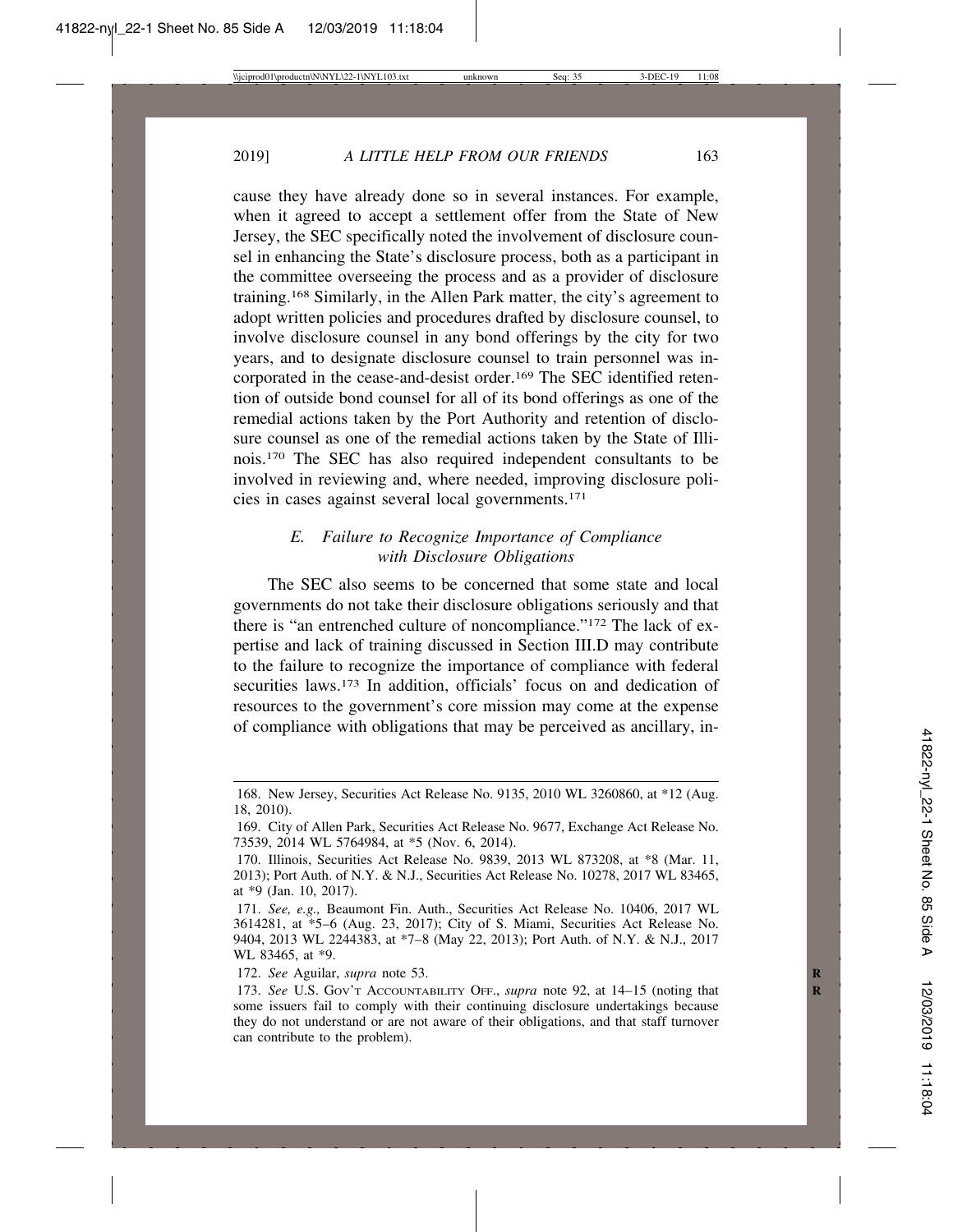cluding disclosure obligations.174 Ironically, the fact that state and local governments release a "wide range of information routinely . . . to the public, formally and informally . . . in their day-to-day operations"175 may cause them to focus less on federal securities laws and disclosure directed to investors; they may be releasing a lot of information, but could still be making material misstatements or omissions in official statements, failing to make required continuing disclosure filings, or releasing improperly vetted information to the public that is misleading to investors.176

The SEC's Enforcement Division has sent a clear message that state and local governments should take their disclosure obligations under federal securities laws seriously through a "bold and unrelenting"177 approach to enforcement, including MCDC, other increased enforcement activity, tougher penalties for government issuers, and a more aggressive approach towards municipal officials.

## *1. The Municipalities Continuing Disclosure Cooperation Initiative*

The SEC's 2014 Municipalities Continuing Disclosure Cooperation Initiative was the first self-reporting initiative taken by the Enforcement Division since 1975178 and one of the most significant actions taken by the Enforcement Division with respect to the municipal market in recent years.

<sup>174.</sup> *See id.* at 14–15 (noting that "completing priorities in times of budgetary challenges" may result in noncompliance). State and local governments must invest time and money to prepare quality official statements and comply with continuing disclosure obligations. While monetary costs for preparing an official statement, such as the charges of disclosure counsel and the printer, are often paid out of bond proceeds (so the government pays them over time as it pays debt service on the bonds), costs associated with continuing disclosure undertakings, such as charges of disclosure counsel or a municipal advisor that assists in the preparation of filings, cannot be paid this way.

<sup>175.</sup> Statement of the Commission Regarding Disclosure Obligations, *supra* note 71, **R** at 12755.

<sup>176.</sup> For example, the SEC acted against the City of Harrisburg, Pennsylvania, because there were material misstatements and omissions in information posted on the City's website at a time when the City was experiencing financial difficulties and was not complying with its continuing disclosure undertakings. City of Harrisburg, Exchange Act Release No. 69515, 2013 WL 1869030, at \*1–2 (May 6, 2013).

<sup>177.</sup> Mary Jo White, then chair of the SEC, used this phrase to describe her approach. *See* Mary Jo White, Chair, Sec. & Exch. Comm'n, Speech at the New York University Program on Corporate Compliance and Enforcement: A New Model for SEC Enforcement: Producing Bold and Unrelenting Results (Nov. 18, 2016), https:// www.sec.gov/news/speech/chair-white-speech-new-york-university-111816.html.

<sup>178.</sup> Ceresney, *supra* note 1. **R**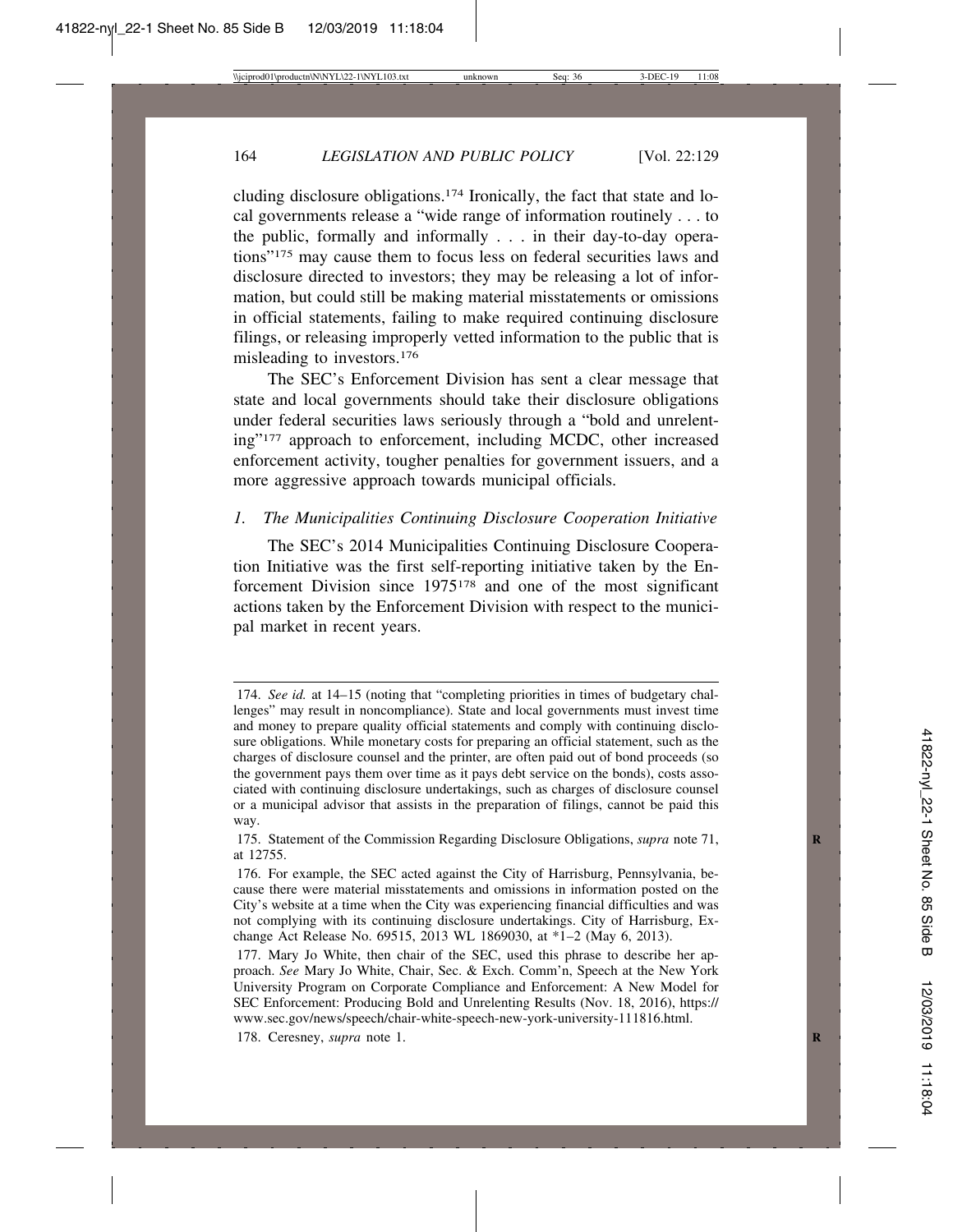## *a. Reasons for MCDC*

MCDC was intended to address instances in which issuers had failed to disclose prior noncompliance with continuing disclosure undertakings in official statements. As described in Section II.C.2.b, underwriters are prohibited from buying or selling municipal bonds in a public offering unless they have reasonably determined that the issuer has entered into a continuing disclosure undertaking to post updated information annually and to provide notice of specified events. Official statements are required to disclose any instances of material noncompliance in the preceding five years.179

The SEC perceived noncompliance with continuing disclosure undertakings and failure to disclose material noncompliance as "widespread,"<sup>180</sup> and there is reason to believe that the SEC was correct in its assessment. In a 2002 study, the National Federation of Municipal Analysts ("NFMA") found that approximately fifty-eight percent of issuers and other obligated entities did not deliver all of the information that was required by their continuing disclosure undertakings.181 A NFMA official noted that compliance declined as years passed and that noncompliance was more common among small and medium issuers.182 She also noted that many material event notices were "filed weeks or months after the event, or they are not filed at all."183 In addition, the California Debt and Investment Advisory Commission ("CDIAC") determined in 2011 that over twenty percent of a random sample of California state and local government issuers either filed their financial statements with EMMA more than thirty days later than they had agreed to in their continuing disclosure undertakings or did not file them at all.184 Another report indicated that for the period 2005-2009, over fifty-six percent of issuers or other obligated entities failed to make a filing for at least one year, and nineteen percent made

<sup>179. 17</sup> C.F.R. § 240.15c2-12(f)(3) (2019).

<sup>180.</sup> MCDC Initiative, *supra* note 94, at § I. **R**

<sup>181.</sup> Press Release, Nat'l Fed'n of Mun. Analysts, NFMA Releases Results of Disclosure Survey (May 23, 2002), http://www.nfma.org/assets/documents/disclosure\_survey.pdf [https://perma.cc/T2MB-E3DC]. The study also evaluated the adequacy of the undertakings and concluded that 40.9% of issuers and other obligated entities had inadequate undertakings, failed to comply with undertakings, or both. *Id.* 182. Transcript of Securities and Exchange Commission Field Hearing on The State of the Municipal Securities Market at 45–46 (Sept. 21, 2010), https://www.sec.gov/ spotlight/municipalsecurities/092110transcript.txt (statement of Mary Colby, Exec. Comm. of the Bd. of Dirs., Nat'l Fed'n of Mun. Analysts).

<sup>183.</sup> *Id.* at 47.

<sup>184.</sup> CAL. DEBT & INV. ADVISORY COMM'N, MUNICIPAL MARKET DISCLOSURE: CAFR FILINGS—A TEST OF COMPLIANCE AMONG CALIFORNIA ISSUERS 2 (2011), https://www.treasurer.ca.gov/cdiac/publications/cafr.pdf.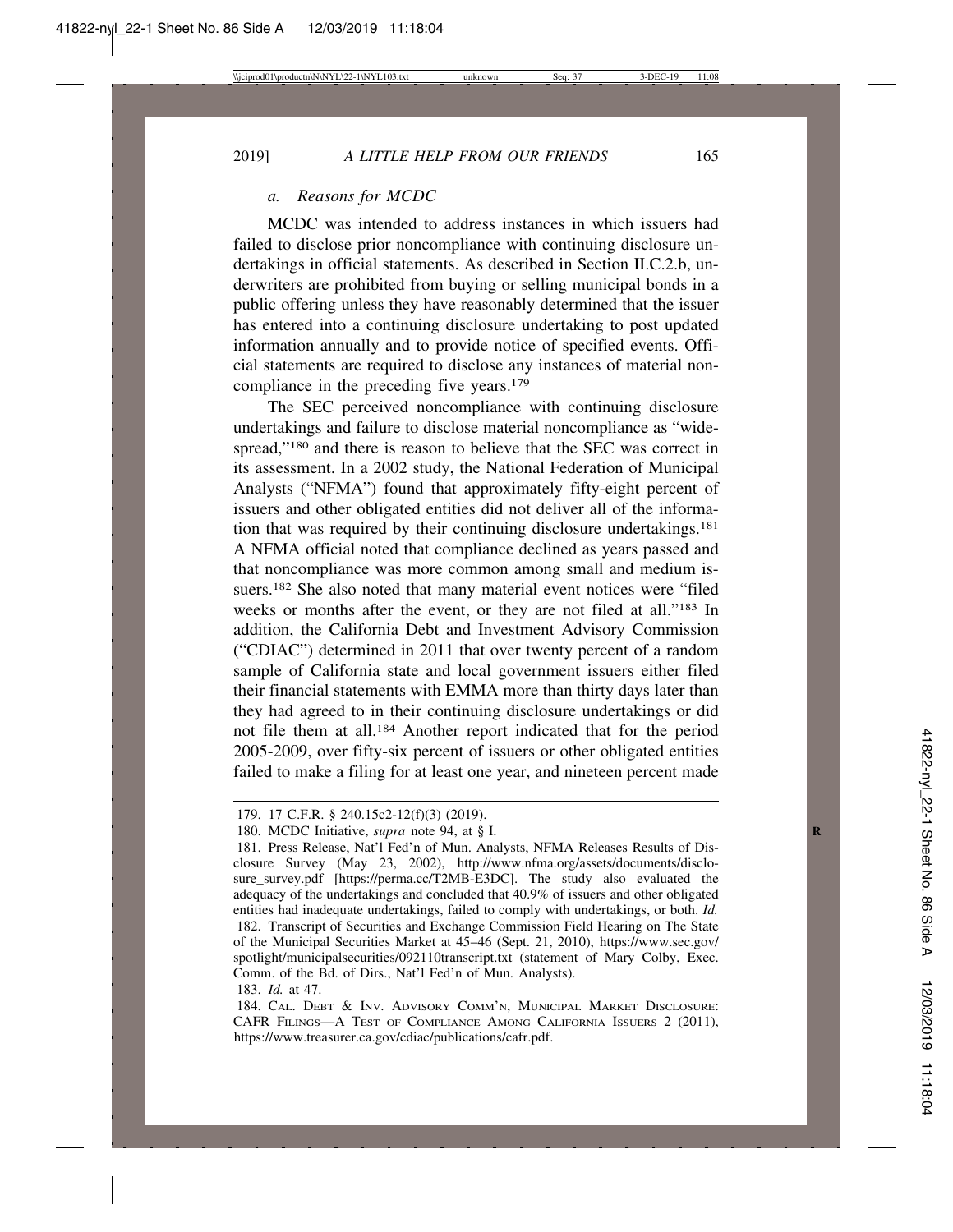no filings at all during the period and described noncompliance as "broad based and pervasive across the market," rather than limited to small issuers, a specific type of bond or specific region.<sup>185</sup>

#### *b. Provisions of MCDC*

MCDC provided issuers and underwriters with an opportunity to self-report failures to disclose noncompliance with prior continuing disclosure undertakings in official statements.186 In exchange, the SEC offered to recommend standardized settlement terms that would be more lenient than the SEC would offer to entities that did not selfreport.187 For instance, the standardized terms did not include any monetary penalties for issuers.<sup>188</sup> The terms included standardized monetary penalties for underwriters for each violation, but there were caps on the total penalty that an underwriter would be charged based on the underwriter's total revenue.189 Settlements for issuers would require the issuer to comply with existing undertakings and to establish policies and procedures and a training program regarding continuing disclosure obligations, among other things.190 Settlement agreements with underwriters would require the implementation of processes and procedures recommended by an independent consultant.191 Self-reporting would not protect municipal officials or employees of underwriting firms.192

#### *c. Response to MCDC*

Because underwriters' total civil penalty was capped, they had incentives to report as many transactions as possible once they were reporting enough transactions to reach the cap.

192. *Id.* § III.D.

<sup>185.</sup> SCHMITT, *supra* note 89, at 11, 18. **R**

<sup>186.</sup> Even though the official statement is the issuer's document, an underwriter may violate the antifraud provisions if it does not perform adequate due diligence to form a reasonable basis for believing the accuracy of the official statement. *See supra* notes 82–84 and accompanying text. See also MCDC Initiative, *supra* note 94, § II (emphasizing the underwriter's obligation to have a reasonable basis to believe the accuracy of key representations in an official statement applies to representations about past compliance with continuing disclosure undertakings).

<sup>187.</sup> The SEC specifically indicated that it would likely seek stronger remedies for violations that were not self-reported, including financial sanctions for issuers and higher financial sanctions for underwriters. MCDC Initiative, *supra* note 94, § III.E.

<sup>188.</sup> *Id.* § III.C.3.

<sup>189.</sup> *Id.*

<sup>190.</sup> *Id.* § III.C.2.

<sup>191.</sup> *Id.*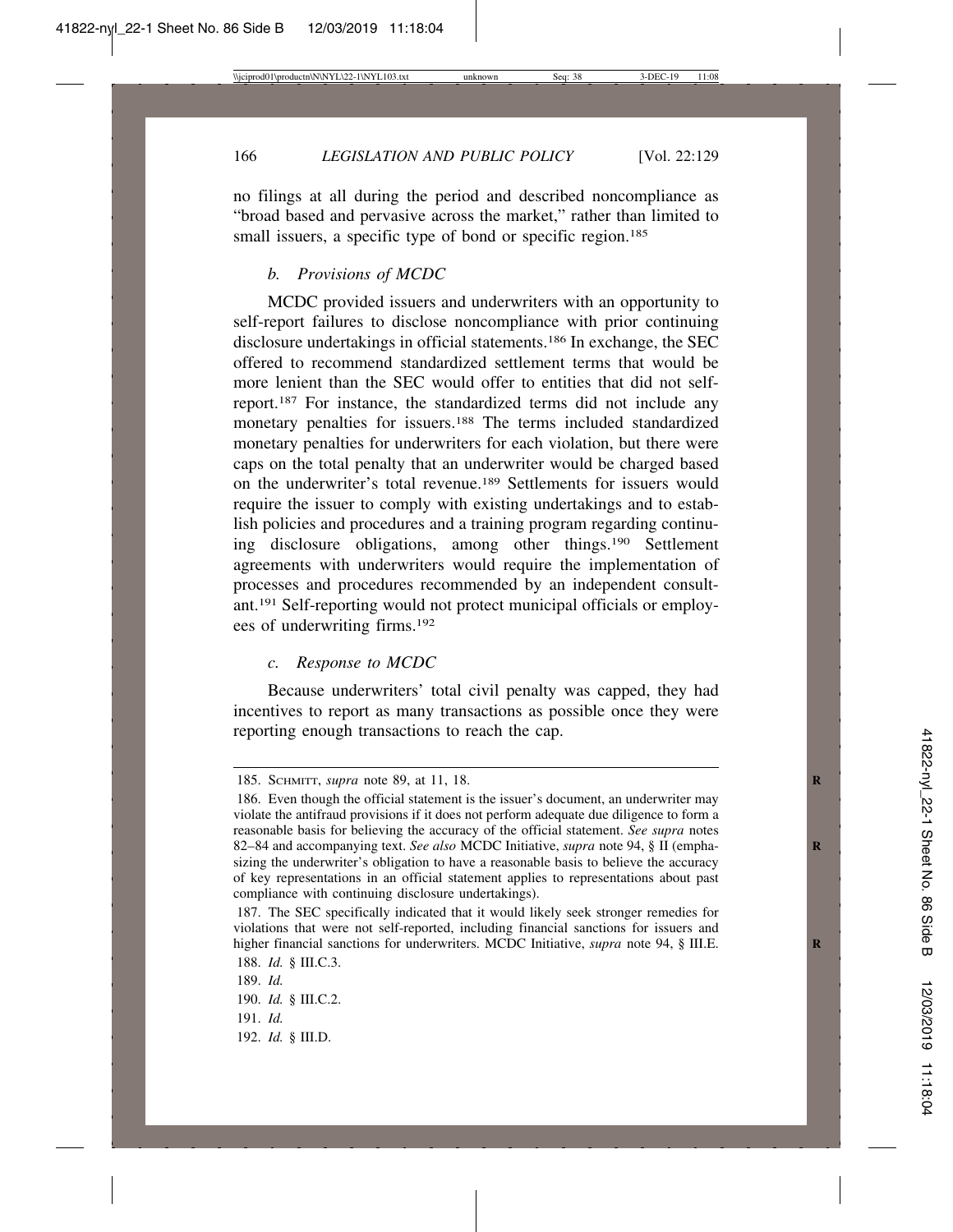Furthermore, because both underwriters and issuers could selfreport the same failure to disclose past noncompliance under MCDC, and because the SEC had indicated that settlements with parties that had not self-reported could include more stringent terms, including higher monetary penalties, there were incentives to report failures to disclose noncompliance because the issuer and the underwriter would each be in a worse position if the other reported an instance of noncompliance and they did not.

MCDC received a great deal of attention in the municipal market. Organizations such as the Government Finance Officers Association ("GFOA"), the National Association of Bond Lawyers ("NABL"), and the CDIAC provided materials to assist issuers in determining how to respond.193 Law firms sent out alerts to clients and gave presentations about MCDC.194 Eighty-three percent of respondents to a GFOA survey reported that an underwriter had contacted them about continuing disclosure compliance as a result of the survey, thirty-nine percent said an underwriter had reported them to the SEC under MCDC, and seventy-nine percent reported that they had hired outside professionals to assist in determining whether and how to respond to MCDC.195

It was reported that at least 1,000 self-reports were filed under MCDC.196 Ultimately, the SEC entered into settlements with more than seventy underwriters as a result of the initiative, comprising approximately ninety-six percent of the market share for municipal un-

194. *See, e.g., The SEC's MCDC Initiative: Where to Go From Here*, KATTEN MUCHIN ROSENMAN LLP (Oct. 14, 2014), https://www.kattenlaw.com/files/72574\_ The\_SECs\_MCDC\_Initiative\_Where\_To\_Go\_From\_Here.pdf [https://perma.cc/ 5HZG-HJSV]; Daniel M. Deaton et al., *New Initiative from the SEC Encourages Municipal Issuers and Underwriters to Self-Report Material Misrepresentations Regarding Continuing Disclosure Failings or Risk Harsher Penalties*, NIXON PEABODY LLP (May 8, 2014), https://www.nixonpeabody.com/-/media/Files/Alerts/169096\_MCDC\_ Initiative\_Public\_Finance\_Alert\_8MAY2014.ashx [https://perma.cc/3WEF-ANY4]; *The S.E.C. Is Serious About Continuing Disclosure: What Issuers, Obligors and Underwriters Need to Know About the New Self-Reporting Initiative*, ORRICK (May 14, 2014), https://www.orrick.com/Insights/2014/05/The-SEC-is-Serious-About-Continuing-Disclosure.

<sup>193.</sup> *See* Cal. Debt & Inv. Advisory Comm'n, *Municipalities Continuing Disclosure Cooperation Initiative*, CAL. ST. TREASURER, https://www.treasurer.ca.gov/cdiac/ mmra/mcdc.asp (last visited Feb. 17, 2019).

<sup>195.</sup> *MCDC Initiative Survey*, GOV'T FIN. OFFICERS ASS'N, (June 2, 2015), http:// www.gfoa.org/sites/default/files/MCDC%20Survey%20Results\_Web.pdf [https://per ma.cc/6VS6-9RBC].

<sup>196.</sup> Hilary Russ, *U.S. Towns, Schools Admit to Failing to Filing Financial Disclosures*, REUTERS (Dec. 1, 2014, 7:20 PM), https://www.reuters.com/article/usamunicipals-filings/u-s-towns-schools-admit-to-failing-to-filing-financial-disclosuresidUSL2N0TL14X20141202.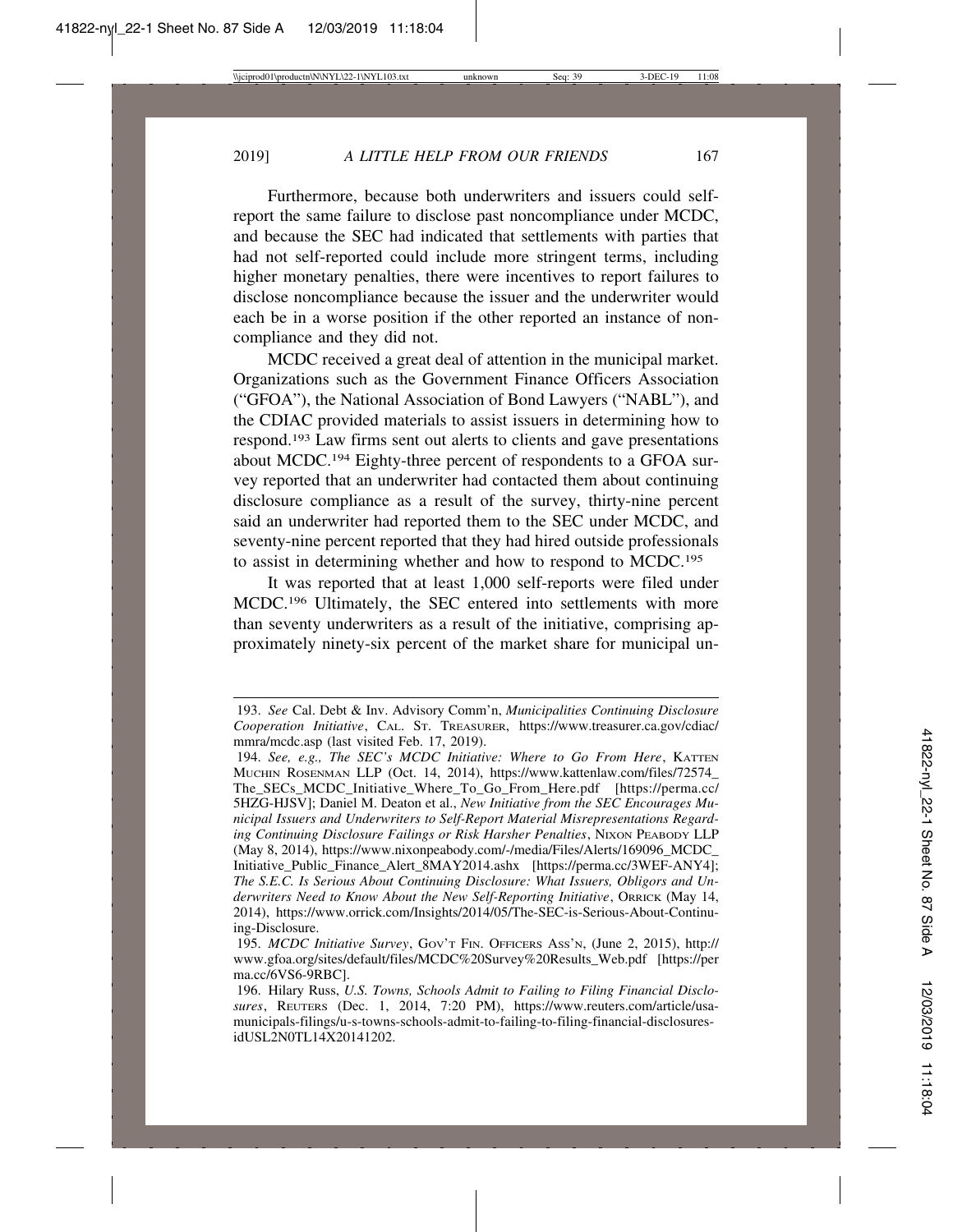derwritings.197 The SEC also entered into settlements with more than seventy issuers and other obligated entities, including more than sixty state and local governments.198 Issuers with which the SEC entered into settlements under MCDC included states, municipalities, school districts, and special districts, among others.<sup>199</sup> These issuers were "of all types and sizes, not just small, infrequent issuers."200

# *2. Increased Enforcement Activity and Tougher Penalties for Government Issuers*

In addition to sending the message through MCDC that issuers need to take their disclosure responsibilities seriously, the SEC has conveyed this message by taking more enforcement actions against government issuers and by imposing tougher penalties on them. As was noted earlier in this article, the SEC has focused on the municipal market in recent years and has significantly increased the number of enforcement actions against state and local governments (even if MCDC is excluded from the calculation).201 Since 2013, the SEC has taken action against a government on the basis of political speech (public statements by its mayor) and has taken action against an issuer for statements made in certificates never expected to be seen by investors, both for the first time.202 It appears that the SEC also may have begun pursuing more cases involving municipal bonds in federal

<sup>197.</sup> Press Release, Sec. & Exch. Comm'n, SEC Charges 71 Municipal Issuers in Muni Bond Disclosure Initiative (Aug. 24, 2016), https://www.sec.gov/news/pressrelease/2016-166.html.

<sup>198.</sup> *Id.*; Press Release, Sec. & Exch. Comm'n, SEC Charges California School District with Misleading Investors (July 8, 2014), https://www.sec.gov/news/press-release/2014-133.

<sup>199.</sup> For a list of all of the cease-and-desist orders and links to the cease-and-desist orders, other than Kings Canyon Joint Unified School District, see Press Release, Sec. & Exch. Comm'n, *supra* note 197. The Kings Canyon Joint Unified School District Order is available at SEC Charges California School District with Misleading Investors, *supra* note 198.

<sup>200.</sup> Jack Casey, *SEC Ends MCDC Settlements, Turns to Violators that Didn't Participate*, BOND BUYER (Dec. 13, 2016, 3:12 PM), https://www.bondbuyer.com/news/ sec-ends-mcdc-settlements-turns-to-violators-that-didnt-participate (quoting LeeAnn Gaunt, Chief, Sec. & Exch. Comm'n, Div. of Enf't).

<sup>201.</sup> *See supra* notes 125–29 and accompanying text.

<sup>202.</sup> DOTY, *supra* note 24, at 5 (referring to the Harrisburg cease-and-desist order **R** discussed at notes 158, 176 and accompanying text, *supra*, and the S. Miami ceaseand-desist order discussed at note 164 and accompanying text, *supra*).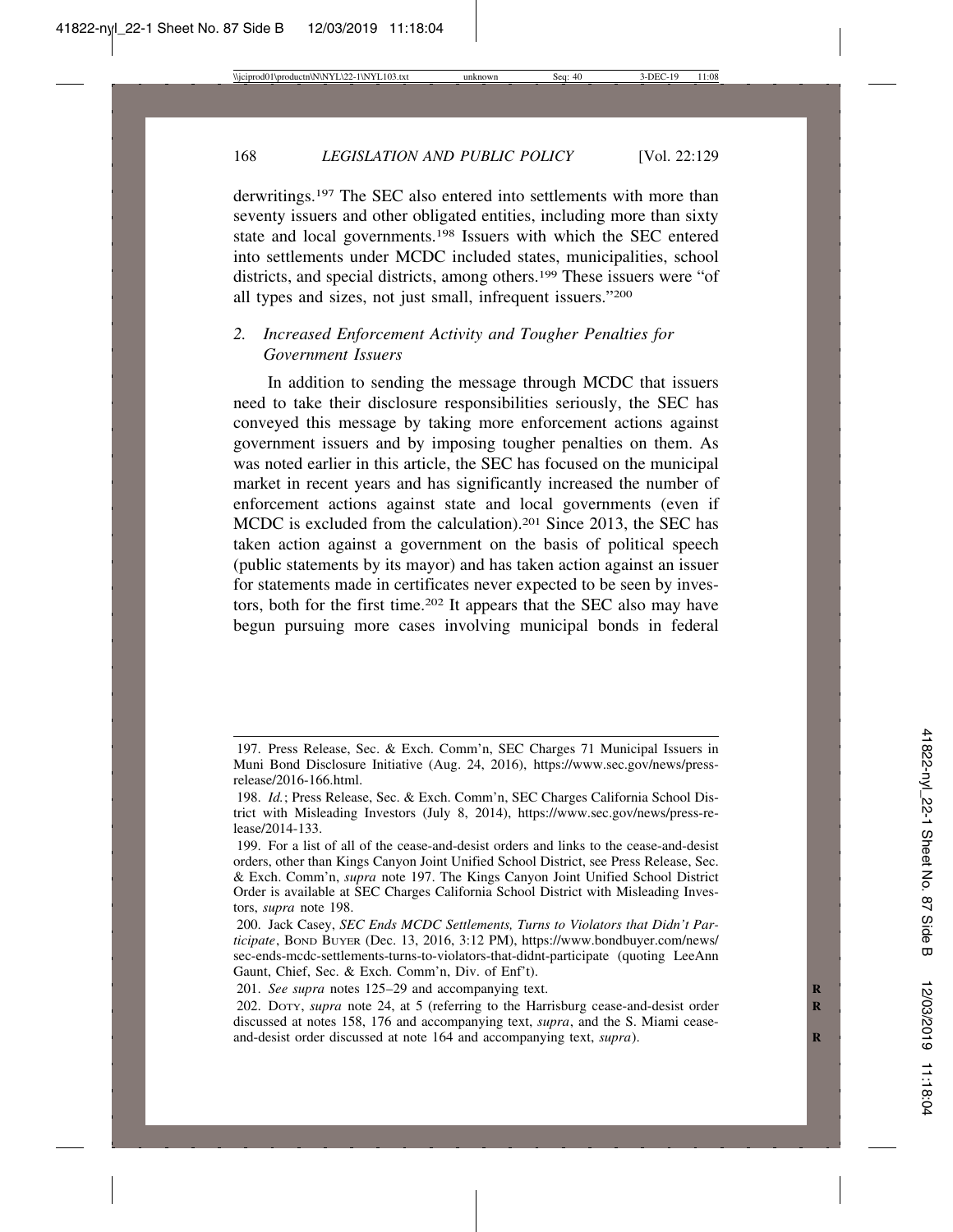court<sup>203</sup> and that the SEC is coordinating more with criminal authorities on municipal matters.204

The SEC has also imposed tougher penalties on issuers. It assessed its first civil penalty against a government issuer (\$20,000) in its 2013 cease-and-desist order regarding a misleading official statement of a municipal corporation formed to finance an arena and hockey rink.205 Referring to this cease-and-desist order, the co-director of the SEC's Enforcement Division stated that "[f]inancial penalties against municipal issuers are appropriate for sanctioning and deterring conduct when, as here, they can be paid from operating funds without directly impacting taxpayers."206 An agricultural water district in California was required by the SEC to pay a \$125,000 civil penalty because of its violation of Securities Act antifraud provisions.207 The City of Miami agreed to pay \$1,000,000 to the SEC as part of a settlement of a case that the SEC brought in federal court alleging that the city had violated a prior cease-and-desist order and the antifraud provisions of the Securities Act and the Exchange Act by falsely inflating the City's general fund balance in its financial statements and official statements.208 The Port Authority of New York and New Jersey was required to pay a \$400,000 civil penalty as part of a settlement.209 In addition, in recent years the SEC has required issuers to retain independent consultants and to take other actions.210

<sup>203.</sup> *See id.* at 113–14 (referring to the appearance of a strategy to do this).

<sup>204.</sup> *Id.* at vii, n.4 (describing coordination with the U.S. Department of Justice and indicating that the SEC intends to increase its coordination with criminal authorities in the future).

<sup>205.</sup> Greater Wenatchee Reg'l Events Ctr. Pub. Facilities Dist., Securities Act Release No. 9471, 2013 WL 5914980, at \*10 (Nov. 5, 2013); Press Release, Sec. & Exch. Comm'n, SEC Charges Municipal Issuer in Washington's Wenatchee Valley Region for Misleading Investors (Nov. 5, 2013), https://www.sec.gov/news/press-release/2013-235. One commentator notes that the SEC's "recent zeal for monetary penalties" stems in part from 2010 changes in law that allowed the SEC to impose monetary penalties against municipal issuers in cease-and-desist proceedings; previously the SEC could only pursue monetary penalties against the issuers in federal court actions. Guidotti, *supra* note 8, at 2063. **R**

<sup>206.</sup> Press Release, Sec. & Exch. Comm'n, *supra* note 205 (quoting Andrew Ceresney, Co-Dir., Sec. & Exch. Comm'n, Div. of Enf't).

<sup>207.</sup> Westlands Water Dist., Securities Act Release No. 10053, 2016 WL 890833, at \*7 (Mar. 9, 2016).

<sup>208.</sup> Complaint, SEC v. City of Miami, No. 13-cv-22600 1-2 (S.D. Fla. filed Jul. 19, 2013), https://www.sec.gov/litigation/complaints/2013/comp-pr2013-130.pdf; White, *supra* note 177. **R**

<sup>209.</sup> Port Auth. of N.Y. & N.J., Securities Act Release No. 10278, 2017 WL 83465, at \*10; see supra notes 143–45 accompanying text for further discussion of this action.

<sup>210.</sup> Some of these are discussed *supra* Sections III.C–.D.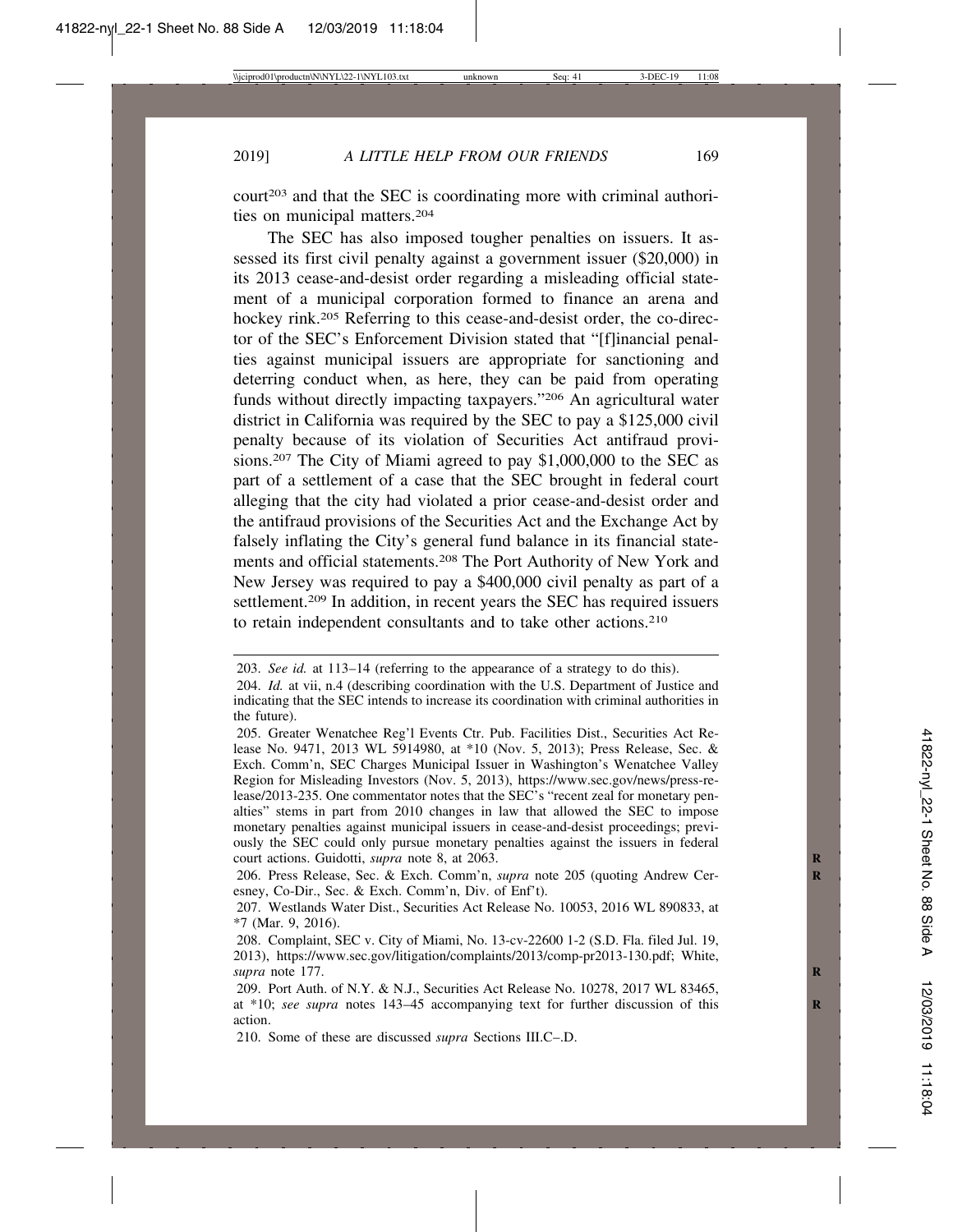## *3. More Aggressive Action Against Government Officials*

Consistent with the view that "[h]olding individuals liable for wrongdoing is a core pillar of any strong enforcement program,"<sup>211</sup> the SEC has taken a more aggressive approach towards individual government officials in recent years. For example, in 2014, the SEC for the first time held a municipal official responsible for misrepresentations in official statements because he controlled the issuer, even though he was not directly accused of knowledge of misrepresentations in official statements.212

Since 2013, more aggressive enforcement has also involved more frequent and steeper civil penalties on municipal officials. While the SEC imposed a total of \$85,000 of civil penalties on five officials from 1998-2012 (and no civil penalties on officials before 1998), it imposed a total of \$180,000 on eight officials from 2013 to mid-2016.213 The \$50,000 penalty imposed on a government official in 2016 was more than double the largest civil penalty previously imposed on a government official.214 More recently, the former executive director of a California joint powers authority agreed to a \$37,500 civil penalty in a 2017 settlement with the  $SEC.215$  and in 2018, two officials of a New York town agreed to civil penalties of \$10,000 and \$25,000, respectively, and a federal court imposed \$327,000 in civil

213. DOTY, *supra* note 24, at 6. **R**

<sup>211.</sup> White, *supra* note 177. **R**

<sup>212.</sup> Allen Park Press Release, *supra* note 141. The SEC did this again in 2016. **R** Press Release, Sec. & Exch. Comm'n, Mayor in Illinois Settles Muni Bond Fraud Charges, May 19, 2016, https://www.sec.gov/news/pressrelease/2016-93.html [hereinafter Harvey Press Release]. Some commentators have suggested that in both of these circumstances, the SEC believed the official in question knew or should have known of the fraud. *See* Leonard Weiser-Varon, John R. Regier & Breton Leone-Quick, *Current and Former SEC Officials Speak About Enforcement Issues Concerning Municipal Securities*, MINTZ BLOG (Mar. 14, 2015), https://www.mintz.com/insights-center/ viewpoints/2891/2015-03-current-and-former-sec-officials-speak-about-enforcement ("[I]t appears as if the SEC believed they had proof that Allen Park's mayor was complicit in the alleged fraud."); DOTY, *supra* note 24, at 117 ("One is left to infer in **R** both the Harvey and Allen Park actions . . . that the Mayors 'must have known' or 'should have known' what was occurring.").

<sup>214.</sup> *Id.* at 31 (referring to the penalty levied on the general manager of Westlands Water District in a 2016 cease-and-desist order).

<sup>215.</sup> SEC v. Kapanicas, SEC Litigation Release No. 23920, 2017 SEC LEXIS 2627 (Aug. 24, 2017), https://www.sec.gov/litigation/litreleases/2017/lr23920.htm [hereinafter Kapanicas Release]. This individual also pleaded guilty in California court to embezzlement and misappropriation of public funds and was sentenced to one year of home detention and three years of probation and ordered to pay \$1,000,000 in restitution. City News Serv., *Former Beaumont City Officials Plead Guilty to Felony Charges*, L.A. TIMES (Dec. 19, 2017, 2:10 PM), https://www.latimes.com/local/lanow/la-me-ln-beaumont-corruption-20171219-story.html.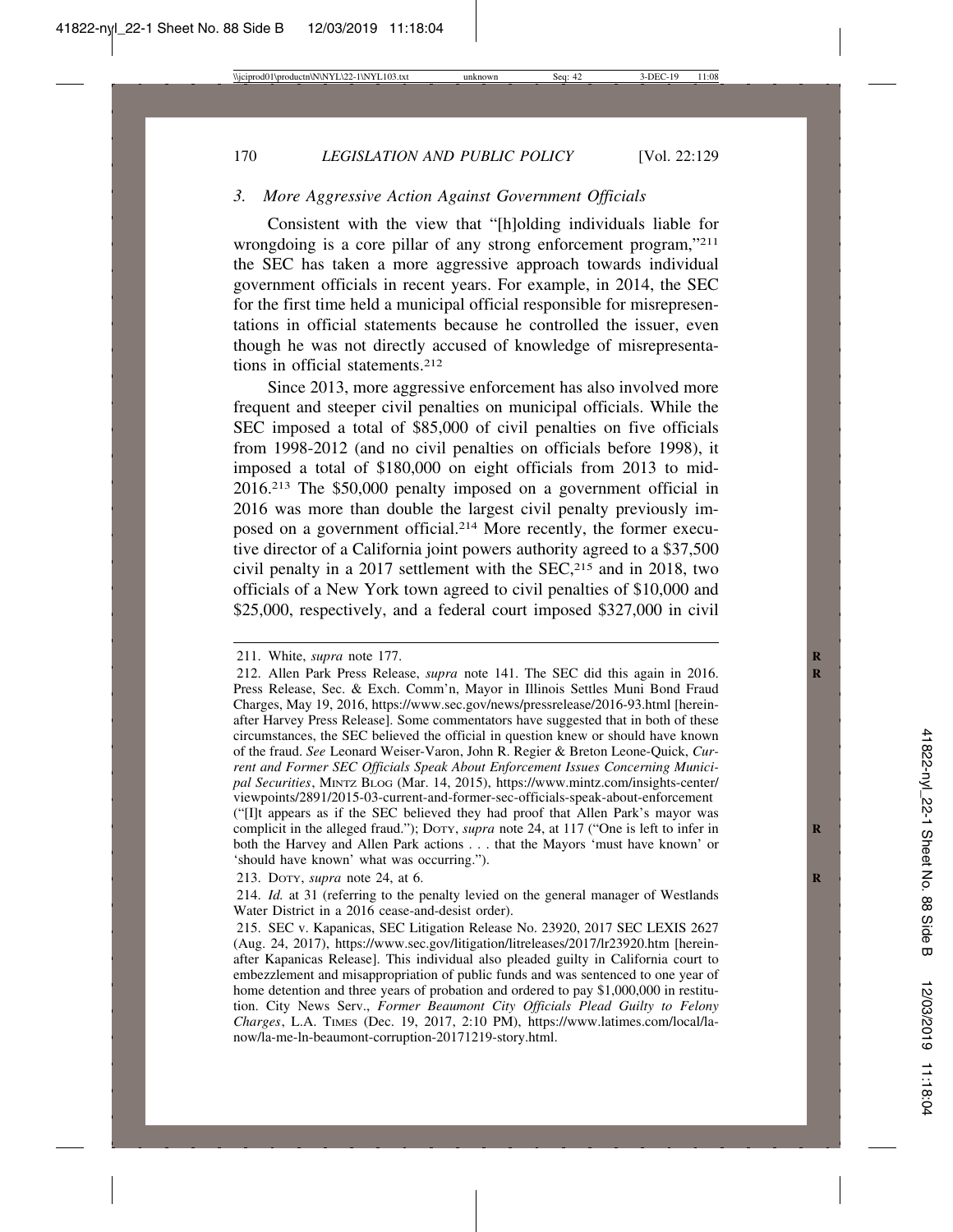penalties on another official of the same town.216 In some instances, the SEC imposed penalties when officials did not personally benefit from the alleged violations of the antifraud provisions.<sup>217</sup>

In addition, in recent years, the SEC has begun prohibiting some municipal government officials from further participation in municipal bond offerings.<sup>218</sup> Both the former mayor and the former city administrator of Allen Park, Michigan agreed not to participate in future municipal bond offerings as part of their settlements with the SEC.219 The mayor of an Illinois city and the executive director of a California joint powers authority similarly agreed to be barred from participating in future municipal bond offerings.220 These prohibitions can have severe effects on an individual's career.<sup>221</sup>

#### IV.

# THE IMPACT OF THE SEC'S ACTIVITY AND OTHER AVENUES FOR IMPROVEMENT

The SEC's recent enforcement activity appears to have been effective in changing issuer behavior in ways that lead to improved disclosure, but also has been costly. Section IV.A discusses the changes to issuer behavior that have resulted from the SEC's activity, while

216. SEC v. Town of Ramapo, SEC Litigation Release No. 24161, 2018 WL 2761646 (June 8, 2018), https://www.sec.gov/litigation/litreleases/2018/lr24161.htm [hereinafter June Ramapo Release]; SEC v. Town of Ramapo, SEC Litigation Release No. 24351, 2018 WL 5994094 (Nov. 15, 2018), https://www.sec.gov/litigation/litreleases/2018/lr24351.htm. The latter individual also received a 30-month prison sentence and a separate \$75,000 fine after being convicted on related federal criminal charges. Lynn Hume, *Three Ramapo, N.Y., Officials Get Lifetime Bars from Muni Offerings*, BOND BUYER (June 8, 2018, 3:13 PM), https://www.bondbuyer.com/news/ three-ramapo-ny-officials-get-life-time-bars-from-muni-offerings. The Town of Ramapo matters are also discussed at note 132 and at note 142 and in accompanying **R** text.

217. *Id.*

218. Joseph Dever, *Commentary: SEC Quietly Seeks Industry Bars Against Municipal Officials*, BOND BUYER (Dec. 17, 2014, 11:34 AM), https://www.bondbuyer.com/ opinion/commentary-sec-quietly-seeks-industry-bars-against-muni-officials.

219. Allen Park Press Release, *supra* note 141. *See supra* notes 136–141 for a **R** description of the circumstances that led to the SEC charges against these officials.

<sup>220.</sup> Harvey Press release, *supra* note 212; Kapanikas Release, *supra* note 215. Offi- **R** cials of the Town of Ramapo also agreed as part of a settlement to be barred from participating in future municipal bond offerings. June Ramapo Release*, supra* note 216. **R**

<sup>221.</sup> *See* Dever, *supra* note 218 (noting that a ban on participating in municipal bond issuances "will undoubtedly affect that individual's current and future employment in the public finance sector" and may be a "career-ending sanction"); Guidotti, *supra* note 8, at 2087–88 (noting that the SEC fraud settlement will make it harder for the **R** former mayor of Allen Park to be elected to public office and would make it difficult for him to work for a city in any capacity).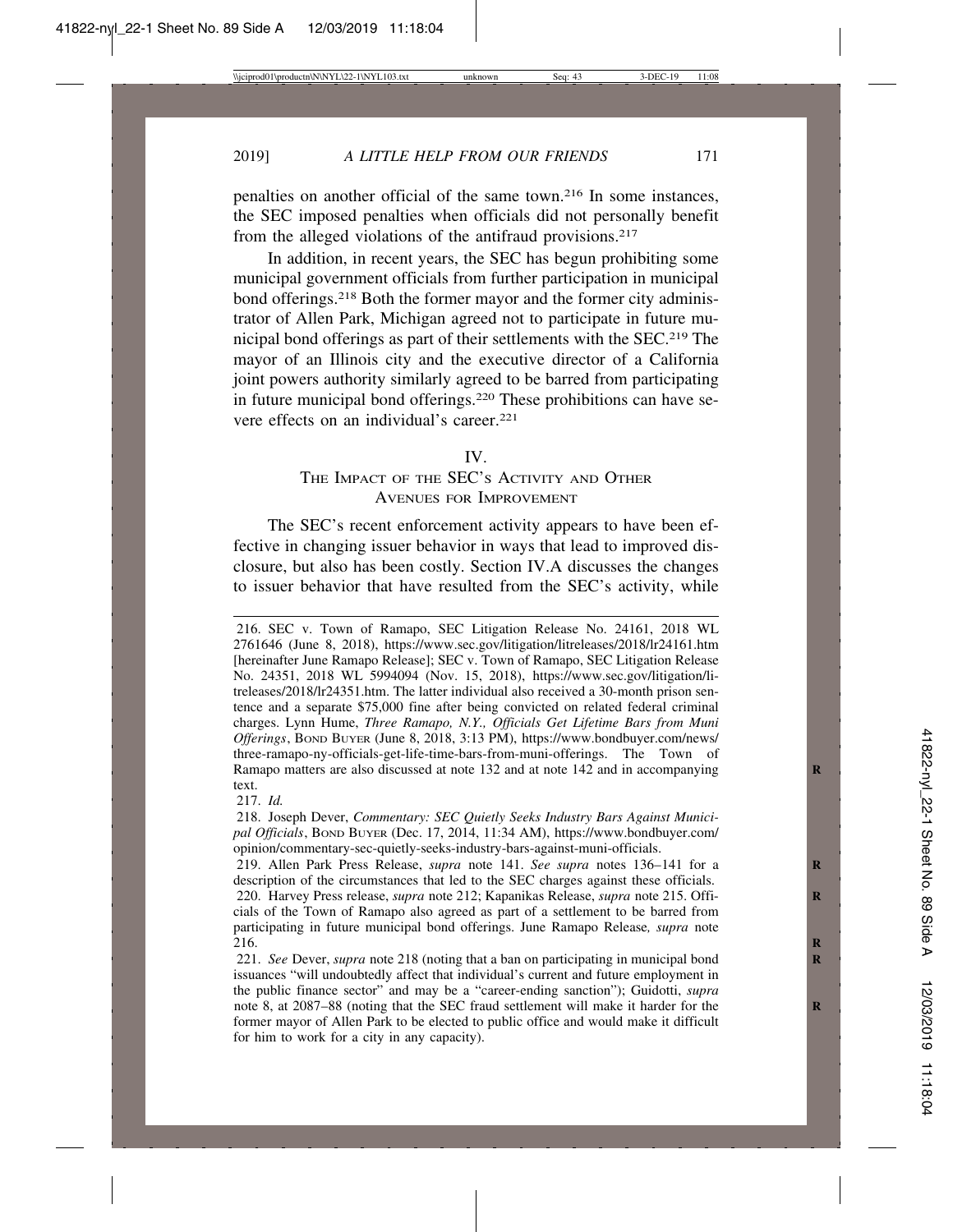Section IV.B touches on the associated costs. The remainder of Part IV discusses alternative means for the SEC and others to address the issues that the SEC has identified in the future.

#### *A. The SEC's Actions Appear to Have Changed Issuer Behavior*

The SEC's recent enforcement activity appears to have changed the behavior of government issuers. One commentator noted that "[t]hrough MCDC and other enforcement actions, the Securities and Exchange Commission has led virtually all underwriters of municipal securities, and many issuers, to change their internal practices" and has "revolutionize<sup>[d]</sup> . . . municipal securities due diligence practices by underwriters and disclosure practices by issuers."222

## *1. Continuing Disclosure*

It appears that the Chair of the SEC was correct in her assessment that "All indications are that MCDC has vastly increased issuer compliance with their continuing disclosure obligations."223 A 2016 survey of municipal analysts revealed that "there is agreement among analysts that disclosure had improved dramatically" as a result of MCDC.224

Submissions of financial information to EMMA increased from approximately 72,000 in 2012 to over 101,000 in 2014.225 Filing levels remained relatively high in 2015–2018 (approximately 97,000 in 2015, 98,000 in 2016, 102,000 in 2017, and 96,000 in 2018).226 The continued higher levels of filing are arguably more significant because some of the filings in 2014 may have been filings made to correct prior failures to file during the period when issuers were determining how to respond to MCDC.<sup>227</sup> While it may be that some of the increase in the number of submissions is because of growth in the number of outstanding bond issuances subject to continuing disclosure

<sup>222.</sup> DOTY, *supra* note 24, at 42, 79. **R**

<sup>223.</sup> White, *supra* note 177. **R**

<sup>224.</sup> Jack Casey, *MCDC Has Improved Disclosure but Issues Remain*, Bond BUYER (Apr. 22, 2016, 11:35 AM), https://www.bondbuyer.com/news/mcdc-has-improveddisclosure-but-issues-remain (citing Lisa Washburn, Chair, Nat'l Federation of Mun. Analysts).

<sup>225.</sup> MUN. SEC. RULEMAKING BD., 2016 FACT BOOK 66 (2017).

<sup>226.</sup> MUN. SEC. RULEMAKING BD., 2018 FACT BOOK 66 (2019). The decline in 2018 is curious; it may be a result of fewer issuers with obligations outstanding or might be a result of waning attention a few years after MCDC. Further inquiry into this is merited.

<sup>227.</sup> *See* Casey, *supra* note 163 (quoting Lisa Washburn, Chair, Nat'l Federation of **R** Mun. Analysts, as saying that analysts saw a lot of filings on EMMA after MCDC was announced).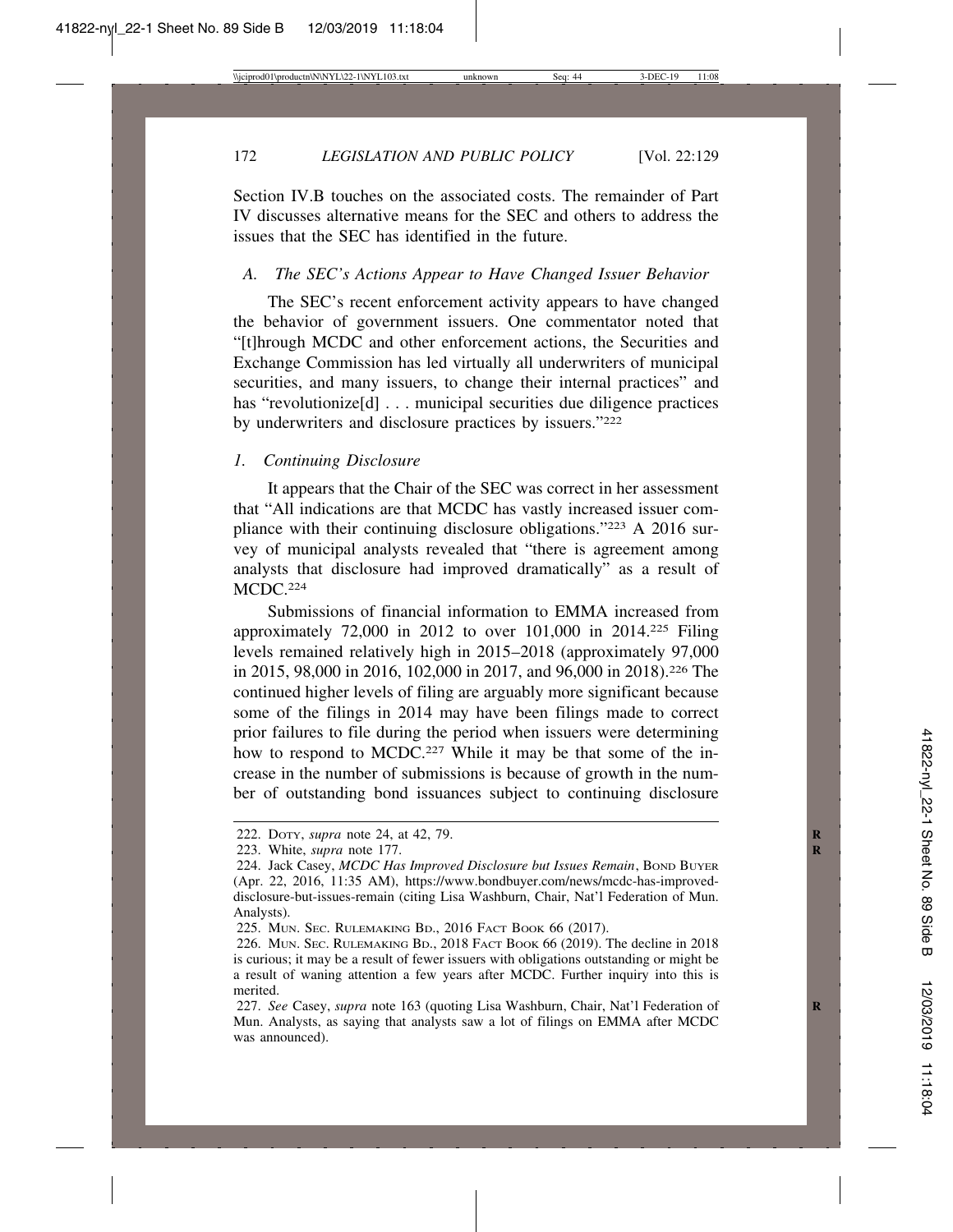2019] *A LITTLE HELP FROM OUR FRIENDS* 173

undertakings or for other reasons, it is probable that a significant portion of the increase is attributable to increased focus on continuing disclosure compliance by both issuers and underwriters (and their respective counsel) post-MCDC.<sup>228</sup>

Many issuers have reassessed their policies and procedures related to continuing disclosure compliance since MCDC,<sup>229</sup> and the use of third-party consultants to review past compliance has become common.230 In addition, since MCDC, underwriters, disclosure counsel and underwriters' counsel have focused more on the accuracy of official statement disclosure of past noncompliance with continuing disclosure undertakings.231

#### *2. Adoption of Policies and Procedures*

Anecdotally, at least, there also is more focus on policies and procedures related to disclosure. The State of Illinois began to implement remedial measures following the release of the SEC's order against the State of New Jersey in 2010, including retaining disclosure counsel, enhancing its pension disclosure, developing training materials, adding formal disclosure controls regarding pension information and establishing a disclosure committee that collects information, approves the state's disclosure and ensures that offering documents have been reviewed.232 Commentators at The Bond Buyer's 2016 California Public Finance conference emphasized the importance of written disclosure policies for issuers.233 State agencies and other organiza-

<sup>228.</sup> This is both because of greater awareness of continuing disclosure obligations and the need to disclose material noncompliance, and because underwriters comprising approximately 96% of market share in municipal bond offerings are subject to cease-and-desist orders issued under MCDC. See supra note 197 and accompanying text.

<sup>229.</sup> Gregg Bienstock, *Commentary: Sound Continuing Disclosure Policies and Procedures Are Critical*, BOND BUYER (Feb. 12, 2018, 2:34 PM), https://www.bondbuyer .com/opinion/sound-continuing-disclosure-policies-and-procedures-are-critical.

<sup>230.</sup> Jack Casey, *How MCDC Has Changed Continuing Disclosure Practices*, BOND BUYER (Sept. 21, 2016, 10:38 AM), https://www.bondbuyer.com/news/how-mcdchas-changed-continuing-disclosure-practices (quoting Cyrus Torabi, Shareholder, Strading Yocca Carlson & Rauth).

<sup>231.</sup> *Id.* (citing Eric Goldstein, Principal Admin. Analyst, The Metropolitan Water District of Southern California and Cyrus Torabi, S'holder, Strading Yocca Carlson & Rauth and Stephen Heaney, Dir. of Pub. Fin., Stifel).

<sup>232.</sup> Illinois, Securities Act Release No. 9839, 2013 WL 873208 at \*8 (Mar. 11, 2013). These remedial measures were taken into consideration by the SEC in agreeing to the settlement with Illinois. *Id.* at \*9.

<sup>233.</sup> Casey, *supra* note 230. **R**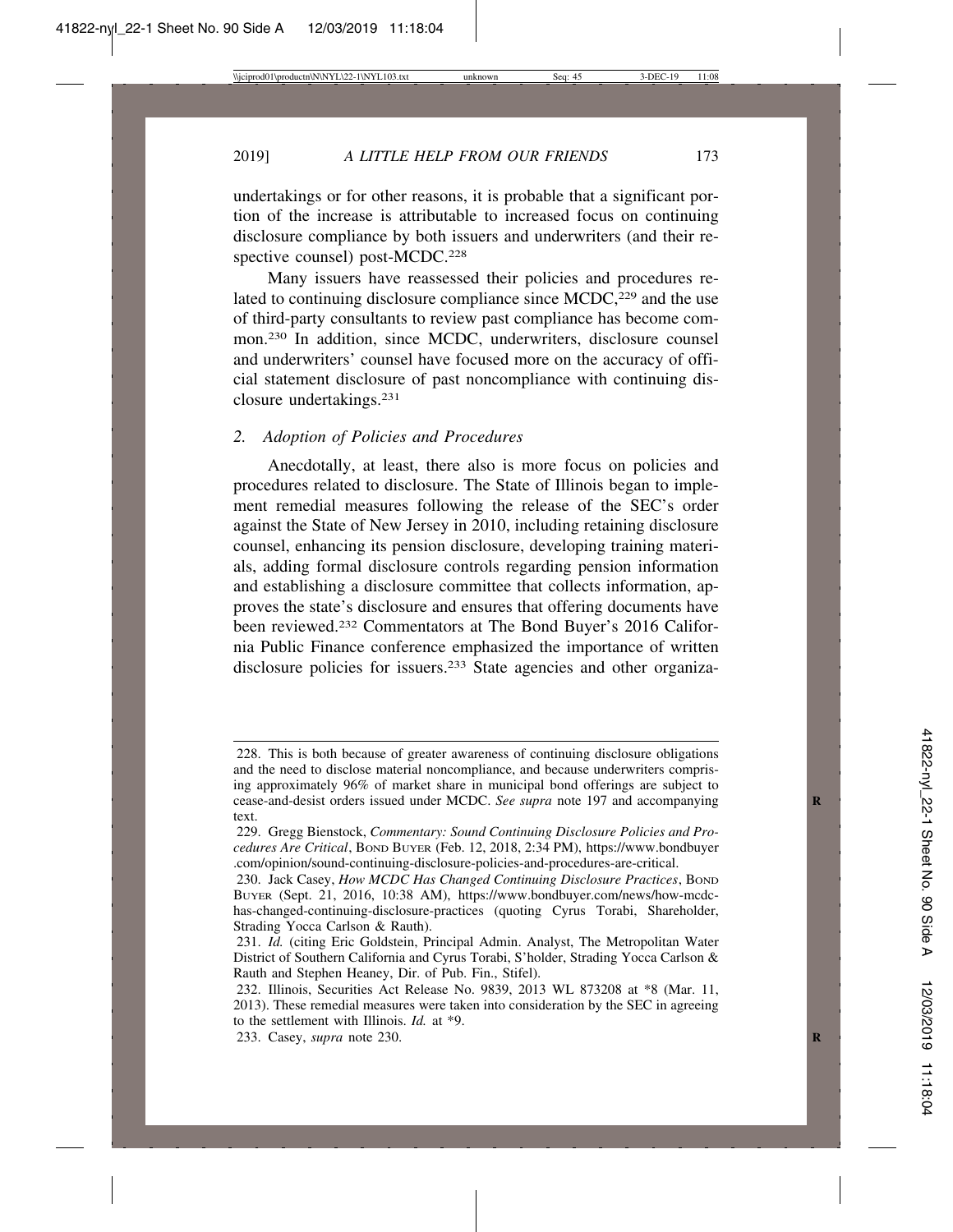tions have provided numerous trainings on disclosure policies.234 NABL prepared a guide to drafting disclosure policies,<sup>235</sup> the GFOA published articles emphasizing the importance of disclosure policies,236 public finance law firms have disseminated articles and alerts with titles like "On the To Do List for Municipal Bond Issuers: Disclosure Policies and Procedures,"237 and trade publications have published articles with titles like "Sound Continuing Disclosure Policies and Procedures are Critical."238

## *B. The SEC's Actions Are Costly*

While it does appear that the SEC's recent enforcement actions have had some success in changing market practices, this success does not come without a cost. A local government that is charged with, or even investigated for, antifraud violations by the SEC is likely to incur substantial legal fees and spend many hours of staff time addressing

235. NAT'L ASS'N OF BOND LAWYERS, *supra* note 152. **R**

238. Bienstock, *supra* note 229. **R**

<sup>234.</sup> *See, e.g.*, Cal. Debt & Inv. Advisory Comm'n, Webinar on Disclosure Policies: What Every Issuer Should Consider (Oct. 14, 2015), https://www.treasurer.ca.gov/ cdiac/webinars/2015/20151014/agenda.pdf;

Cal. Debt & Inv. Advisory Comm'n, Seminar in San Mateo, Cal.: Municipal Market Disclosure: The Development and Administration of Debt Disclosure Policies (Apr. 7, 2016), https://www.treasurer.ca.gov/cdiac/seminars/2016/20160218/agenda.pdf;

Cal. Debt & Inv. Advisory Comm'n, Seminar in Irvine, Cal.: Municipal Market Disclosure: The Development and Administration of Debt Disclosure Policies (Sept. 8, 2016), https://www.treasurer.ca.gov/cdiac/seminars/2016/20160908/agenda.pdf;

Cal. Debt & Inv. Advisory Comm'n, Seminar in Fresno, Cal.: Municipal Market Disclosure (Feb. 7, 2018), https://www.treasurer.ca.gov/cdiac/seminars/2018/20180207/ agenda.pdf

<sup>(</sup>which included a session that discussed "good policies, processes and practices for initial disclosure documents"); Cal. Soc'y of Mun. Fin. Officers, "How to Develop Your Disclosure Policies and Procedures and Why They Are Important," Feb. 2017, Sacramento, Cal.; Gov't Fin. Officers Ass'n, Disclosure Update Webinar (Aug. 1, 2018) (covering "how to develop robust disclosure policies").

<sup>236.</sup> *See Understanding Your Continuing Disclosure Responsibilities*, GOV'T FIN. OFFICERS ASS'N, https://www.gfoa.org/understanding-your-continuing-disclosure-responsibilities-0/ (last visited Aug. 23, 2019) (recommending adoption of a "thorough continuing disclosure policy" and describing policies and practices that should be considered); Primary Market Disclosure, Gov't FIN. OFFICERS Ass'N, http://www.gfoa .org/primary-market-disclosure (last visited Aug. 24, 2019) (noting the importance of written procedures and identifying practices that should be included).

<sup>237.</sup> *On the To Do List for Municipal Bond Issuers: Disclosure Policies and Procedures*, PACIFICA L. GROUP (July 19, 2016), http://www.pacificalawgroup.com/wpcontent/uploads/2016/07/Disclosure-Policies-and-Procedures1.pdf. *See also One Size Does Not Fit All: Written Disclosure Policies in a Time of Increased SEC Enforcement*, COZEN O'CONNOR (Oct. 5, 2015), https://www.cozen.com/news-resources/publications/2015/one-size-does-not-fit-all-written-disclosure-policies-in-a-time-ofincreased-sec-enforcement.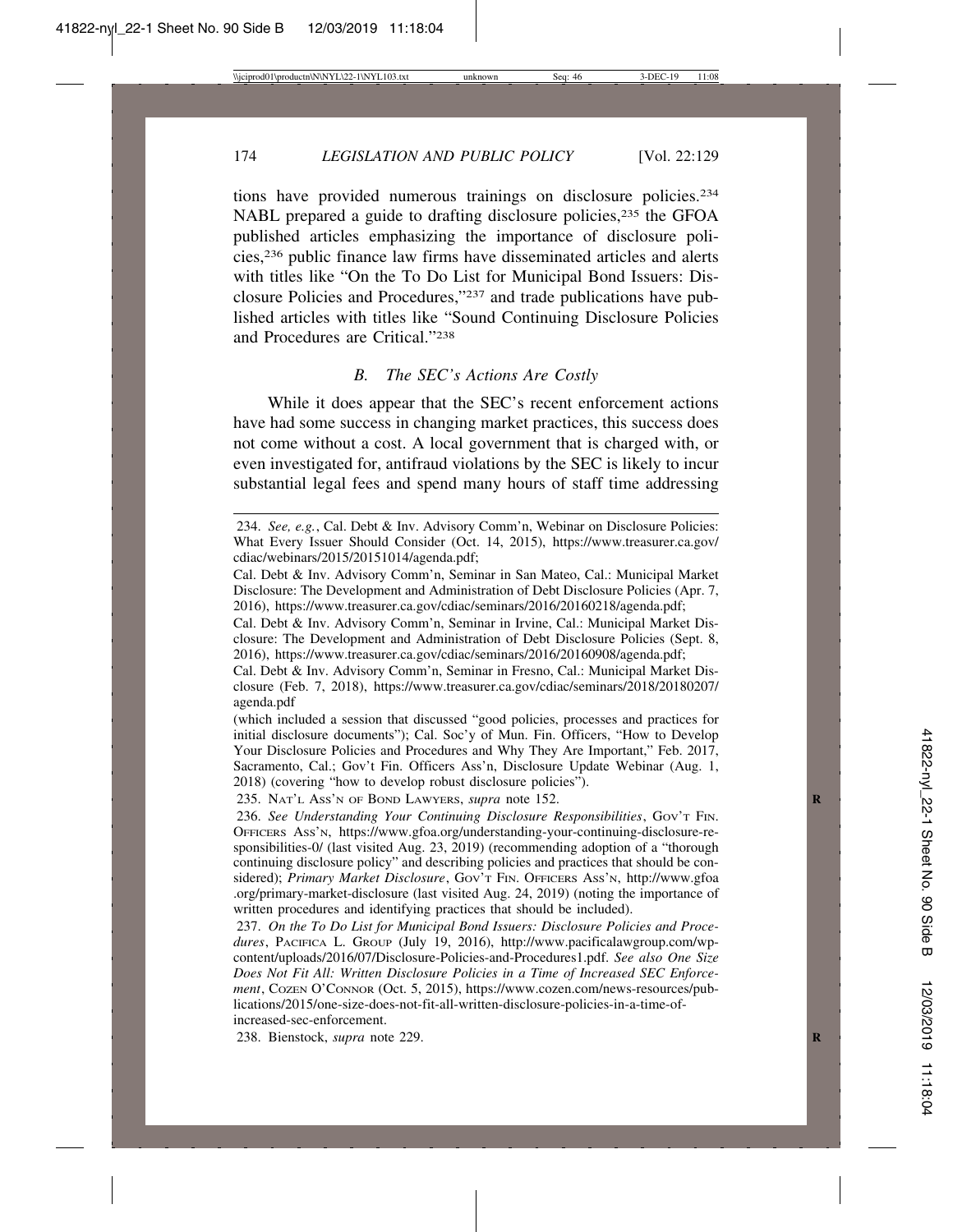the charge or investigation, to say nothing of the emotional stress involved. The City of Victorville and its airport authority reportedly spent nearly \$20 million before reaching a settlement with the SEC in 2018.239 Sweetwater Union High School District approved retaining a law firm to represent it in an SEC investigation at attorney billing rates ranging from \$560 to \$925 per hour.<sup>240</sup> SEC charges also bring reputational costs to the governments and individuals involved, and the SEC, too, incurs costs pursuing enforcement actions.

MCDC was costly for state and local governments throughout the country, and not only for those that participated. The Florida Director of Bond Finance referred to it as a "monumental waste of resources."241 A survey by the GFOA reportedly found that government issuers of different sizes spent an average of between \$2,000–\$18,000 (and an overall average of \$6,000) as well as between 20–250 hours responding to MCDC.242 These figures include not only issuers that self-reported, but issuers that did not; 65% of the issuers participating in this survey ultimately did not self-report.243 Underwriters also in-

<sup>239.</sup> Shea Johnson, *Fraud Claim Dropped, Victorville OKs Settlement in Long-running SEC Case*, BOND BUYER (July 25, 2018, 11:15 AM), https://www.bondbuyer .com/articles/fraud-claim-dropped-victorville-oks-settlement-in-long-running-sec-

case. In this matter, the SEC alleged that the city, its airport authority, and others misled investors in tax increment bonds by substantially overstating the value of real estate on which the taxes securing the bonds were paid. Complaint, SEC v. City of Victorville, No. 13-cv-00776 (C.D. Cal. filed Apr. 29, 2013), https://www.sec.gov/ litigation/complaints/2013/comp-pr2013-75.pdf.

<sup>240.</sup> *Board Item - F.-7.*, SWEETWATER UNION HIGH SCH. DISTRICT (Jan. 28, 2019), https://sweetwaterschools.novusagenda.com/agendapublic/CoverSheet

<sup>.</sup>aspx?ItemID=5612&MeetingID=265; Sweetwater Union High Sch. Dist., February 11, 2019, Board Item F-1, https://sweetwaterschools.novusagenda.com/agendapublic/ CoverSheet.aspx?ItemID=5693&MeetingID=271 (click on 01 28 19 minutes) (last accessed Mar. 3, 2019).

<sup>241.</sup> Casey, *supra* note 163 (quoting J. Ben Watkins, III, Dir., Fla. Div of Bond Fin.).

<sup>242.</sup> *MCDC Initiative Survey, supra* note 195 (tables "Hours Spent Responding to MCDC Initiative" and "Cost of Responding to MCDC Initiative"); Kyle Glazier, *GFOA's Watkins: MCDC Cost Issuers; SEC Initiative 'An Abuse of Power,' BOND* BUYER (June 2, 2015, 1:13 PM), https://www.bondbuyer.com/news/gfoas-watkinsmcdc-cost-issuers-sec-initiative-an-abuse-of-power. While the results of the survey may not be representative of issuers as a whole due to small sample size, *id.*, it is clear from the survey that expenses were incurred by issuers.

<sup>243.</sup> *MCDC Initiative Survey*, *supra* note 195 (pie chart "Did your entity self-report **R** to the SEC under the MCDC Initiative?"). This percentage may not be representative of the market as a whole due to the small sample size, Glazier, *supra* note 242, but certainly many issuers spent time and money evaluating whether to self-report and concluded that they did not need to do so. My personal experience and anecdotal evidence from other public finance professionals with whom I am acquainted also suggests that numerous issuers retained outside experts to advise them whether to selfreport and ultimately concluded that they did not need to do so.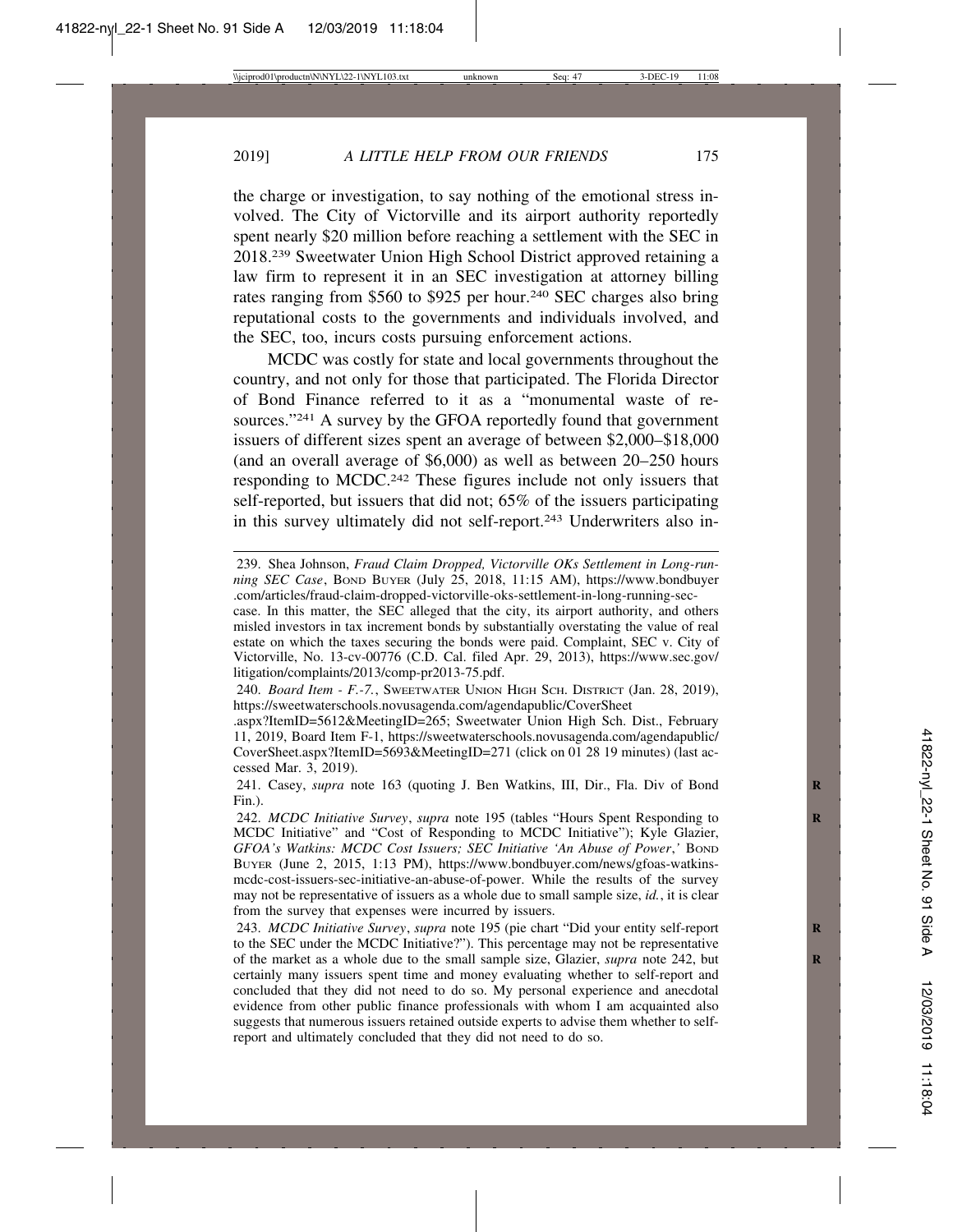curred costs determining how to respond to MCDC, and the SEC incurred costs processing a large number of responses.<sup>244</sup>

Complying with SEC orders or injunctions also can be costly, and not only in terms of monetary penalties. Retaining outside experts, developing and implementing policies and procedures and training programs use resources that otherwise could be used for other purposes. To the extent that governments that are not involved in SEC actions voluntarily undertake these activities, they incur costs as well.

SEC enforcement actions and remedies can also be expensive in other ways. More aggressive treatment of public officials may make government employment less attractive, which may exacerbate the lack of expertise that the SEC has identified as a problem.<sup>245</sup> Furthermore, the time and resources of issuer and underwriter personnel and outside professionals are limited, and the heightened, sometimes excessive, focus on disclosure of past noncompliance with continuing disclosure undertakings may in some cases take time and attention away from more fundamental credit issues that should be disclosed in an official statement. For example, a participant in a 2016 conference mentioned that nearly half of the 38 questions on a due diligence call had focused on disclosure.<sup>246</sup> Time and resources spent on disclosure also are not available for the state or local government's core functions. The Assistant Finance Director of Oklahoma City pointed out at a recent SEC conference that one result of past enforcement actions against other issuers has been higher legal expenses and higher costs of responding to underwriter due diligence.247

The benefits of the SEC's approach to enforcement in the municipal market may outweigh the costs, but the costs should be considered, particularly to the extent that the actions are being used to send a message rather than to punish a particular violator. Furthermore, alternative ways for the SEC, or for other entities, to achieve the same ends going forward should be considered. This is the subject of the next three sections of this article.

<sup>244.</sup> Reportedly, at least 1,000 responses were filed. Russ, *supra* note 196.

<sup>245.</sup> Guidotti, *supra* note 8, at 2088. **R**

<sup>246.</sup> Casey, *supra* note 230 (citing Eric Goldstein, Principal Administrative Analyst, The Metropolitan Water District of Southern California).

<sup>247.</sup> Kenton Tsoodle, U.S. Sec. & Exch. Comm'n, *The Road Ahead: Municipal Securities Disclosure in an Evolving Market* (Dec. 6, 2018), https://www.sec.gov/video/ webcast-archive-player.shtml?document\_id=municonference120618, at approx. 1:47.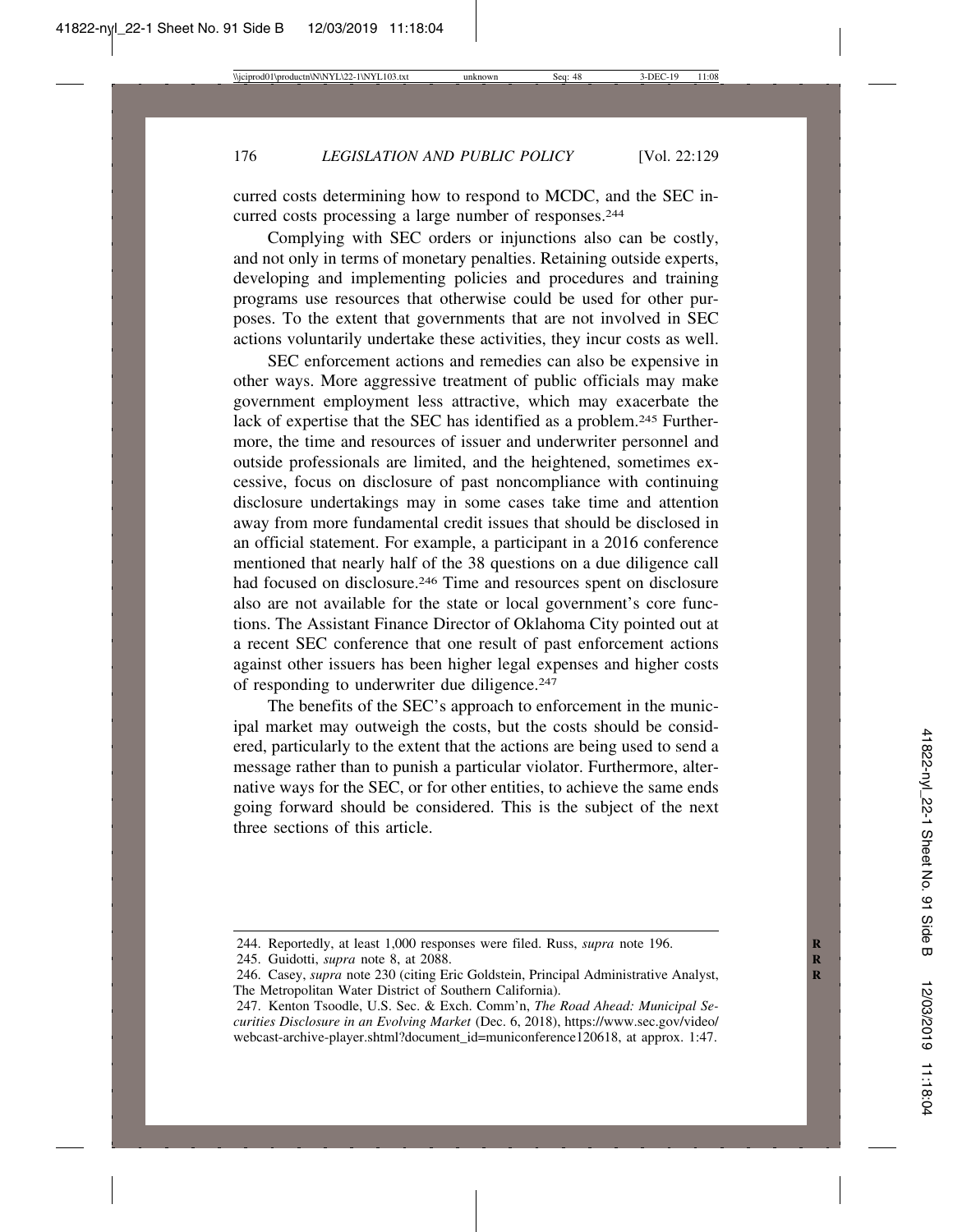## *C. What Approach Should the SEC Take in the Future?*

As is discussed in Section II.B, the SEC does not have the authority to specify the contents of official statements, to require issuers to make periodic filings, or to compel government issuers to implement particular procedures or training requirements. Nevertheless, there are several approaches that the SEC could take to send messages to the municipal market about the issues it has identified and to change practices in the municipal market.<sup>248</sup>

#### *1. Interpretive Release and Publicity*

One option that the SEC has is to issue updated interpretive guidance and to publicize that guidance through discussions with and presentations to prominent industry groups and at conferences. The SEC last provided interpretive guidance to the municipal market in 1994 and has suggested that it could do so again.249 The SEC's Investor Advisory Committee supports updated interpretive guidance,<sup>250</sup> and the GFOA has expressed interest in working with the SEC on updated guidance.251

An interpretive release could address specific aspects of disclosure and responsibilities of specific market participants for disclosure and could highlight the importance of having good disclosure practices in place and retaining qualified outside experts to assist with the transaction. Because the SEC's role is to enforce the securities laws,

<sup>248.</sup> This article does not address the possibility of expanding the SEC's powers. However, even if the SEC did have broader power over state and local governments in the future, it would not be appropriate for it to regulate the internal procedures of state and local governments. The SEC's role is limited to protecting investors, maintaining fair, orderly and efficient markets, and facilitating capital formation. Sec. & Exch. Comm'n, *The Role of the SEC*, INVESTOR.GOV, https://www.investor.gov/introduction-investing/basics/role-sec (last visited Feb. 18, 2019). It would be beyond the scope of this role to dictate the internal workings of state and local governments, at least to the extent that there is not a clear and direct effect on the quality of disclosure. Arguably this would also violate concepts of "intergovernmental comity," the concept that governments should respect the internal workings of other governments (or as one commentator more bluntly put it, "making nice to another government;" *see* Gabaldon, *supra* note 53, at 754). Furthermore, the policies and procedures that will be most effective for a particular local government will vary, and even if requirements were fairly general, enforcing the requirements likely would use a substantial amount of limited resources that could be better used elsewhere.

<sup>249.</sup> SEC. & EXCH. COMM'N, *supra* note 12, at 139. **R**

<sup>250.</sup> Kyle Glazier, *SEC Panel Supports Narrower Muni Disclosure Proposal*, Bond BUYER (June 14, 2018, 4:49 PM), https://www.bondbuyer.com/news/sec-panel-supports-narrower-muni-disclosure-proposal.

<sup>251.</sup> Letter from Emily S. Brock, Dir., Fed. Liaison Ctr., Gov't Fin. Officers Ass'n, to Brent Fields, Sec'y, Sec. & Exch. Comm'n 2 (June 12, 2018), https://www.gfoa .org/sites/default/files/SEC%20Investor%20Advocate.pdf.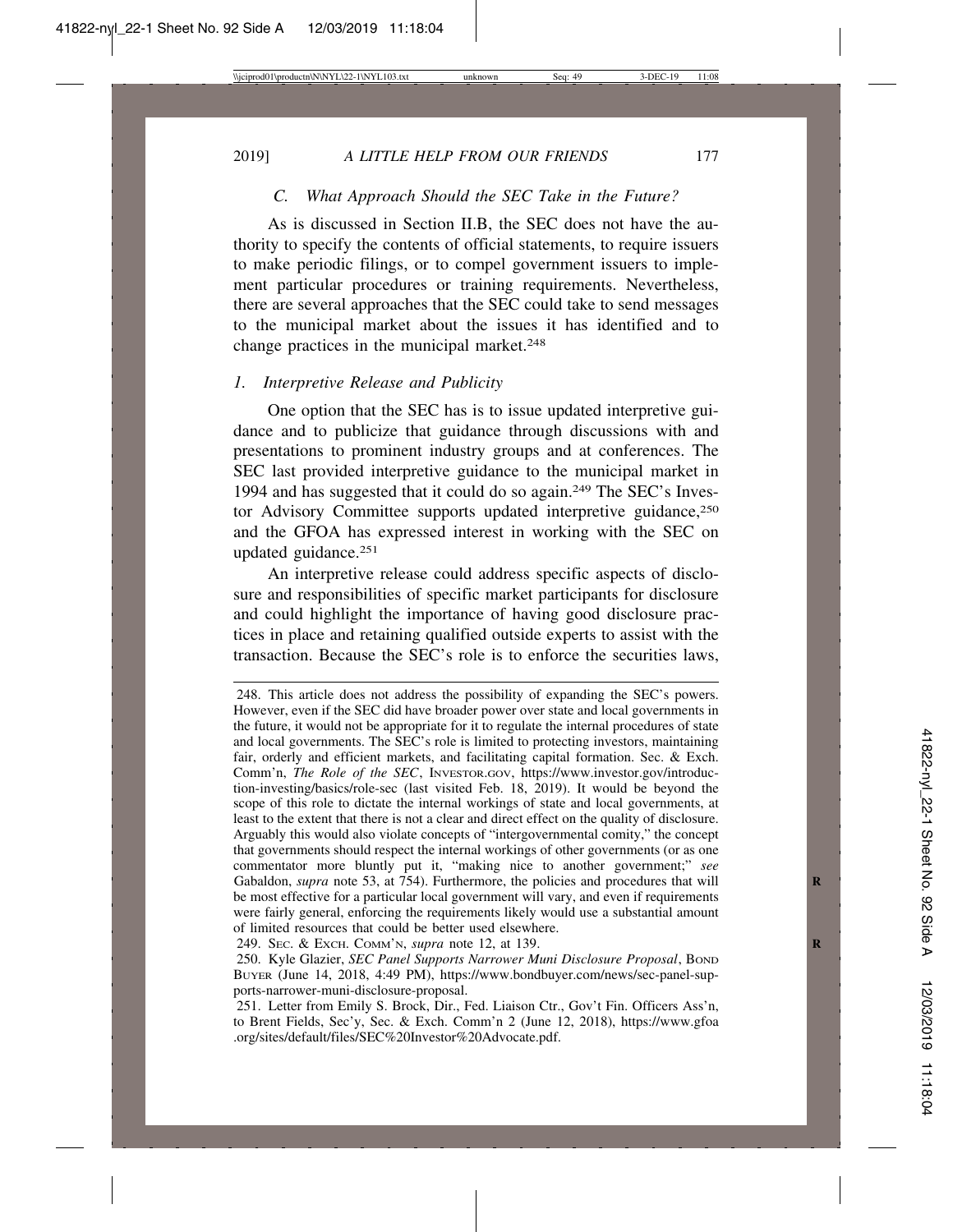not to control the internal workings of state and local governments, it should refrain from making specific recommendations to state and local governments about their internal operations beyond what is necessary to prevent violations of the antifraud provisions.<sup>252</sup> That said, the SEC could identify problems that it has seen in the past that have led to misleading disclosure and indicate that an entity following thoughtfully developed policies and procedures—including regular training, review and discussion of disclosure by appropriate individuals within the organization—is less likely to violate Rule 10b-5, for which scienter is required.253 It could also identify specific aspects of disclosure policies that it views as important, such as specifically identifying responsible individuals, including checks and balances, and retaining outside counsel.254

While an interpretive release and publicity might not have the same impact as the recent enforcement actions (particularly MCDC) have had in terms of persuading issuers to take their disclosure obligations seriously, it would have some advantages. Unlike in a cease-anddesist order, where it is constrained by the specific facts of the case, the SEC would be able to craft an interpretive release to state precisely what it believes the responsibilities of market participants are. Furthermore, the SEC would be able to gather input from market participants on an interpretive release.255 Ambiguities that might be present in a cease-and-desist order could be avoided in an interpretive release, increasing the likelihood that a greater proportion of the public finance market gets the intended message, particularly as it is summarized in two or three talking points in publications geared towards the municipal market and by market participants at conferences and in newsletters and other publications. This may be particularly important for government issuers that do not have high quality experts advising them on disclosure issues.

Of course, interpretive guidance will only be effective if the SEC's message reaches government issuers. To reach the largest num-

<sup>252.</sup> *See supra* note 248 for a discussion of some of the reasons the SEC should not **R** regulate internal procedures of municipal issuers.

<sup>253.</sup> See *supra* note 74 and accompanying text. See also NAT'L Ass'N OF BOND LAWYERS, *supra* note 152, at 2 (noting that compliance with disclosure policies can **R** help establish a defense of reasonable care in the event of an alleged material misstatement or omission).

<sup>254.</sup> See supra note 153 and accompanying text.

<sup>255.</sup> For example, the GFOA provided comments at the time the 1994 interpretive release was drafted and adopted and has indicated its desire to do so again. Brock, *supra* note 251, at 2. The 1994 interpretive release also invited comment. Statement of **R** the Commission Regarding Disclosure Obligations, *supra* note 71, at 12758.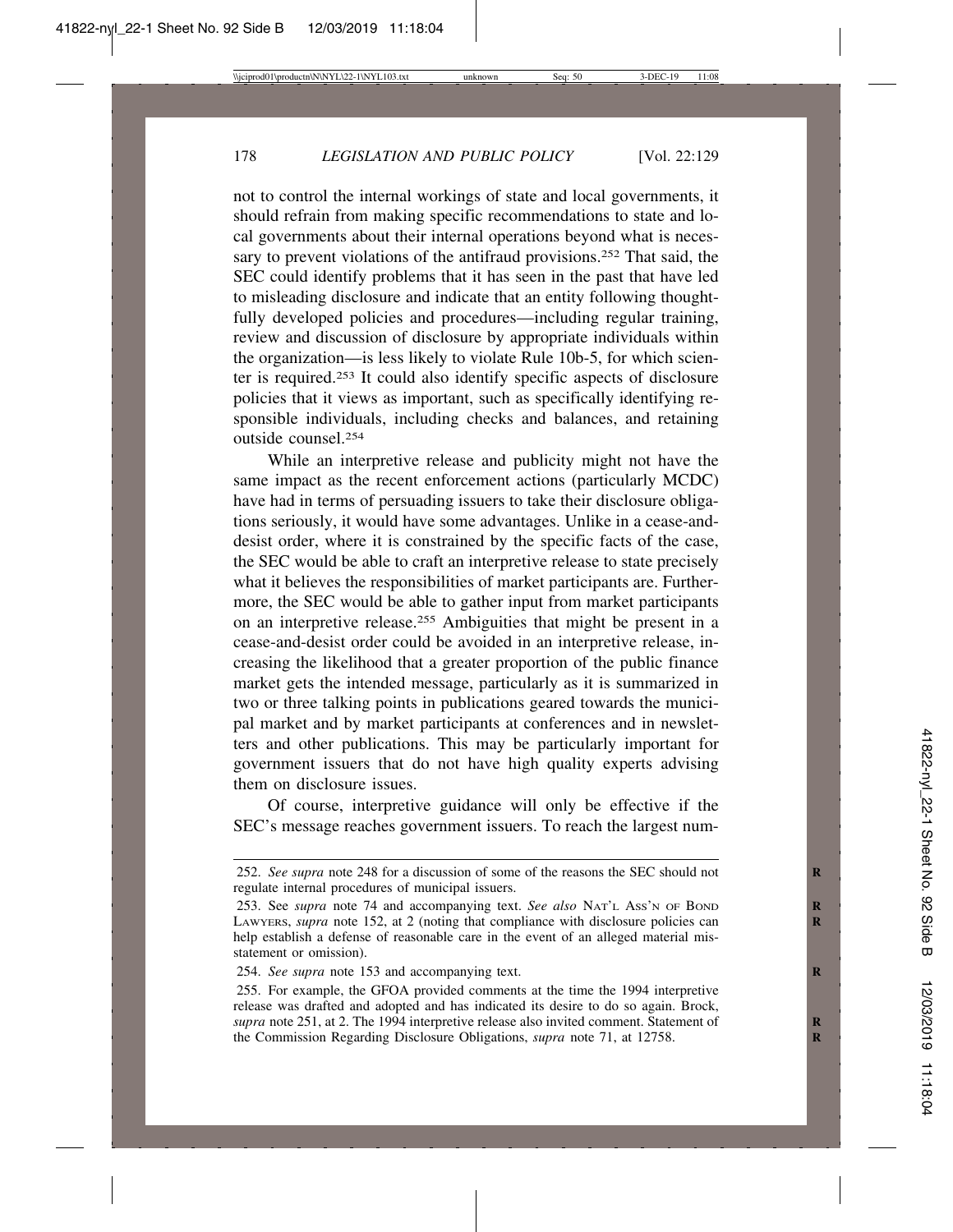ber of issuers, the SEC will likely need to publicize its message through many channels, including its own conferences,<sup>256</sup> through organizations that represent categories of local governments, such as the National League of Cities, the National School Boards Association and Airports Council International North America, as well as through broader organizations like the GFOA and NABL and state organizations like CDIAC and the Oregon Municipal Debt Advisory Commission. It may be easier for the SEC to publicize a new interpretive release than a particular enforcement action or series of enforcement actions. While no amount of publicity will ensure that all local governments have heard and understand the SEC's messages,<sup>257</sup> greater dissemination of information should improve market practices generally.

# *2. Enforcement of Existing Underwriter and Municipal Advisor Rules*

Government issuers, particularly small ones, sometimes lack the expertise necessary to understand the instruments and the financial agreements into which they are entering, much less to accurately describe the material terms and risks of these instruments and agreements to investors. The SEC has identified lack of expertise as an issue,<sup>258</sup> as have others.<sup>259</sup> While they are not perfect solutions to this

<sup>256.</sup> For example, the SEC held a one-day conference, "The Road Ahead: Municipal Securities Disclosure in an Evolving Market" in December 2018. *See The Road Ahead: Municipal Securities Disclosure in an Evolving Market*, U.S. SEC. & EXCH. COMM'N, https://www.sec.gov/municipal-securities-conference (last modified Dec. 6, 2018) [https://perma.cc/AD84-9JM9].

<sup>257.</sup> A former SEC lawyer noted that SEC staff was surprised that even after they announced MCDC and after he had spoken at a GFOA conference, there were "quite a number of issuers" that had not heard of MCDC or prior SEC statements on continuing disclosure. Casey, *supra* note 162 (quoting Peter Chan). **R**

<sup>258.</sup> *See supra* notes 164–165 and accompanying text. **R**

<sup>259.</sup> *See supra* note 163. *See also* SAN MATEO CTY. CIV. GRAND JURY, CAPITAL **R** APPRECIATION BONDS: TICKING TIME BOMBS 7 (2013), http://www.sanmateocourt .org/documents/grand\_jury/2012/bonds.pdf ("A southern California school chief business officer lamented the lack of financial expertise that leaves many districts unqualified to navigate complex bond deals – or to do business with high-powered financial advisers[:] 'They're swimming with the sharks [. . .] These are principals and assistant superintendents of curriculum, and they're being promoted to the role of a chief business officer.'"); Stephan Whitaker, *Financial Innovations and Issuer Sophistication in Municipal Securities Markets* 4 (Fed. Reserve Bank of Cleveland, Working Paper No. 14-04, 2014), https://papers.ssrn.com/sol3/papers.cfm?abstract\_id=2446979 (identifying the entry into contracts they didn't understand as a contributor to the Orange County, California and Detroit, Michigan bankruptcies); Bill Simonsen et al., *The Influence of Jurisdiction Size and Sale Type on Municipal Bond Interest Rates: An Empirical Analysis*, 61 PUB. ADMIN. REV. 709, 715 (2001) (reporting the conclusion of an empirical study of municipal bond sales in Oregon that small communities pay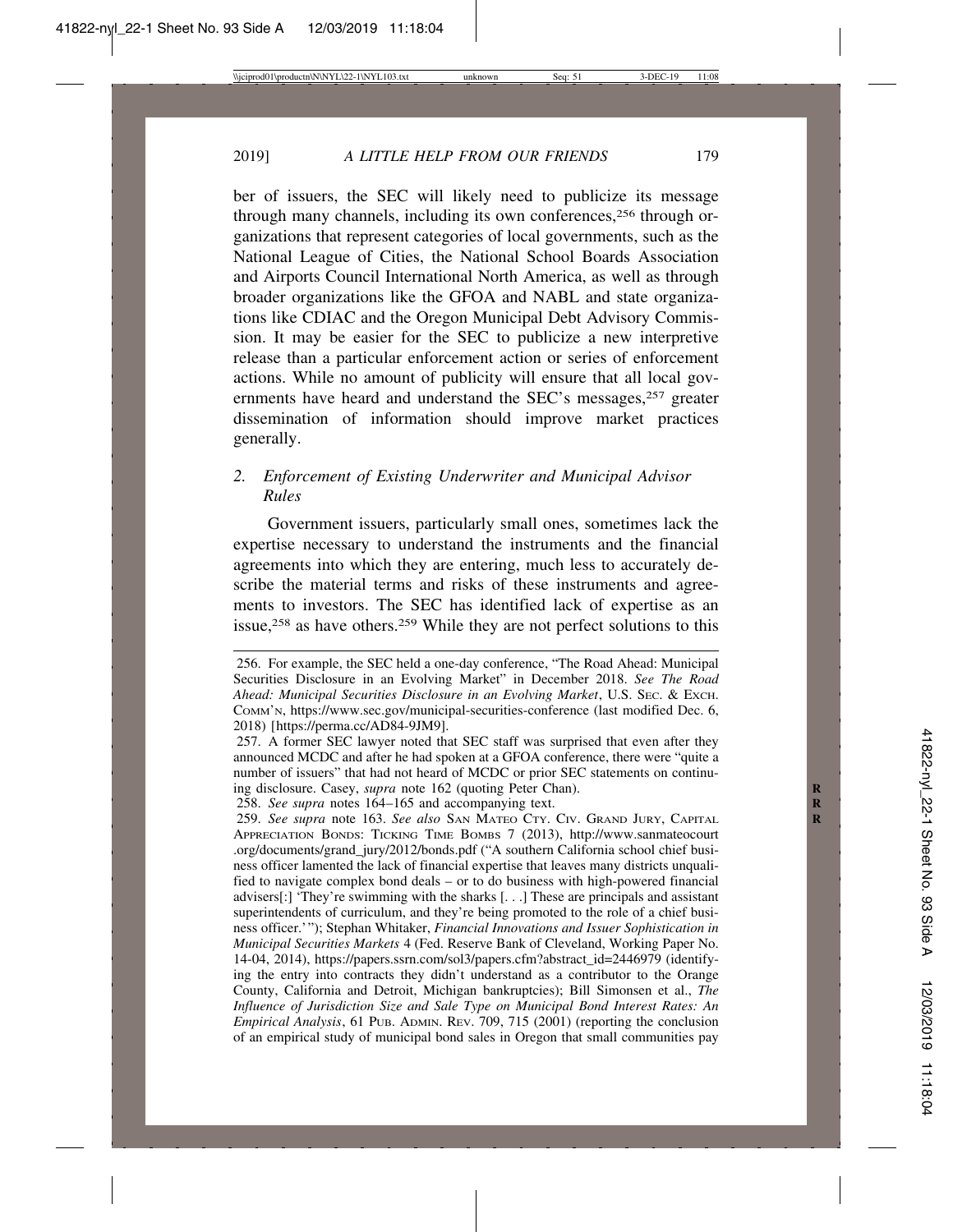problem, the fiduciary duty imposed on municipal advisors in 2010 and the interpretation by the MSRB of Rule G-17 that requires underwriters to explain the material aspects of the financing structures it recommends, taking into account the level of expertise of the issuer, should contribute to addressing this issue.260

The SEC has taken several enforcement actions against municipal advisors for violating their fiduciary duties to government clients, including in instances that highlighted the reliance of the government on the advisor's expertise. For example, a 2018 cease-and-desist order indicated that a municipal advisor had violated its fiduciary duty to a school district client by misrepresenting its municipal finance experience and by failing to disclose a conflict of interest (the sole member of the municipal advisory firm also worked as a paralegal at the district's bond counsel firm).261 In another instance, the SEC determined that a municipal advisor violated its fiduciary duty of care by failing to advise its government client that purported amendments to the client's continuing disclosure undertakings were not legally effective, even though the individuals at the municipal advisory firm had concerns about the effectiveness of amendments; the client made continuing disclosure filings as if the amendments had taken effect and as a result violated its continuing disclosure undertakings.262 The SEC should continue to enforce the fiduciary duty that municipal advisors owe to their government clients. While government issuers do not always retain municipal advisors, $263$  when they do, they should be receiving competent advice from firms that are fulfilling their obligations to the issuer.

The SEC also has acted against underwriters that violated their Rule G-17 obligations to deal fairly with government issuers. For example, in 2018, the SEC issued a cease-and-desist order indicating that an employee of an underwriter had violated several of the antifraud provisions and numerous MSRB rules by working with unregistered brokers who posed as retail investors in order to obtain higher

263. *See supra* note 40. **R**

higher interest rates on their general obligation bonds than larger communities, all else being equal, and attributing this to their having more limited staffs with less expertise).

<sup>260.</sup> *See supra* notes 97–104 and accompanying text. **R**

<sup>261.</sup> Barcelona Strategies, LLC, Exchange Act Release No. 83191, Investment Company Act Release No. 33093, 2018 SEC LEXIS 1092 (May 9, 2018) (cease-and-desist order).

<sup>262.</sup> Mun. Fin. Servs., Inc., Exchange Act Release No. 81475, 2017 SEC LEXIS 2619 (Aug. 24, 2017) (cease-and-desist order).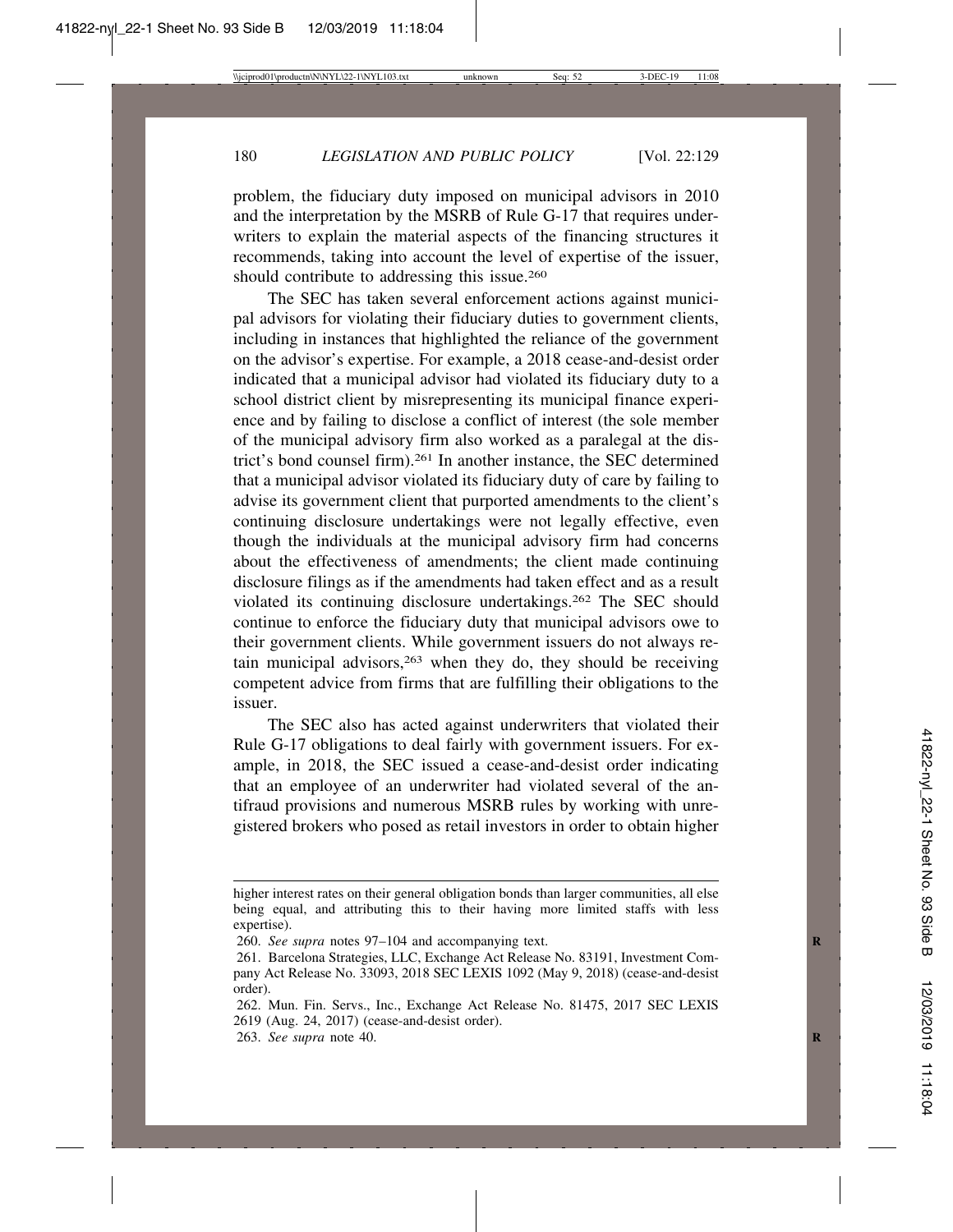priority in purchasing newly issued municipal bonds.264 Among these violations were breaches of the underwriter's obligation under Rule G-17 to deal fairly with municipal issuers.265 The SEC and other enforcement organizations such as the Financial Industry Regulatory Authority ("FINRA") (a self-regulatory organization that has the power to enforce MSRB rules on broker-dealers) should continue to enforce the Rule G-17 requirement to deal fairly with municipal issuers, including the requirement to explain the role of the underwriter and the material aspects of the financing structures they recommend.

# *3. Adding Additional Requirements for Continuing Disclosure Undertakings*

The National Federation of Municipal Analysts has suggested that the SEC amend Rule 15c2-12 to require that continuing disclosure undertakings include a statement regarding the issuer's policies for complying with the undertakings.266 This might have the benefit of increasing the issuer's awareness of the need for policies and might encourage underwriters to ask about policies as these agreements are prepared. It also might provide an opportunity for the SEC to publicize the importance of policies. Agreements could either include a representation that there is a policy or a description of the policy.

However, as a practical matter, these provisions likely would add little value. Because policies and procedures can and should change over time as circumstances change, the policies identified in an agreement would very likely be described very generally—probably too generally to provide meaningful information about what the policies are—or would simply state that there is a policy in place. If policies were described in detail, it is not likely that this information would be meaningful to investors, who generally are not privy to the internal workings of the issuer, and neither they nor the underwriter would be in a good position to know whether the policies that the issuer has are

<sup>264.</sup> Rosenthal, Securities Act Release No. 10587, Exchange Act Release 84841, Investment Company Release No. 33328, 2018 WL 6617781 (Dec. 18, 2018) (ceaseand-desist order).

<sup>265.</sup> *Id.* at 11. *See also* Edward D. Jones & Co., L.P., Securities Act Release No. 9889, Exchange Act Release No. 75688, 2015 WL 4760902 (Aug. 13, 2015) (ceaseand-desist order) (underwriter violated Rule G-17 and other provisions by surreptitiously buying bonds for its own account and then selling them at prices above the initial offering price, risking the tax-exempt status of the bonds).

<sup>266.</sup> *See* Letter from Lisa Washburn, Chair, Nat'l Fed'n of Mun. Analysts, to Mary Jo White, Chair, Sec. & Exch. Comm'n at 3 (Aug. 10, 2016), https://www.nfma.org/ assets/documents/position.stmt/ps\_stateofdisclosure\_aug2016white.pdf.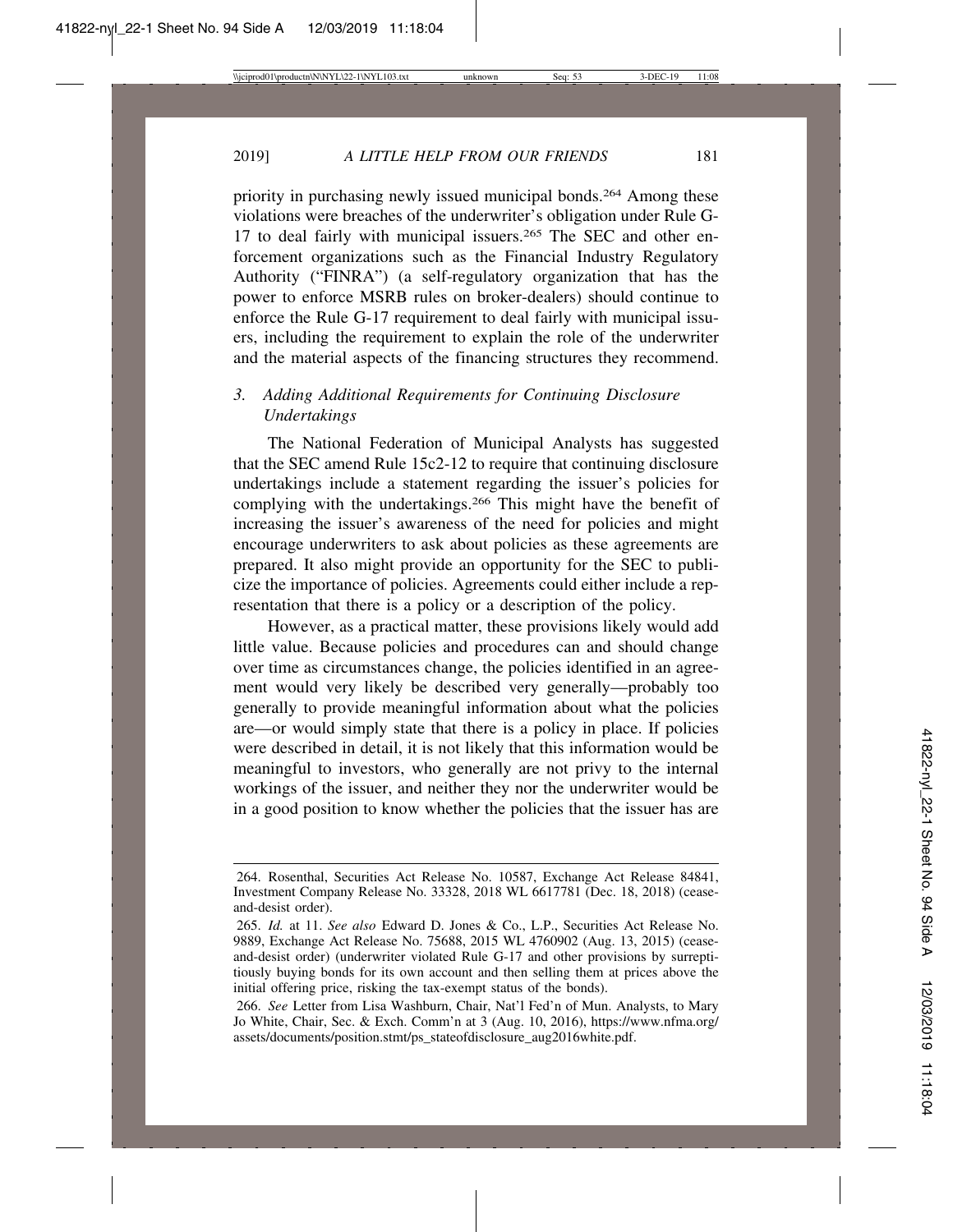suitable.<sup>267</sup> Furthermore, any detailed description of the policies likely would become outdated as circumstances caused changes in policies, and the mere fact that they were in the agreement might make issuers more reluctant to change policies even when they should.268 What is important to investors is that issuers prepare complete and accurate disclosure and comply with continuing disclosure undertakings, not the procedures they use to do so. What's more, the only policies that would be appropriately identified in a continuing disclosure undertaking would be those relating to continuing disclosure (not those related to the quality of disclosure in offering documents).

# *4. Other Additional Requirements on Underwriters or Municipal Advisors*

Theoretically, the SEC could take the position that the description in an official statement of the continuing disclosure undertaking is an implied representation that the issuer will (or at least is likely to) comply with the undertaking, that this is a material representation, and that in order for an underwriter to have a reasonable basis for believing that the representation is accurate, the underwriter must evaluate the suitability of the issuer's disclosure policies.269 However, this would not be appropriate. While the SEC has suggested some characteristics that disclosure policies should have (such as being in writing, providing for periodic training and designating responsible individuals), policies must be customized for the specific issuer to be effective.270 Outsiders, such as underwriters, are not in a good position to identify issues within the government's operating practices that have

<sup>267.</sup> *See infra* Section IV.C.4 for discussion of reasons underwriters should not be required to judge the quality of issuers' disclosure policies.

<sup>268.</sup> Foreclosing or restricting the ability to change policies or requiring that changes to policies be disclosed would be worse. If issuers lose flexibility to adapt as circumstances and organizational structure change, this could actually reduce compliance in the future. If issuers are permitted to change their policies, but are required to or feel that they ought to file a notice of changes, they may be more reluctant to make changes even when they should, and giving notice would give disproportionate significance to the change (surely the significance of a change to a policy or procedure to promote compliance with continuing disclosure undertakings is not comparable to current material events such as declaring bankruptcy or failing to make a payment on bonds). Furthermore, the information provided in such a notice is no more likely to be meaningful to investors than the initial description of the policy was in the first place. 269. *See supra* notes 82–84 and accompanying text for discussion of underwriter **R** obligations with respect to official statements.

<sup>270.</sup> *See* NAT'L ASS'N OF BOND LAWYERS, *supra* note 152, at 2 ("Consequently, to **R** provide the most benefit, disclosure policies should be tailored to the size, complexity, and other relevant features of particular issuers . . . [and] should be consistent with the issuer's particular needs and capabilities.")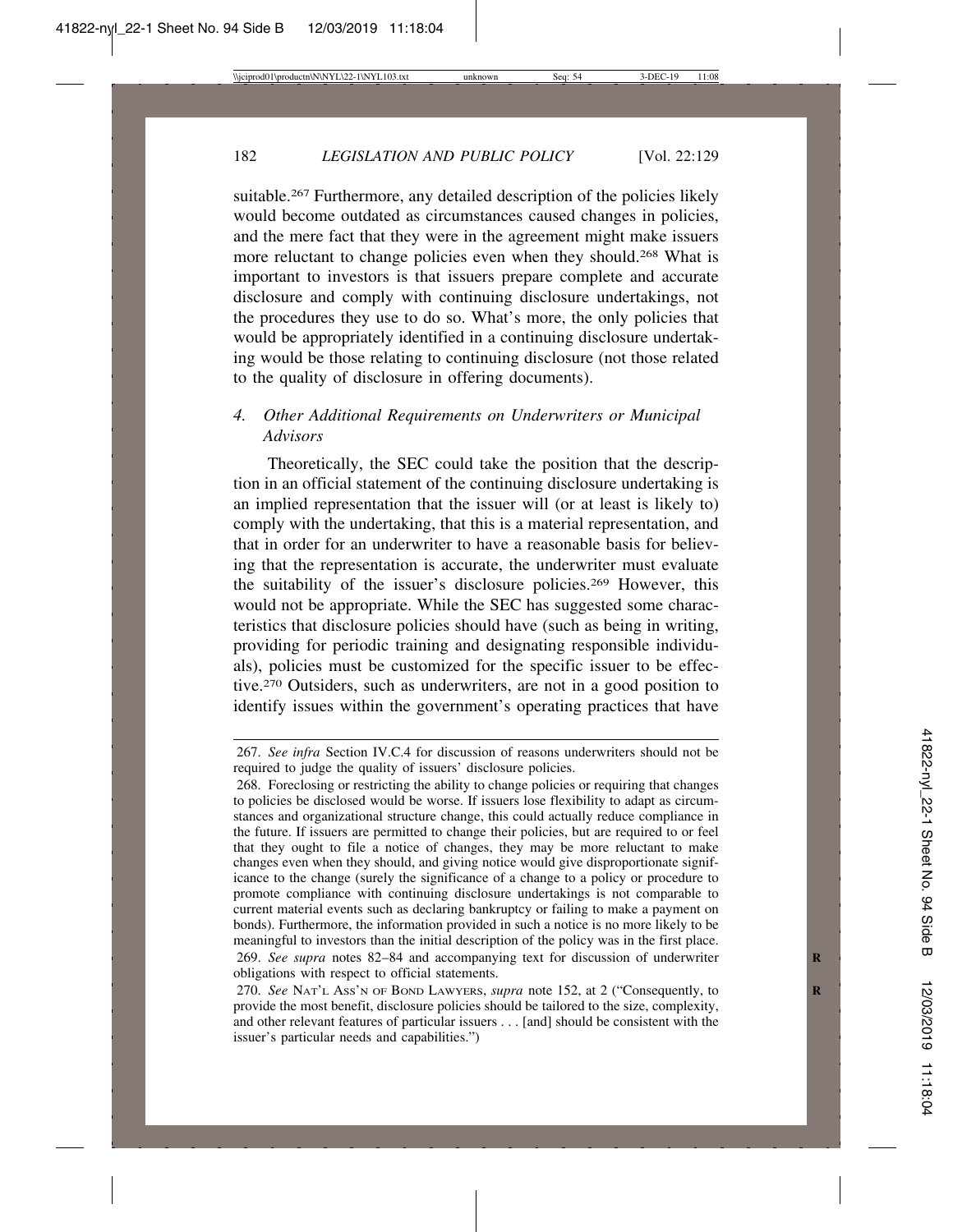not even been recognized by the government itself. If, for example, issuers like the State of Illinois and the State of Kansas did not recognize that internal communication failures were leading to deficient disclosure,271 it is unlikely that their underwriters, which only work with them intermittently, would be able to do so. Underwriters are not in a position to monitor and evaluate the appropriateness of the policies and procedures adopted by a particular issuer or the degree to which the issuer is complying with its policies and procedures. Requiring underwriters to do this would be unduly burdensome and inappropriate.

Similarly, it generally would not be appropriate to put this burden on municipal advisors. While there are some instances in which a municipal advisor has a long-term relationship with an issuer and may know more about the issuer than would a municipal advisor or underwriter working on a particular transaction, a municipal advisor, like an underwriter, would not have knowledge of the internal workings of the issuer sufficient to know whether the issuer's disclosure policies are appropriate. That said, there could be limited circumstances in which a failure to recommend appropriate disclosure policies would violate a municipal advisor's duty of care, particularly if the advisor has been retained by the issuer to review or prepare its policies. Even in these circumstances, the responsibility for policies or procedures should ultimately be the government issuer's, not the municipal advisor's.

#### *5. Additional Enforcement Actions*

The SEC can and should continue to pursue enforcement actions against municipal issuers when appropriate. Enforcement actions are certainly warranted when circumstances are serious enough that an issuer or individual officials should be censured for its behavior.

However, they may be less effective as a means of delivering a message to other market participants at this time. While MCDC and recent enforcement actions, together, seem to have improved awareness of the antifraud provisions and changed practices in the municipal market,<sup>272</sup> it seems unlikely that additional enforcement actions will increase awareness any further, at least unless another specific area of concern comes to light. Furthermore, as was discussed in Section IV.C.1, interpretive releases and publicity are a better mechanism for the SEC to clearly communicate its expectations.

<sup>271.</sup> *See supra* notes 147–151 and accompanying text.

<sup>272.</sup> *See supra* Section IV.A.1.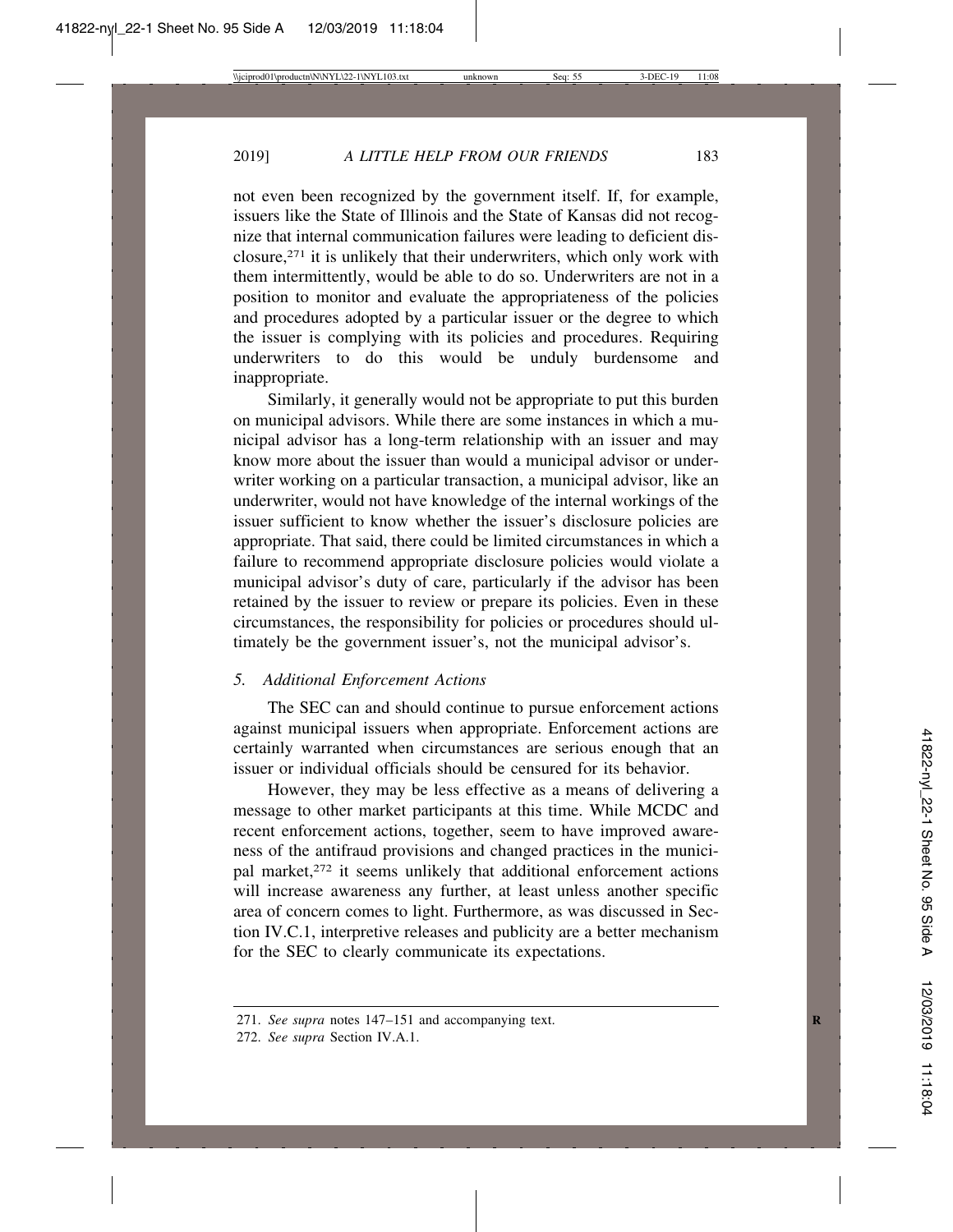#### *D. States*

States may be able to address some of the problems highlighted by the SEC.273 Local governments derive their powers from the states in which they are located.274 States routinely regulate the internal behavior of local governments. For example, many states set fiscal years, mandate a particular form of budget, require uniform accounting procedures, and specify required purchasing standards for some or all local governments within the state.<sup>275</sup>

In particular, states impose restrictions and requirements on issuances of debt by local governments within their boundaries. Most states have restrictions on the amount of debt that state and local governments can issue, and typically states impose restrictions on the terms and structure of debt and the purposes for which it can be issued.<sup>276</sup> Some states require that debt issuances and/or information about outstanding debt be reported to a state agency.277 California requires that local governments issuing bonds certify that they have debt policies that meet certain general standards;278 Nevada requires local governments that have certain types of debt outstanding or plan to issue debt of those types file a description of the local government's debt management policy (which must include certain provisions) with the Nevada Department of Taxation and the applicable county debt

<sup>273.</sup> This section discusses ways that states could encourage local governments to improve their disclosure practices, rather than the state as an issuer. States could also apply some of these suggestions to state agencies that issue bonds.

<sup>274.</sup> GERALD E. FRUG & DAVID J. BARRON, CITY BOUND: HOW STATES STIFLE UR-BAN INNOVATION 2 (2008).

<sup>275.</sup> U.S. ADVISORY COMM'N ON INTERGOVERNMENTAL RELATIONS, s*upra* note 30, **R** at 10.

<sup>276.</sup> *See supra* note 30 and accompanying text. **R**

<sup>277.</sup> *See, e.g.,* CAL. GOV'T. CODE § 8855(i), (j), (k) (Deering 2019) (requiring reporting of debt issuances and annual updates of certain information); FLA. STAT. ANN. § 218.38 (LexisNexis 2019); FLA. ADMIN. CODE ANN. r. 19A-1.001-008 (2019) (requiring reporting of bond issuances); NEV. REV. STAT. ANN. § 350.013 (2019) (requiring that information about general obligation debt be reported annually); OR. REV. STAT. § 287A.640 (2019), OR. ADMIN. R. 170-061-0000 (2019) (requiring reporting of debt issuances); TEX. LOC. GOV'T. CODE ANN. § 140.008 (2019) (requiring information about outstanding debt be reported to the State Comptroller's office or be posted on the issuer's website). As of 2016, seventeen states required the filing of official statements with state repositories and other disclosure requirements when bonds are issued. SEC. INDUS. & FIN. MKTS. ASS'N, STATE DISCLOSURE REVIEW HIGH-LIGHTS (2016), https://www.sifma.org/wp-content/uploads/2017/07/50\_state\_review\_ summary.pdf [https://perma.cc/56JC-AQTP].

<sup>278.</sup> CAL. Gov't Cope §  $8855(i)(1)$  (West 2019). Policies must include the types of debt and the purposes for which debt may be issued, the relationship of debt to the issuer's capital plan or budget, policy goals and internal control procedures to ensure that proceeds of debt are applied to the intended use. *Id.*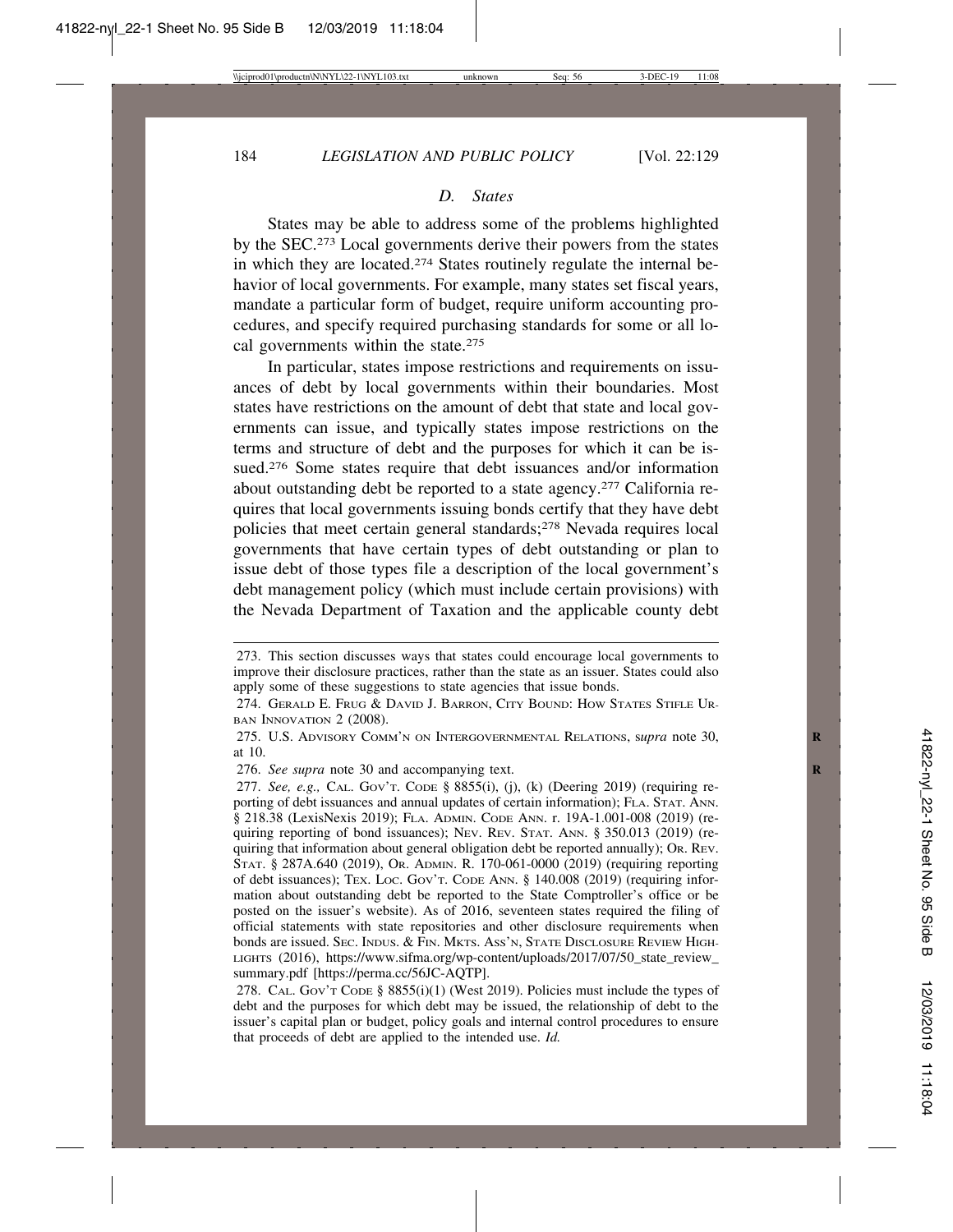2019] *A LITTLE HELP FROM OUR FRIENDS* 185

commission.279 North Carolina requires that all bond issuances be approved by the North Carolina Local Government Commission.280 Missouri and Texas require that the legality of at least some local government bonds be approved by a state official,281 and Nevada requires some debt be approved by a county debt commission.282

#### *1. States Have an Interest in Promoting Good Disclosure*

States have an interest in protecting their residents, including by promoting compliance with federal securities laws by local governments in their states. Noncompliance with federal securities laws can hurt residents of the affected community in several ways. First, while official statements are written for the benefit of investors, rather than for members of the community, they are a source of information for community members. If they are materially inaccurate or misleading, community members may not discover the information they should. Second, if the SEC pursues an enforcement action against a local government, the government is likely to incur significant costs in defending or settling the action, costs that likely will ultimately be paid by community residents.283 Third, investors may require local governments that are found to have violated federal securities laws to pay higher interest rates when they borrow in the future; higher rates that are ultimately paid by residents. Other local governments in the state or even the state government itself could also be affected if investors believe that poor disclosure practices are pervasive in the state; conversely, it is possible that if investors believe governments in a state have particularly good disclosure practices, they will be willing to purchase bonds at interest rates lower than they otherwise would.

<sup>279.</sup> NEV. REV. STAT. ANN. § 350.013(1)(c) (2019). Policies must cover the issuer's sources to pay and the affordability specified debt and capacity to incur such debt within legal limitations, the amount of property tax-supported debt per capita and as a percentage of total assessed property values, the method by which the issuer expects to sell debt, and the expected operating costs and revenues of some projects in the issuer's capital plan. *Id.*

<sup>280.</sup> N.C. GEN. STAT. § 159-51 (Lexis 2019). For detail on the structure and history of the North Carolina Local Government Commission, *see* Adam C. Parker, *Positive Liberty in Public Finance: State Oversight of Local-Government Debt and the North Carolina Model*, 27 CAMPBELL L. REV. 107, 140–52 (2015).

<sup>281.</sup> *See* MO. REV. STAT. § 108.240 (2002); TEX. GOV'T. CODE ANN. § 1202.003 (West 2019); *Public Finance Division*: *Attorney General Role in Legal Review of Public Securities*, TEXASATTORNEYGENERAL.GOV https://www2.texasattorneygeneral .gov/opinion/bond-review (last accessed Nov. 10, 2019) [https://perma.cc/5B7B-ECLS].

<sup>282.</sup> NEV. REV. STAT. ANN. § 350.0145 (2019).

<sup>283.</sup> See supra notes 239-240 and accompanying text.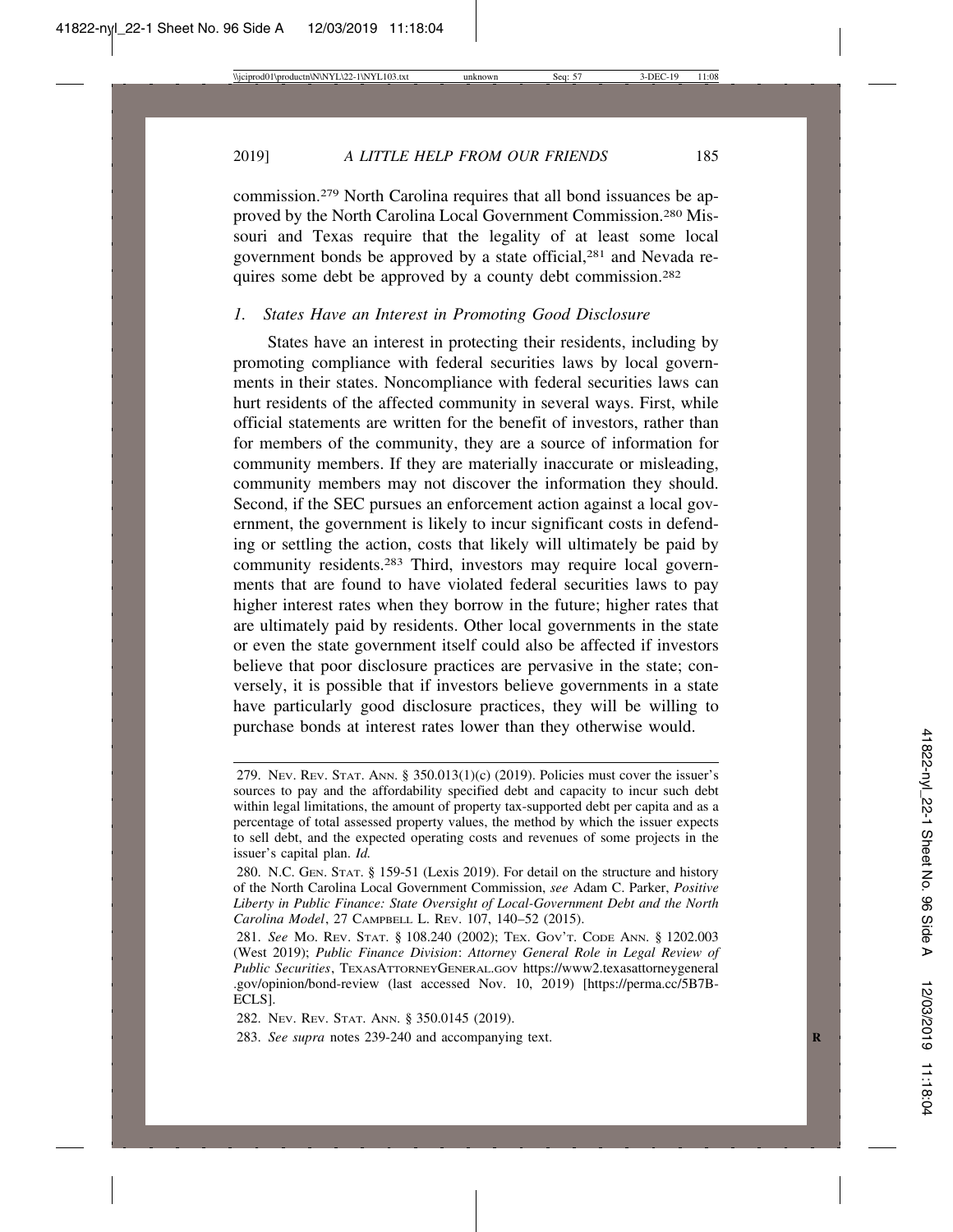# *2. The Problems Identified by the SEC Affect Other Government Activities*

While the SEC has identified problems and suggested solutions in the context of disclosure, some of these problems impact other government activities.

Local officials' tendency to want to avoid giving bad news can be a problem for residents of the community, as well as for bondholders. Local residents may be deprived of accurate information, which will reduce their ability to meaningfully participate in local government. Furthermore, the tendency may lead local officials to proceed with unwise projects, the costs of which are ultimately paid by local residents in one way or another.

While there are benefits to specialization, and some compartmentalization may promote transparency and accountability,284 a variety of problems can be avoided, or solved more effectively, when separate groups share information and work collaboratively.<sup>285</sup> For example, the fragmented structure of Jefferson County's government was one of the (many) factors that contributed to a failing sewage system, a very expensive agreement with the U.S. Environmental Protection Agency to repair the system, risky and complex financing of those repairs, and ultimately the bankruptcy of the county.286 On a more positive note, New York City increased the effectiveness of fire inspections by combining data from several departments to determine

<sup>284.</sup> *See* GILLIAN TETT, THE SILO EFFECT: THE PERIL OF EXPERTISE AND THE PROM-ISE OF BREAKING DOWN BARRIERS 19, 247 (2015) (noting that we need specialization and that autonomy and accountability are essential).

<sup>285.</sup> *See id.* at 12 (quoting Mike Flowers, City of New York, noting the importance of combining fragmented information); Scott D. Pattison, *Eliminating Silos in Gov*ernment, Gov. FIN. REV. Oct. 2006 at 71 ("At the very least, government should be structured to ensure that people working in various silos are working together, communicating and pursuing broader goals together.").

<sup>286.</sup> *See* Bachus, note 53, at 762–68 (describing the county's governance structure and the county's path to bankruptcy and noting that "By fragmenting responsibility for county-wide problems among individual commissioners [each of whom was elected by and represented a single district and each of which was assigned a substantive area of responsibility], Jefferson County's commission form of government all but guaranteed that the county's sewer system would fall into neglect . . . ."). Some of the other factors that contributed to the bankruptcy included lack of expertise of commissioners, political considerations, corruption, unregulated (at the time) municipal advisors, failures of bond insurers and credit rating agencies. *See generally, id. See also* Theresa A. Gabaldon, *The Sewers of Jefferson County: Disclosure, Trust and Truth in Modern Finance*, *in* THE PANIC OF 2008: CAUSES, CONSEQUENCES AND IM-PLICATIONS FOR REFORM, 255, 257–59 (Lawrence E. Mitchell & Arthur E. Wilmarth, Jr. eds., 2010) (describing some of the systemic problems and corruption that contributed to Jefferson County's financial collapse).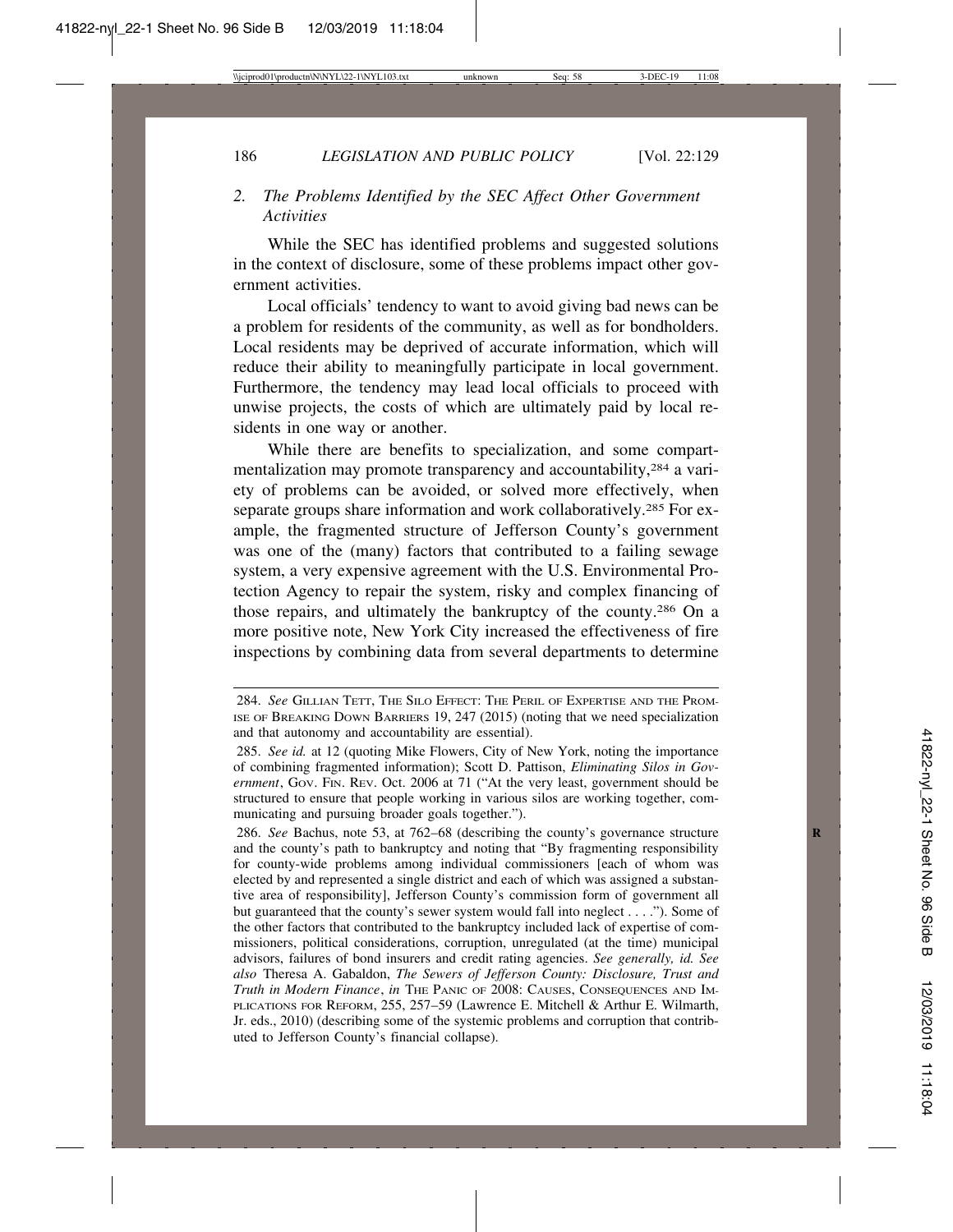which buildings were most likely to have fire hazards.<sup>287</sup> The State of Hawaii's Department of Human Services created a program to bring multigenerational services to Hawaii families in need by "tear[ing] down . . . silos, think[ing] beyond the limitations of funding streams, and work[ing] across divisions, programs, and teams."288 The Department's director points to improved efficiency resulting from integration.289

The benefits of clear policies and procedures also extend beyond disclosure. While ill-considered procedures can result in inefficiency, a study involving city employees concluded that certain types of rules are helpful, particularly those that were written; had means that were logically connected to ends; provided an appropriate amount of flexibility; were applied consistently; and had purposes that were understood.290 Formalized, written rules tend to be more effective than informal, unwritten practices because the rules are more carefully considered during the process of writing them, and because they are more likely to be followed.291

Similarly, many local governments lack the training and expertise relevant to debt management generally, not only regarding federal securities laws.292 Arguably, "debt contracts that they did not fully understand" contributed to the bankruptcies of Orange County, California and Detroit, Michigan, both relatively large issuers.293

Failure to take post-issuance obligations seriously can lead not only to noncompliance with continuing disclosure obligations, but also to bonds losing their tax-exempt status if an issuer fails to comply with federal tax law requirements after the bonds are issued. Local governments sometimes have other important post-issuance obligations as well, such as state reporting requirements or contractual obligations to provide specified information to a third party.

<sup>287.</sup> TETT, *supra* note 284, at 8–10. **R**

<sup>288.</sup> *Strategic Intention: DHS Implementation of 'Ohana Nui*, HAW. DEP'T HUM. SERVS. (Dec. 5, 2016), http://humanservices.hawaii.gov/blog/ohana-nui-kicks-off/ [https://perma.cc/B56B-6G2H].

<sup>289.</sup> Wayne Yoshioka, *DHS: Ohana Nui Concept to Address Sources of Poverty in Hawai'i*, HAW. PUB. RADIO (June 11, 2018), https://www.hawaiipublicradio.org/post/ dhs-ohana-nui-concept-address-sources-poverty-hawaii [https://perma.cc/LY4W-GQS7] (quoting Pankaj Bhanot, Dir., Haw. Dep't Hum. Servs.).

<sup>290.</sup> Leisha DeHart-Davis, *Green Tape: A Theory of Effective Organizational Rules*, 19 J. PUB. ADMIN. RES. & THEORY 361, 379 (2008).

<sup>291.</sup> Leisha DeHart-Davis et al., *Written Versus Unwritten Rules: The Role of Rule Formalization in Green Tape*, 16 INT'L PUB. MGMT. J. 331, 346–47, 349 (2013).

<sup>292.</sup> *See supra* note 163. **R**

<sup>293.</sup> *See* Whitaker, *supra* note 259, at 4. **R**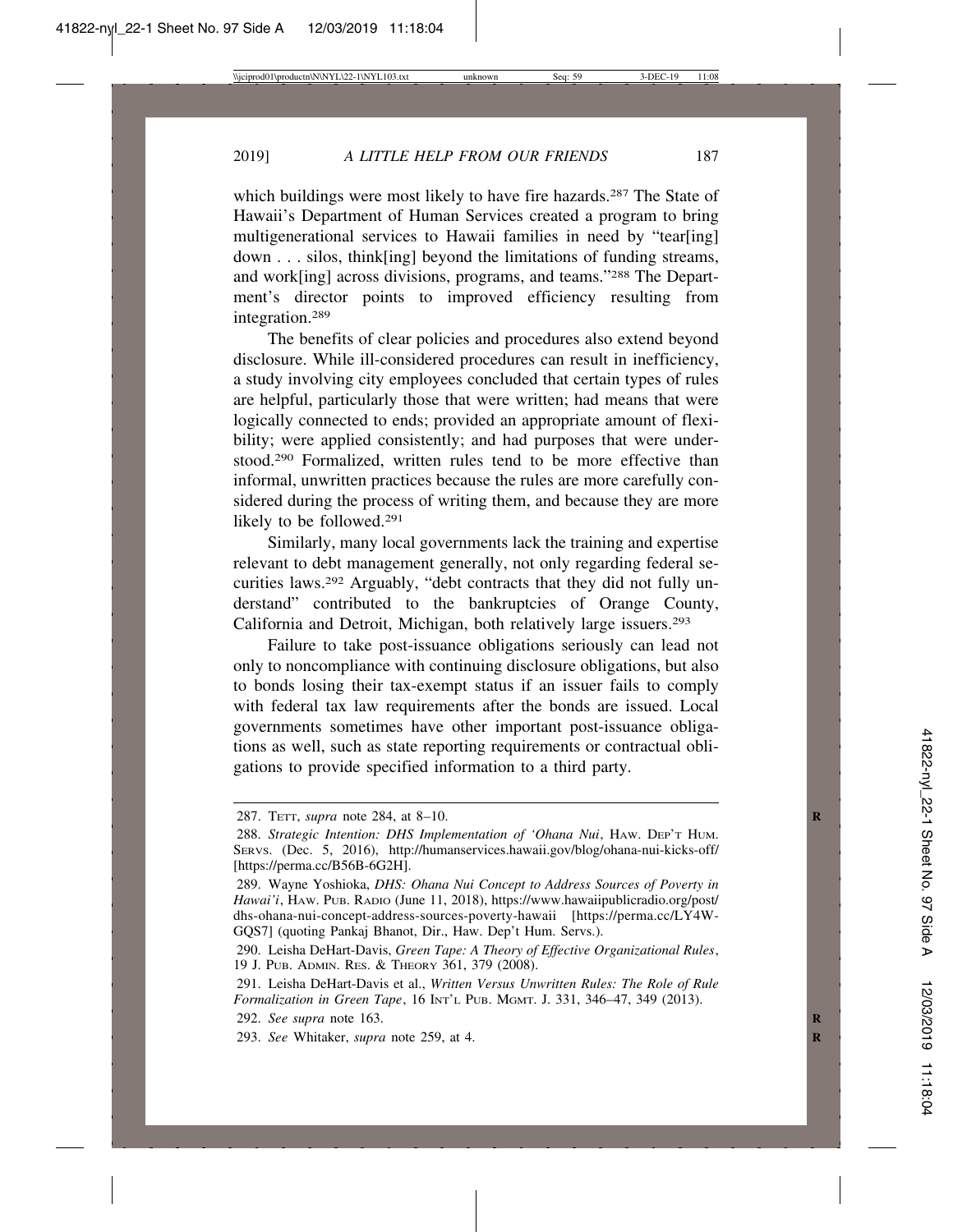## *3. What States Could Do*

There are things states can do to encourage local governments to address some of the issues identified by the SEC.

## *a. Requiring Adoption of Disclosure Policies and/or Debt Policies*

States could require local governments that issue debt to adopt disclosure policies, policies related to debt more generally, policies regarding compliance with post-issuance obligations (including continuing disclosure obligations), or a combination of the three.<sup>294</sup> California already requires that local governments certify that they have certain debt policies in place when they issue debt, and Nevada requires local governments that have or intend to have certain types of debt to file a copy of their debt management policies with the Nevada Department of Taxation and the relevant county debt commission; a similar requirement could be added for disclosure policies.295 For other states that have reporting requirements when debt is issued, this could be added to their requirements as well. While limiting the requirement to governments that are presently issuing debt would mean that local governments that issue infrequently and already have debt outstanding would not be required to adopt policies and procedures, over time the percentage of issuers with policies in place would grow, and this approach would avoid the costs of imposing and enforcing the requirements more broadly.

Requiring the adoption of policies and procedures would have the benefit of emphasizing the importance of written disclosure and debt policies and procedures. Like California's and Nevada's debt policy requirements,296 the state could specifically require that policies and procedures include certain provisions. For example, states could require that policies specifically identify individuals responsible for certain actions and include checks and balances. An additional benefit would be that at least some local governments would be thoughtful and deliberate about the policies and procedures that they adopt. Along with the imposition of such a requirement, the state could provide trainings and sample policies. The state also could provide additional guidance and support as discussed in subsection IV.D.3.d.

<sup>294.</sup> The Securities Industry and Financial Markets Association ("SIFMA"), which represents broker dealers, investment banks and asset managers, has suggested that states require local governments to adopt disclosure policies. Sec. INDUS. & FIN. MKTS. ASS'N, *supra* note 277, at 2. **R**

<sup>295.</sup> *See supra* notes 278–279 and accompanying text. **R** 296. *See id*.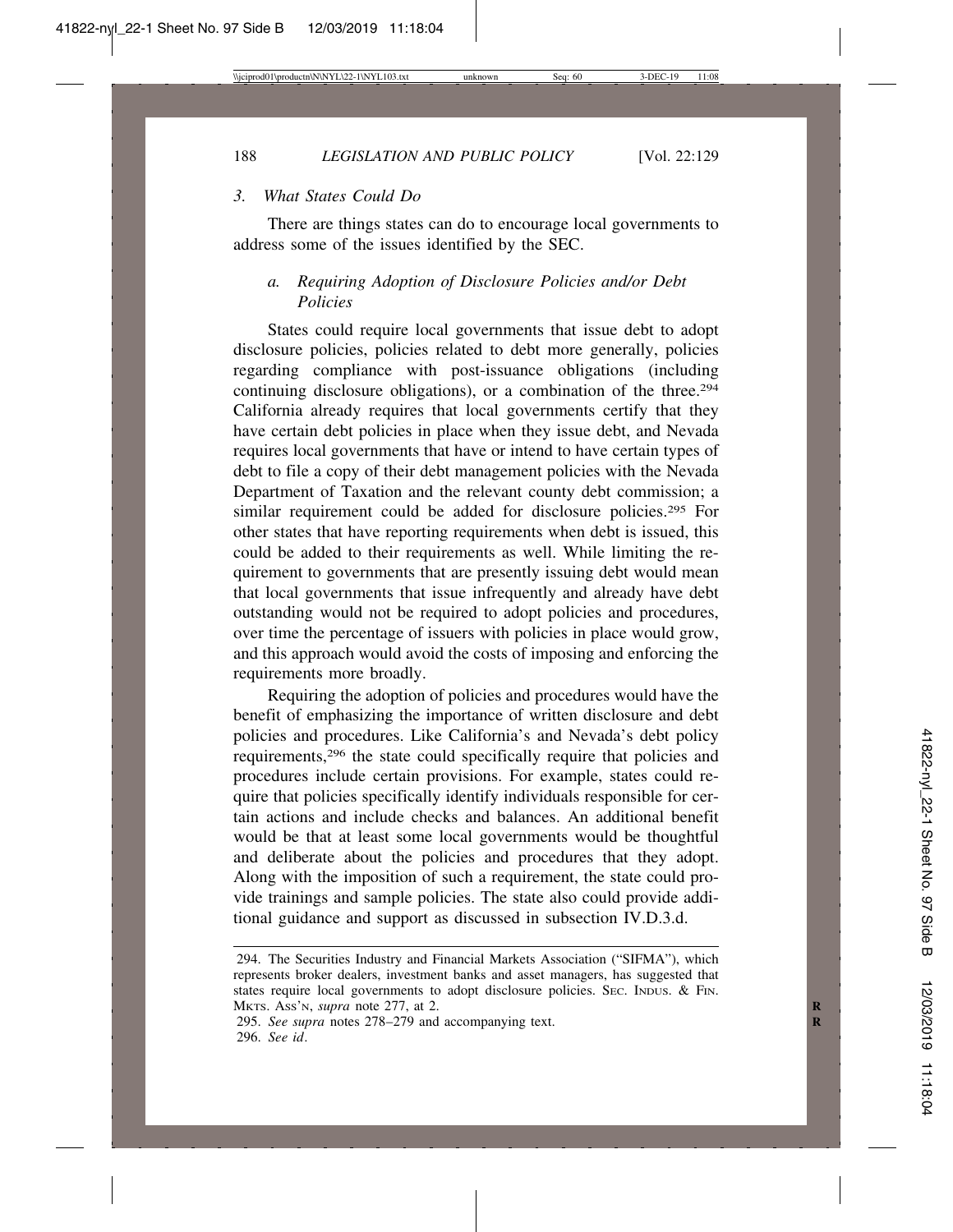On the other hand, mandating policies does not mean that the policies adopted will be effective, or that they will be followed. It is likely that some local governments would simply adopt boilerplate policies and procedures without considering their specific circumstances, and state requirements could not be specific enough to address all situations (for example, a standardized policy or state requirement for inclusion couldn't specifically address the specific compartmentalization issues faced by a particular government; at best, the state could urge issuers to consider that issue). As a result, the benefit that comes from the scrutiny of written policies would be lost.<sup>297</sup> Requiring the adoption of policies would impose costs on issuers (to adopt and implement the policies) and on the state agency responsible for enforcing the law. Furthermore, having a policy and failing to comply with it could put a local government in a worse position if it is investigated by the SEC. The costs and benefits of a particular policy would need to be carefully considered before such a change in law were made.298

## *b. Mandating Training*

States could mandate that local governments issuing bonds have had disclosure training for their boards and/or relevant staff within an appropriate time period, such as the last three years prior to the date of the planned issuance. States require training in other contexts. For example, many states require training for school district governing board members.299 For states that already require reporting of debt issuances,300 this could be another box to check on the report. The state also could provide training programs that local governments could use to meet this requirement. Although these trainings would not be tailored to the specific local government, they still could provide valuable information. There would be costs to the local governments and to the state, and again the costs and benefits of a particular proposal would need to be carefully considered before a change in law was made.

300. *See supra* note 277. **R**

<sup>297.</sup> *See supra* note 291 and accompanying text. **R**

<sup>298.</sup> A good starting point would be evaluating compliance with CAL. Gov't Cope 8855(i) (discussed *supra* note 279), and the compliance with and effectiveness of the policies adopted pursuant to that law.

<sup>299.</sup> *See Q. Which States in the Midwest Require School Board Members to Receive Training, and What Does the Training Entail?*, CSG MIDWEST, https://www.csgmid west.org/policyresearch/1012qom.aspx (last visited Nov. 12, 2019) [https://perma.cc/ 6VPA-V5NP] (indicating that twenty-one states have mandatory training for school board members).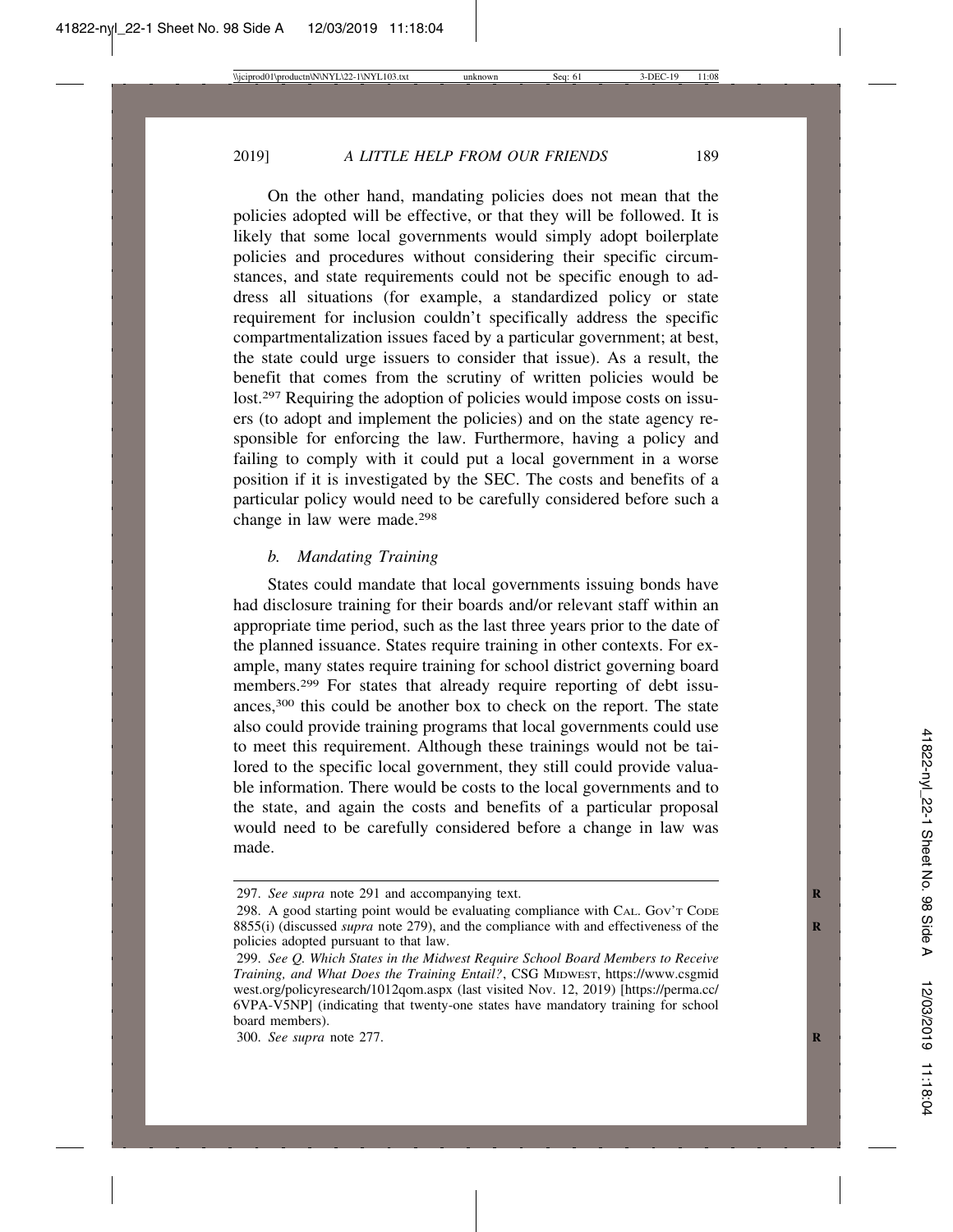## *c. Promoting Continuing Disclosure Compliance*

States could promote compliance with continuing disclosure obligations by requiring that compliance be reported to the state or that financial auditors or others check compliance with continuing disclosure obligations. States could require local governments issuing bonds to indicate when annual continuing disclosure filings for the bonds are due, and to certify as to material compliance with prior continuing disclosure undertakings or disclose material noncompliance (this would be duplicative of information already disclosed in official statements).301 States that wanted to go further could require reporting when continuing disclosure filings are made or an annual certification that filings were current. Some local governments might simply check the appropriate box without having made their filings, it would be burdensome for a state agency to check the accuracy of the representations made, and these requirements would not ensure that the filings that had been made were complete. However, these requirements could increase issuer awareness of continuing disclosure obligations and result in more filings being made on time (or at least being made before the next report was made to the state government), and the relative costs and benefits should be considered.

Louisiana law requires that financial auditors of local governments review a sample of continuing disclosure filings to determine whether the local government has complied with its obligations.<sup>302</sup> Other states could impose a similar requirement,<sup>303</sup> though the additional fees that would be charged by auditing firms to perform the additional work (which could be very time consuming for issuers with numerous debt issuances outstanding) likely would outweigh the benefits.

States also could identify or have issuers report to them the annual continuing disclosure obligations of their local governments and remind local governments when filings are due. This could help with compliance, but would be relatively costly, particularly when local governments could instead simply sign up for EMMA to provide them with reminders.304

<sup>301.</sup> *See supra* note 81 and accompanying text. **R**

<sup>302.</sup> LA. REV. STAT. ANN. § 39:1438(D)(2) (2019).

<sup>303.</sup> SIFMA has recommended this. SEC. INDUS. & FIN. MKTS. ASS'N, *supra* note 277, at 2.

<sup>304.</sup> States might instead recommend or require that local governments sign up for EMMA reminders and keep the contact information with EMMA up to date as part of their disclosure policies.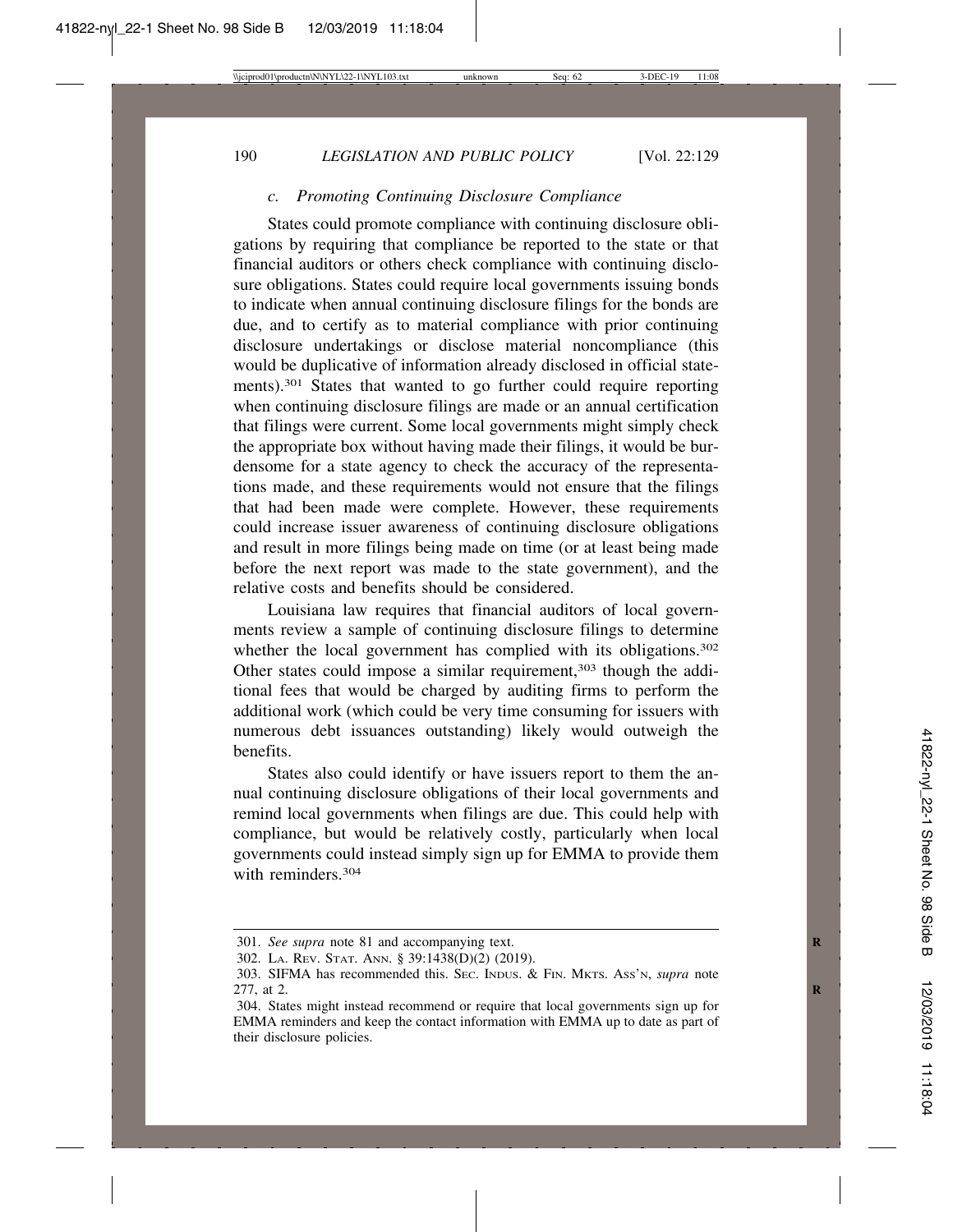## *d. Providing Training and Other Support*

One way that states could provide significant benefit to local governments would be to provide training and materials highlighting the issues identified by the SEC and ways that local governments can address them. Having sample policies and other resource material available would also be valuable. Some states already provide training and educational materials about municipal bonds to local governments. For example, California and Oregon provide trainings or educational information about municipal bonds to local governments.305 The Missouri state auditor provides information to local governments about debt issuance and bidding processes and best practices, as has been required by law since 2017.306 Some states already provide or have provided training on disclosure policies.<sup>307</sup>

If they have the internal expertise or access to outside expertise to do so, states could also provide consultation services about these issues to local governments on an elective basis either without charge or at a relatively low cost.308 This might be particularly valuable to smaller issuers that do not have regular interaction with outside counsel and municipal advisors.

<sup>305.</sup> *See, e.g.,* CAL. DEBT AND INV. ADVISORY COMM'N, *supra* note 39 (a several **R** hundred page manual describing debt financing alternatives and the issuance process); Cal. Debt and Inv. Advisory Comm'n, 2018 Debt Issuance and Public Investment Webinars, Seminars and Conferences, https://www.treasurer.ca.gov/cdiac/seminars/ 2018/index.asp (links to past training materials that are available online, including from prior years) (last accessed Mar. 2, 2019); Ore. Mun. Debt Advisory Comm'n, Oregon Bond Education Center, https://www.oregon.gov/treasury/public-financialservices/pages/oregon-bond-education-center.aspx (providing material about issuing bonds) (last accessed Mar. 2, 2019).

<sup>306.</sup> MO. REV. STAT. § 108.170(9) (2019); *Resources for Local Governments*, MO. ST. TREASURER, https://treasurer.mo.gov/content/for-local-governments (last visited Aug. 27, 2019) [https://perma.cc/VN9Z-SQDJ] (link to various materials, including GFOA information about issuing debt).

<sup>307.</sup> *See supra* note 234. **R**

<sup>308.</sup> Similar suggestions have been made concerning debt issuance. *See, e.g.,* U.S. ADVISORY COMM'N ON INTERGOVERNMENTAL RELATIONS, STATE TECHNICAL ASSIS-TANCE TO LOCAL DEBT MANAGEMENT 46–47 (1965) (suggesting that states provide advice concerning debt issuances as requested by local governments); Andrew Ang & Richard C. Green, *Lowering Borrowing Costs for States and Municipalities Through CommonMuni* 6 (The Hamilton Project, Discussion Paper 2011-01, 2011) (proposing creation of nonprofit that, among other things, would provide affordable, independent advice to municipalities issuing bonds); Darien Shanske, *The Feds are Already Here: The Federal Role in Municipal Debt Finance*, 33 REV. BANKING & FIN. L. 795, 810 (2014) (recommending that states provide expertise to local government issuers).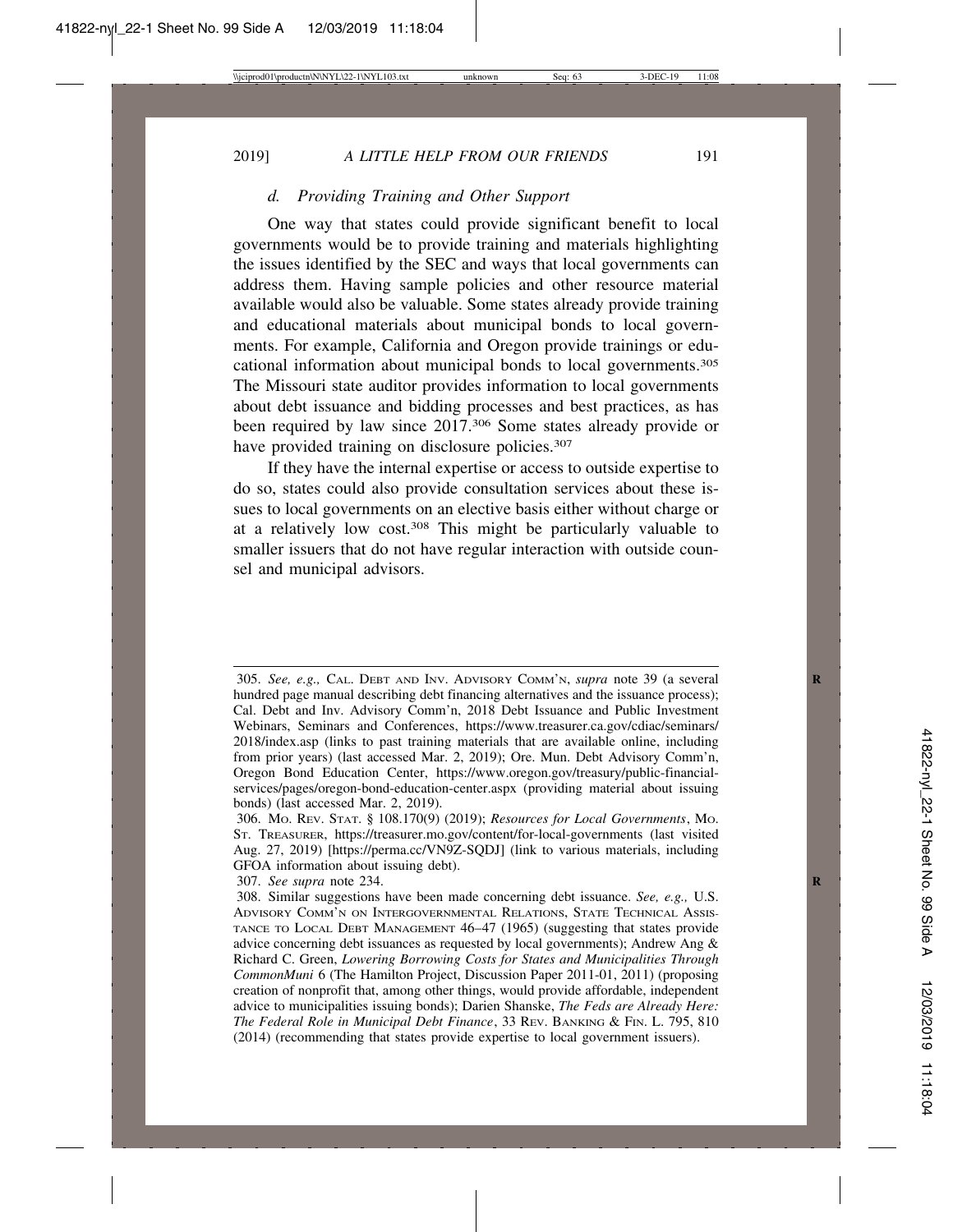## *E. Other Entities*

In addition to state and local government issuers themselves, which should obtain training on and information about the issues identified by the SEC, work with outside experts to the extent feasible, and consider the applicability of the issues raised by the SEC to their own organizations, other entities can play a role in improving state and local government disclosure practices.

## *1. MSRB*

The MSRB launched the EMMA website in 2008 as a central repository for official statements, continuing disclosure filings and other information about municipal bonds.309 Anyone can go onto the EMMA website and find this information using the site's search functions.

EMMA has dramatically improved access to information in the municipal market. While official statements were filed with the MSRB before the establishment of EMMA, they were only available for free by visiting the MSRB in Alexandria, Virginia.310 Unlike the prior system, under which filings were available from four different national repositories for a fee,311 continuing disclosure filings are made on EMMA and are all available from a single, free site. This makes it easier for investors to access filed information. It also makes it easier for issuers to file and makes it easier for issuers to verify that their filings appear correctly and are linked to all of the bonds they should be.312

The easy availability of these documents has the potential of improving the quality of disclosure generally because state and local government issuers and their advisors can access documents from other similar issuers on EMMA and see what they are disclosing.313

<sup>309.</sup> *Electronic Municipal Market Access (EMMA) Website*, MUN. SEC. RULEMAK-ING BD., http://www.msrb.org/About-MSRB/Programs/EMMA.aspx (under headings "Information on EMMA" and "EMMA in the Future") (last visited Mar. 2, 2019). 310. Stanley, *supra* note 92, at 105. **R**

<sup>311.</sup> Amendment to Municipal Securities Disclosure, 73 FR 76103, 76106 (Dec. 5, 2008).

<sup>312.</sup> *See* MUN. SEC. RULEMAKING BD., MILESTONES IN MUNICIPAL MARKET TRANS-PARENCY: THE EVOLUTION OF EMMA 9-10 (2018), http://www.msrb.org/~/media/ Files/Resources/MSRB-White-Paper-Evolution-of-EMMA.ashx?la=en (describing some of the problems issuers had with the prior system).

<sup>313.</sup> Transcript of Securities and Exchange Commission Field Hearing on The State of the Municipal Securities Market at 101 (July 29, 2011), https://www.sec.gov/spotlight/municipalsecurities/munifieldhearing072911-transcript.txt [hereinafter Field Hearing] (statement of Hobby Presley) ("It's not at all unusual now for an issuer to search EMMA just for the purpose of determining how to structure and improve their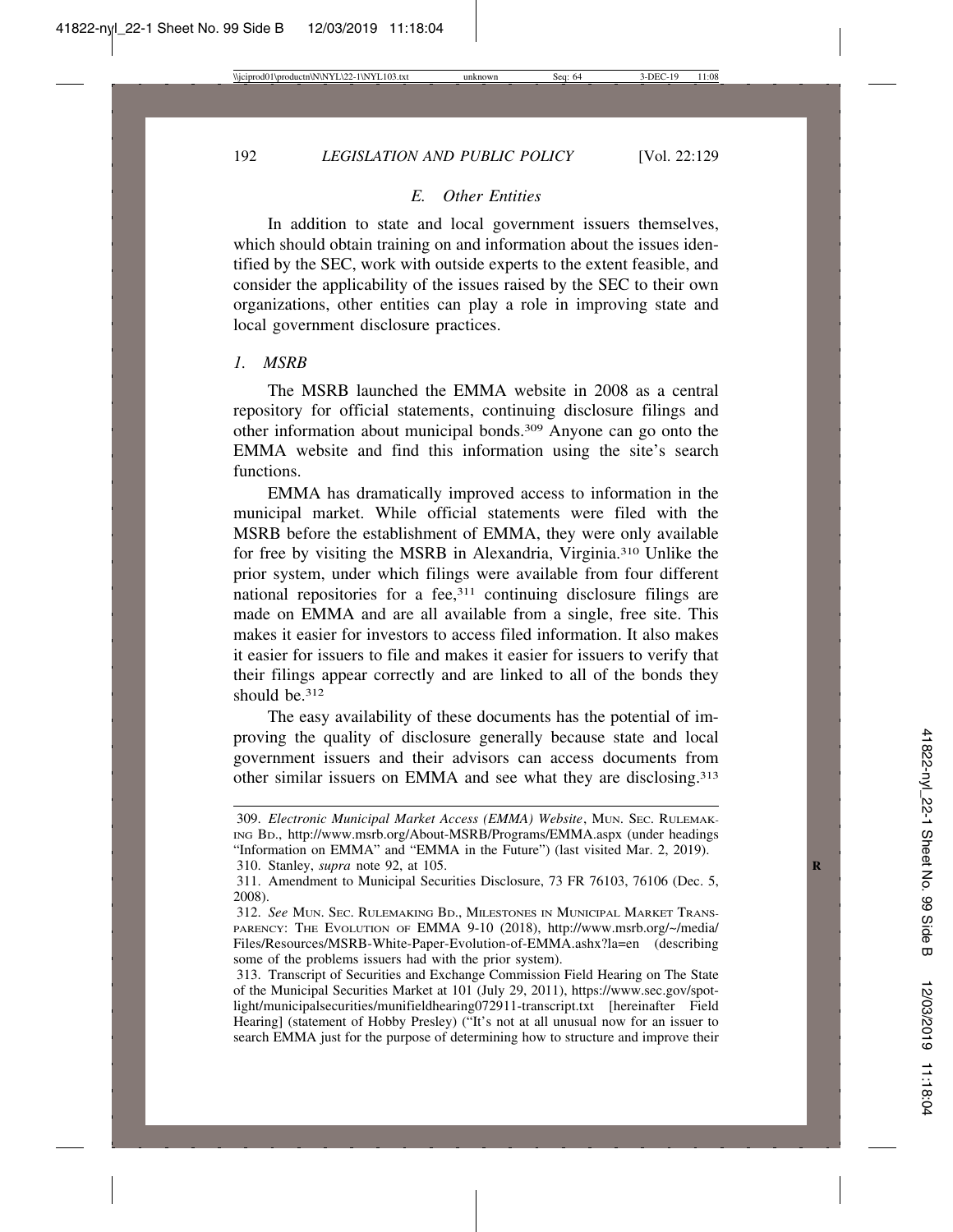Their lawyers and consultants can do the same.<sup>314</sup> This may result in issuers deciding to provide fuller disclosure about topics they might not have considered otherwise. One government official suggested that EMMA has changed the culture of disclosure so that issuers now see disclosure as a way of improving relationships with investors rather than merely as a legal requirement.<sup>315</sup> Furthermore, having access to their own continuing disclosure filings on EMMA means that issuers can see tangible results of their filing preparations and may make them more likely to comply with obligations.<sup>316</sup> Issuers can also more easily make their own filings and can see that they were made correctly.

Issuers can register on the EMMA system to have reminders sent to them when annual filings are due.<sup>317</sup> Additional publicity about this service to issuers and municipal advisors may increase the use of the service, which could, in turn, increase the timeliness of continuing disclosure filings.

When issuers and others register to make filings on the EMMA website, they must provide an email address.<sup>318</sup> The MSRB could send reminders to these email addresses before and at the time annual filings are due. This would require MSRB personnel to review the summaries of continuing disclosure undertakings included in the official statements for all bonds to determine the deadlines, or require underwriters, issuers, or other registered users to provide due dates. The costs of this might outweigh the benefits, but it should be considered.

own disclosure."); Nikki Griffith, Bureau Chief, Cash & Debt Mgmt., Howard Cty., Md., Remarks at the Securities & Exchange Commission Municipal Securities Conference: The Road Ahead: Municipal Securities Disclosure in an Evolving Market (Dec. 6, 2018), https://www.sec.gov/video/webcast-archive-player.shtml?document\_ id=municonference120618 at approx. 2:45 (noting that she uses EMMA to see how other issuers have addressed issues in their disclosure).

<sup>314.</sup> *See* MUN. SEC. RULEMAKING BD., *supra* note 312, at 19 ("Meanwhile, EMMA **R** also has provided municipal advisors, bond lawyers and other market participants whose direct experience might be limited to particular regions or types of transactions—the ability to access information about other regions, structures and projects."). 315. *Id.* (quoting Alan Anders, Deputy Dir., N.Y.C. Office of Budget and Mgmt.). 316. *See* Field Hearing, *supra* note 313, at 101 (suggesting that being able to see the **R** results of their efforts will make issuers more likely to "accept their burdens" and "appreciate the process").

<sup>317.</sup> *Email Reminders for Recurring Financial Disclosures*, MUN. SEC. RULEMAK-ING BD., http://www.msrb.org/msrb1/pdfs/Financial-Disclosure-Email-Reminders-Fact-Sheet.pdf (last visited Aug. 25, 2019).

<sup>318.</sup> *See Continuing Disclosure Registration–Step 1–Welcome*, MUN. SEC. RULEMAKING BD., https://gw.msrb.org/msrb1/control/registration/cod/landing.asp (last visited Aug. 25, 2019) [https://perma.cc/YJ2A-MZU6] (requiring email address to register to make filing).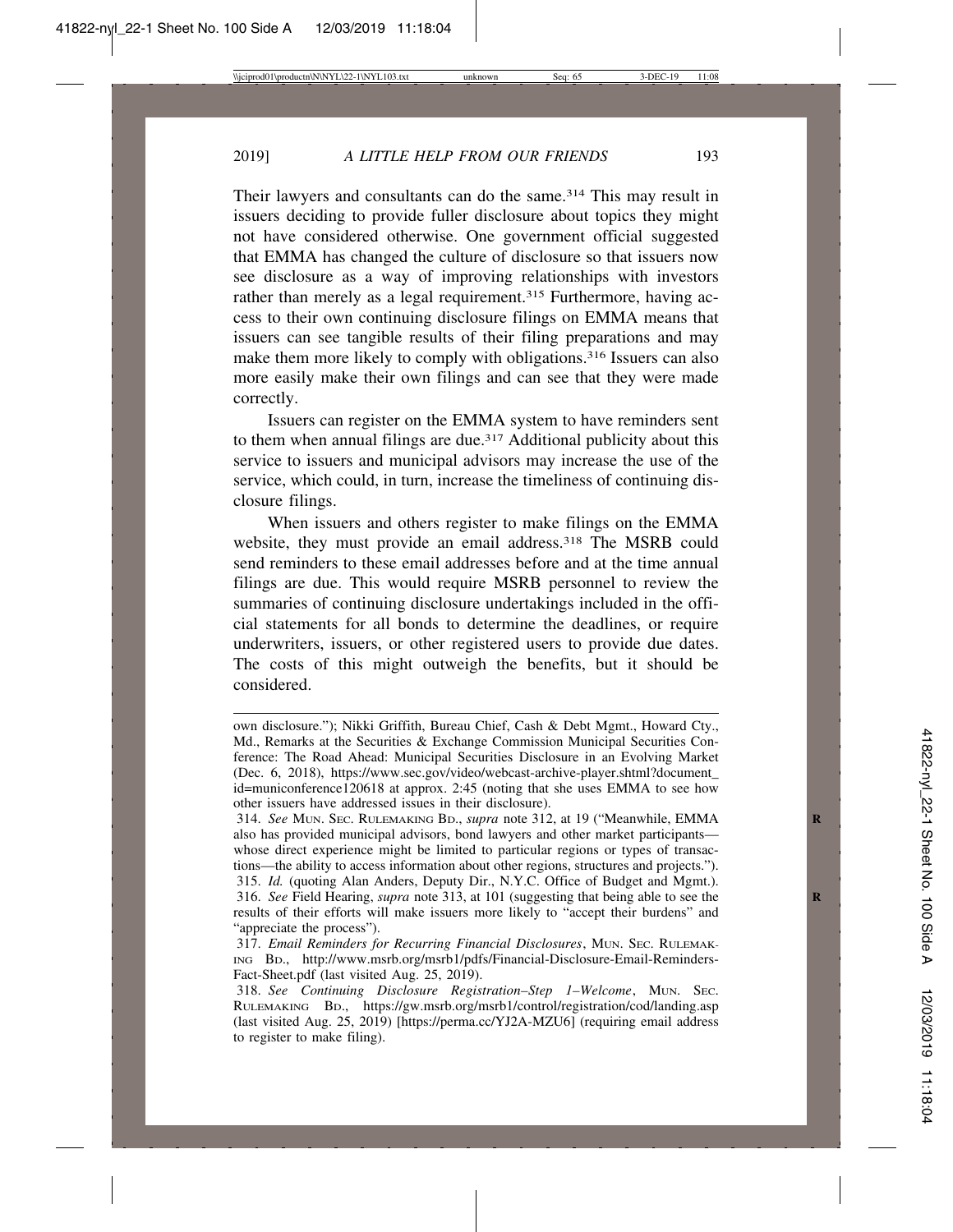The MSRB also provides a complimentary online course for municipal government employees that covers a wide range of matters related to issuing bonds, including compliance with federal securities laws.319 Additional promotion of this course, as well as provision of courses focused on federal securities laws and continuing disclosure compliance and on disclosure policies could also contribute to better informed issuers and ultimately better disclosure.

# *2. Industry Organizations and Outside Experts*

Industry organizations such as the GFOA, organizations of county treasurers, organizations representing cities, counties, school districts and other governments, and outside experts including bond counsel, disclosure counsel and municipal advisors also have important roles to play in improving state and local government disclosure practices by providing training, guidance, and educational materials. In addition, underwriters and their counsel can contribute to better disclosure by asking issuers about disclosure practices early in a transaction, causing issuers to focus more on these issues.

#### **CONCLUSION**

In the process of enforcing the antifraud provisions of the federal securities laws, the SEC has identified several factors that are common among state and local governments and that result in inadequate disclosure, including political pressure to avoid giving bad news, compartmentalization, failure to clearly identify who is responsible for disclosure and compliance, lack of training and experience with municipal securities and disclosure, and failure to recognize the importance of compliance with disclosure obligations. These same deficiencies can also have damaging effects in other aspects of debt management and other areas of government operations. It is imperative that state and local governments consider how to mitigate these weaknesses themselves, but also that the SEC, states and others take appropriate actions to assist in this process. In particular, the SEC should consider issuing an interpretive release emphasizing the impor-

<sup>319.</sup> *MSRB Offers Complimentary E-Learning Course for Municipal Bond Issuers*, MUN. SEC. RULEMAKING BD., http://www.msrb.org/News-and-Events/Press-Releases/ 2017/MSRB-Offers-Complimentary-E-Learning-Course-For-Municipal-Bond-Issuers .aspx (April 19, 2017) [https://perma.cc/D4M3-K3DP]; *Being an Informed Municipal Bond Issuer*, MUN. SEC. RULEMAKING BD., http://www.msrb.org/EducationCenter/ MuniEdPro%20Course%20Information/Course%20Outlines/General%20Courses/ MuniEdPro-Course-for-Issuers.aspx (last visited Aug. 27, 2019) [ https://perma.cc/ S2HB-7A5K].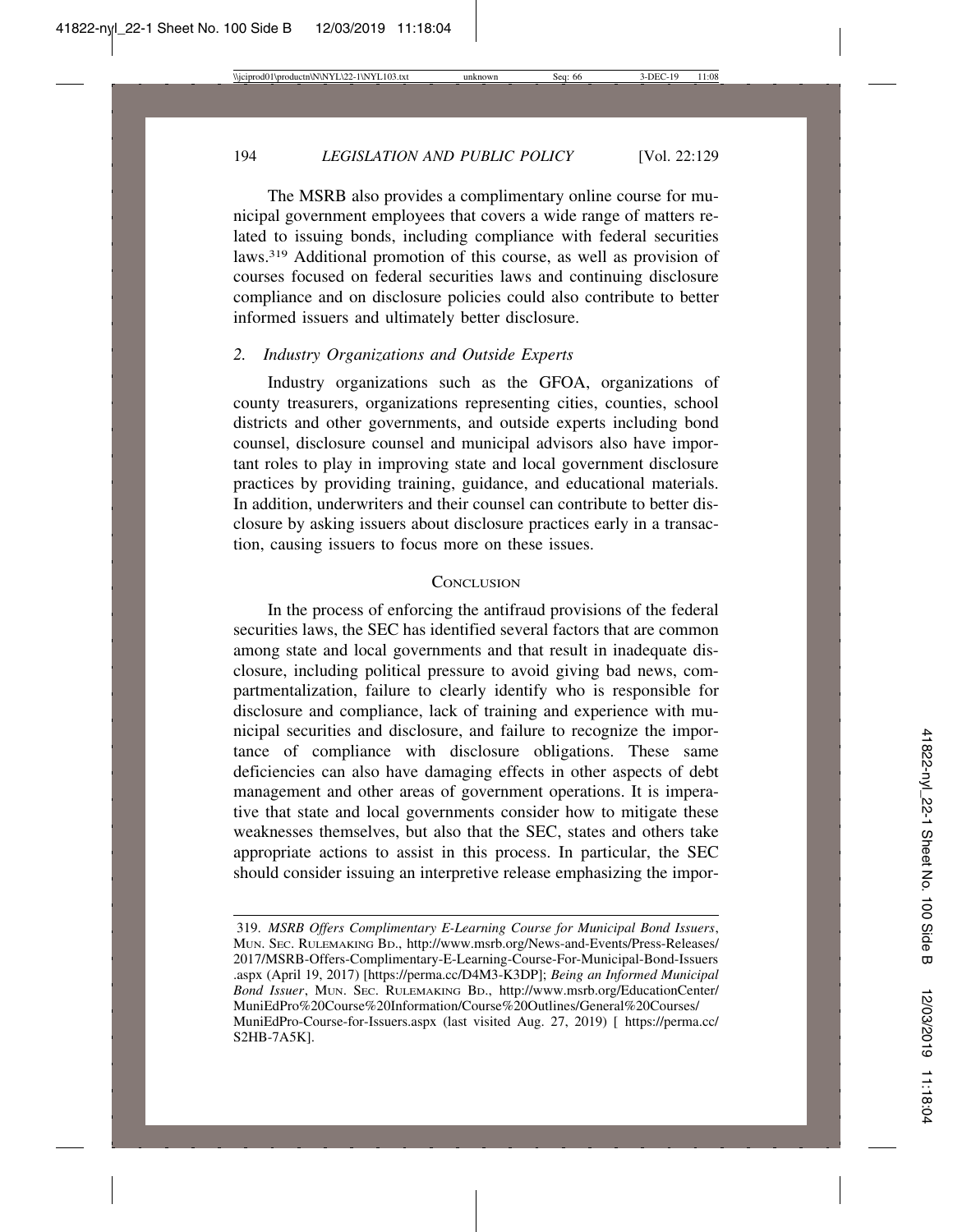tance of disclosure policies and some of the key contents of such policies. States should provide training and other support to local governments within their boundaries to the extent they are able to do so, and should consider taking other actions such as mandating training about disclosure and disclosure policies for local governments that issue bonds. Outside experts and trade organizations should also provide training, support and guidance to state and local governments as they work to improve their internal practices. With a little help from their friends, state and local governments will do more than just get by.320

<sup>320.</sup> Apologies to John Lennon and Paul McCartney. *See generally* THE BEATLES, *With A Little Help From My Friends*, *on* SGT. PEPPER'S LONELY HEARTS CLUB BAND (Capitol Records 1990) (1967).